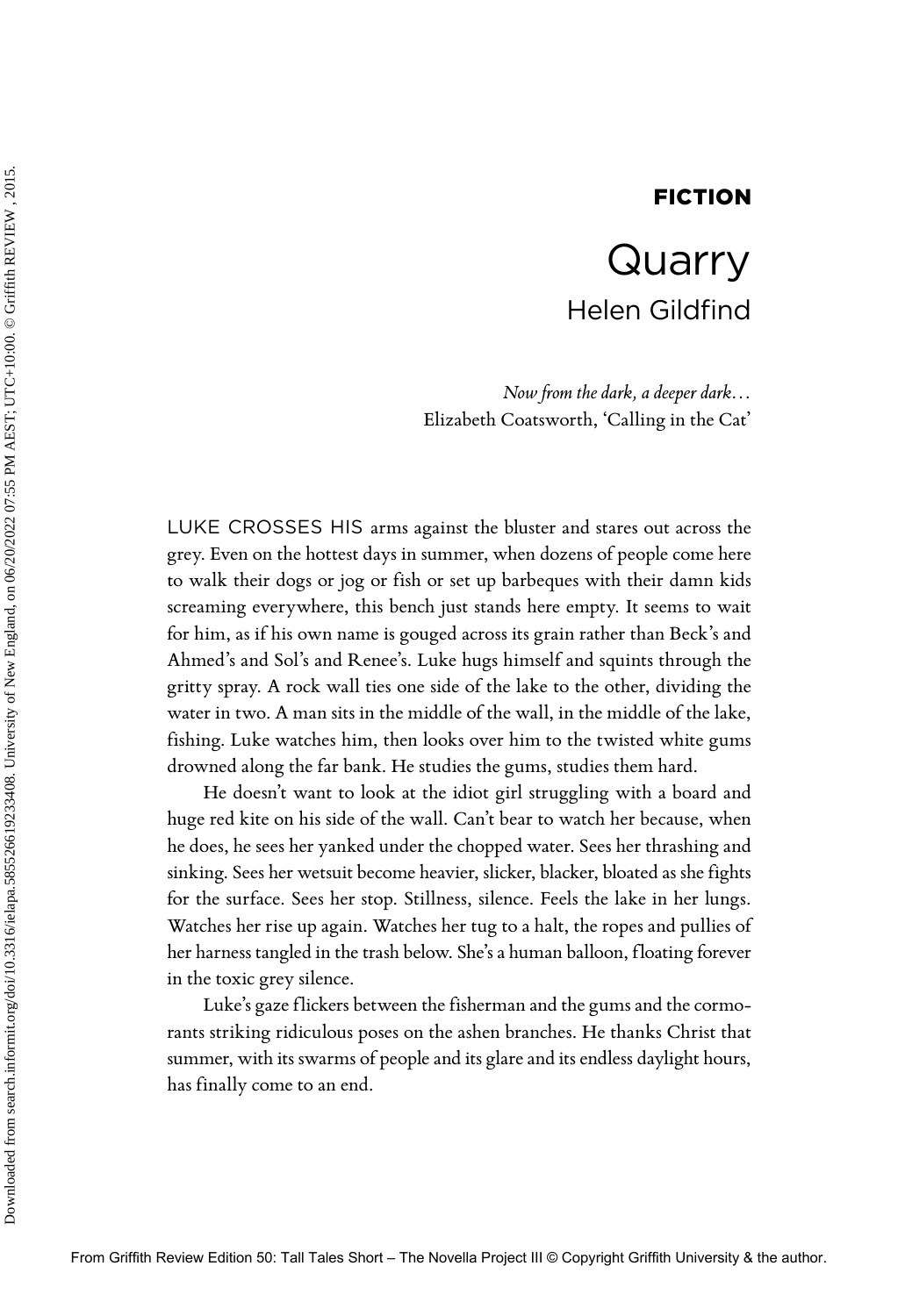A red flash. The kite is up, hovering. The girl thrusts herself backwards. With powerful jerks of her long thin arms she wrenches the parachute left and right till it cups the full force of the wind. She races across the raging water. Faster. Faster. White foam fans up as she grinds her weight down into the board, turning and speeding away from him. Now she's aiming straight at the rock wall. Faster. Closer. Too fast, too close. Only once she's cleared the wall – for somehow, with the smallest spring of her knees, she rises up, up into the air and flies right over it – does Luke realise he's holding his breath. He's furious with himself. He's furious with her, but cannot look away as she flashes across the far side of the lake. Back and forth she goes, gathering speed till – again and again – she launches herself into the sky where she turns in strangely slow, windborne pirouettes. When he leaves his bench to walk his afternoon loops, the wind still carries her. It carries her to him in the ebb and flow of her whoops and yells.

Later, as he trudges up the overgrown gravel path he sees her. She walks further up the incline, dragging her gear in a big canvas bag. Despite the autumn chill, she's wearing denim shorts. Even in the low light, he can see her muscles shift under the smooth tanned lengths of her legs. Through her yellow shirt, see-through from her dripping hair, he counts the knobbles of her spine. One, two, three. He coughs so she can hear his approach. Four, five, six. She stops and turns. Suddenly, he's staring at her nipples jagging through the thin fabric. Tiny flat breasts, a boy's chest except for those nipples and the dark shadows showing faintly around them. He looks down. Sees the taut tendons of her bony ankles. Sees stars, scores of black stars tattooed across the tops of her feet. Looks up. Aqua eyes. Blonde-lashed. Cool eyes in a face flushed from surfing, or from the icy wind, or from him, from being near him. She bites her lip. Gives him that rapid female assessment he's just so damned sick of. He stares at the gravel. She stands to one side, yanks her gear out of his way. Gives him a curt, 'Hi.' He nods, moves a few paces, stops near her, just below her. He feels his silence unloop within him, feels it stretch out to her, surrounding her like an arm, tugging her towards him. She looks away. Squints up ahead as if it's still sunny. As if she's calculating how long it will take to run up to the car park. A red Itaab. The kine is up, howering. The girl thrusts herelf hackwards,<br>
With powerfully click of the Cross disk arm also were<br>ables the paradient elet and tright in U in cup the full factor of the wind Ske neces across

His voice lumps in his throat. 'It's not safe,' he says. He coughs. He points back to the scrub-hid lake. Steadily, she looks away. He steps forwards. Stops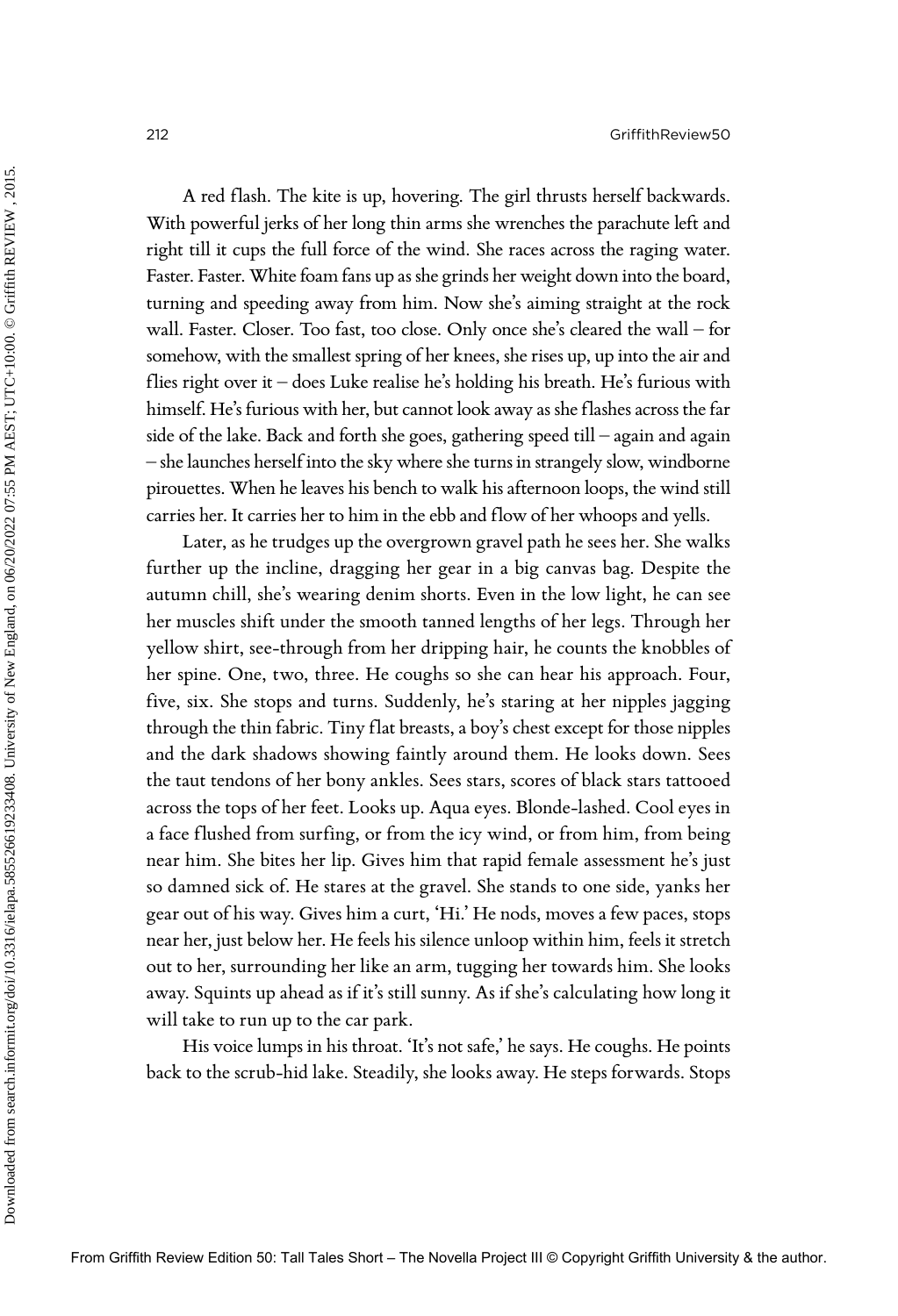right next to her. 'It's not safe.' Still, she will not face him, and he sees it. How she leans back ever so slightly. A branch catches the hem of her sleeve, twisting the yellow fabric up into a tiny tepee. Suddenly he sees them both as if from above: a huge scarred man standing over a pretty blonde girl. A horror-movie man standing over a kid on a track in the middle of nowhere. If she screamed, he wonders, would they hear her up there, up there in the houses? If she ran, he wonders, could I catch her? And if I caught her, could I…? He coughs again, furious. Would I?

Whose thoughts are these? (Torture, to sense it, the fear pulsing from her.) Whose thoughts are these? (Agony, to see it, the fear bitten down in those thin, pale lips.) Whose thoughts are these? (Horror, to feel it, something stirring, stirring deep within him.) He storms up the gravel away from her. He slams out the gate into the dusky roads that enclose the old quarry and its flooded gut. Christ*. Christ.* I only wanted to warn her, didn't I? I only wanted to ask her – did I? didn't I? – what it's like to fly.

CANE STRIDES STRAIGHT into the kitchen. Luke feels the shorter man's eyes fix on the ruined side of his face. It's your turn today, big shot. That's what Cane's saying without saying anything. Everyone understands. Luke senses Charlie and Dave stumble in their prepping on either side of him: their pity and relief that, today, it's him and not them. Feels the shift in Quang's back-turned muteness at the sink – a vibration, changing in the air. Luke keeps his eyes on his hands – huge, one scar-wrapped from nail to wrist – both continuing their work without flinch or pause. For the thousandth time he wonders at the disconnect that must lie within him, allowing him to keep working no matter how his mind rages. Though he's endured a hundred humiliations in a dozen bastards' kitchens, though he knows the banal predictability of these rituals, and though he finally understands that these rituals say nothing about him – and everything about them – Luke still rages. He holds steady on the outside, but rages on the inside, knowing he'll waste hours tonight replaying what is about to happen, rehearsing it for how it could and should have been instead. Fight neart to her. "It's not safe," Still, she will run face form, and he sees it.<br>How the latter both cent of the fightly. A branch carted the hear of her sleves,<br>covining the yclhow falstic up jinto a tiny tepe. Subdar

And here it goes. There's Cane lifting one of Luke's perfect breakfasts, asking, 'What the *fuck* is this?' There's Cane's stubby finger jabbing at the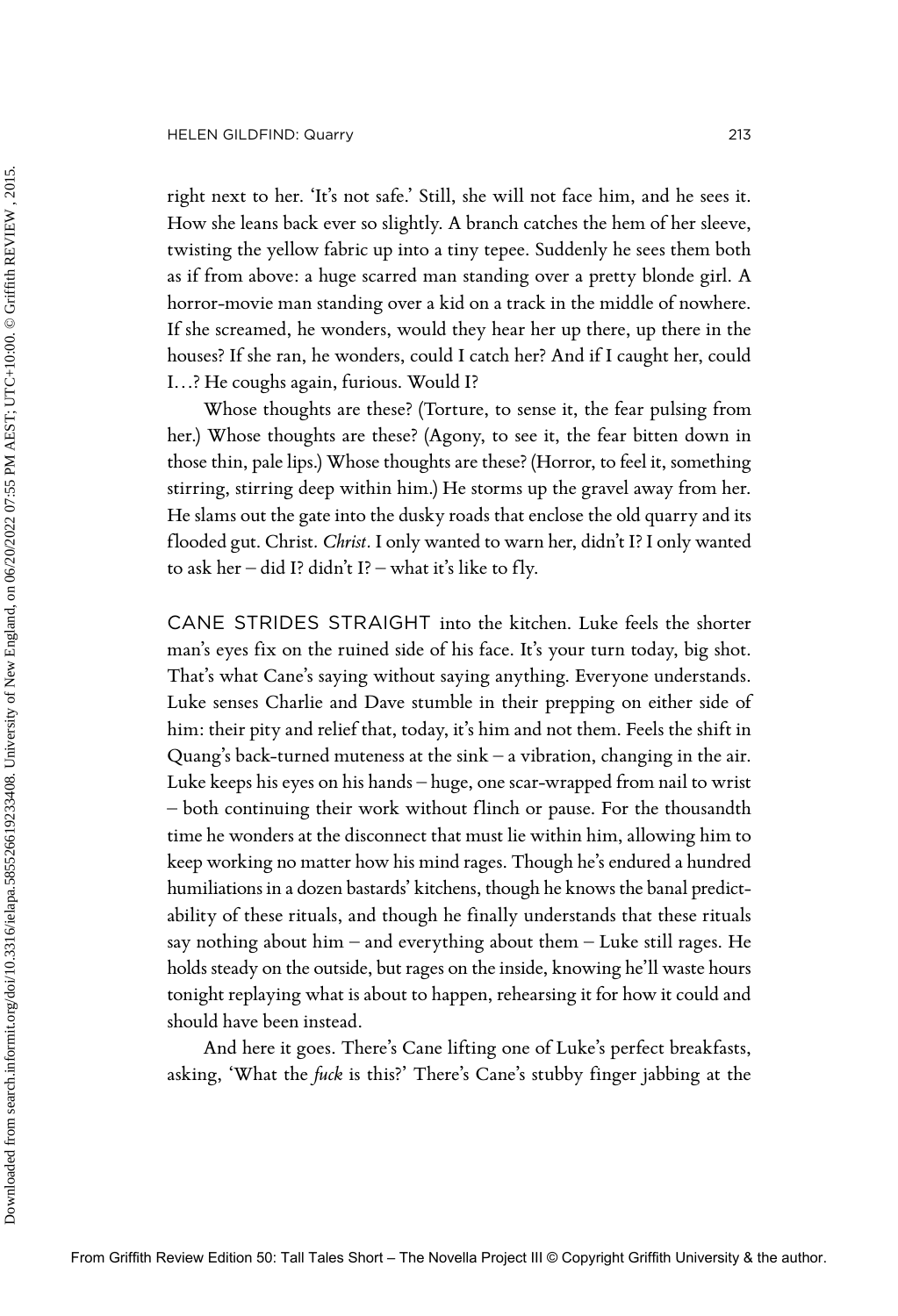silky white skin of a poached egg. There's the yolk spurting crudely across the gleaming ceramic. There's Sarah appearing over Cane's shoulder. Her immediate recognition of the scene. Her immediate, empty-handed, return to the café. There's the scuff of Miriam's footsteps stopping near the doorway. The pause of her listening. The brisk tap tap tap of her retreat. There's the chatter of the café lulling as Cane's rant escalates: 'Fuck this. Fuck that. Fuck fuck *fuck*.' There's Luke hearing Charlie – tiny Charlie, their head bloody chef – choking on her breath like a child. There's Dave trying to curl all six foot of his gawky, eighteen-year-old body into his concave chest.

And worst of all, there's Luke, just standing there and taking it. Taking it as he knows he must. Taking it while Cane's face twists in on itself like an arsehole gotten stuck on something. There's Luke, trying not to laugh, thinking: An arsehole with the face of an arsehole. There's the urge to laugh dissolving as he wonders why he must take it, why all of them must take it, always, always. Suddenly, he's acutely aware of the sheer volumes of his own blood pumping through the powerful machinery of his flesh as Cane – a man Luke could crush with one fist – grabs his two beautifully finished meals. A curiously intimate squish as Cane stacks the plates, one on top of the other. The clatter as he throws the meals into the bin, plates and all. Now, Cane's at Luke's shoulder. 'Make them again, *hot shot*.' Immediately, Luke obeys. As steady as ever, his hands remake the meals while his brain reminds his raging core that no one will ever take this from him. No one will ever take away his satisfaction at making something from nothing. At making wholeness from scattered parts. At knowing his creation is desired by someone. That his fingerprints – even the muted blanks of his bad hand – will travel over their lips and into their bodies. There's Cane shaking his head at Luke's remade meals. Cane playing the lead in his theatre of disgust. There's Cane, thumping the bell, clicking his fingers at Sarah and Miriam as they hurry down the hall from the café. There's Cane, passing Charlie's nerve-wrecked benedict to Miriam, his cool voice saying, 'Here, sis.' There's Miriam, averting her face from her brother's, her eyes already puffing up as she hurries the meals back into the café. There's Cane passing Luke's meals to Sarah, 'Here, sweetie.' And then – and Luke knows that this will plague him all the way home – there's Sarah's golden, speckled eyes. For just one second, Sarah stares stilly white skin of a possibal egg. There's she ynik spurting crudely across<br>the glorining centaric. There's shorts appearing over Case's abouther. Here<br>immediate recognition of the set on Figure limetation, energy-hande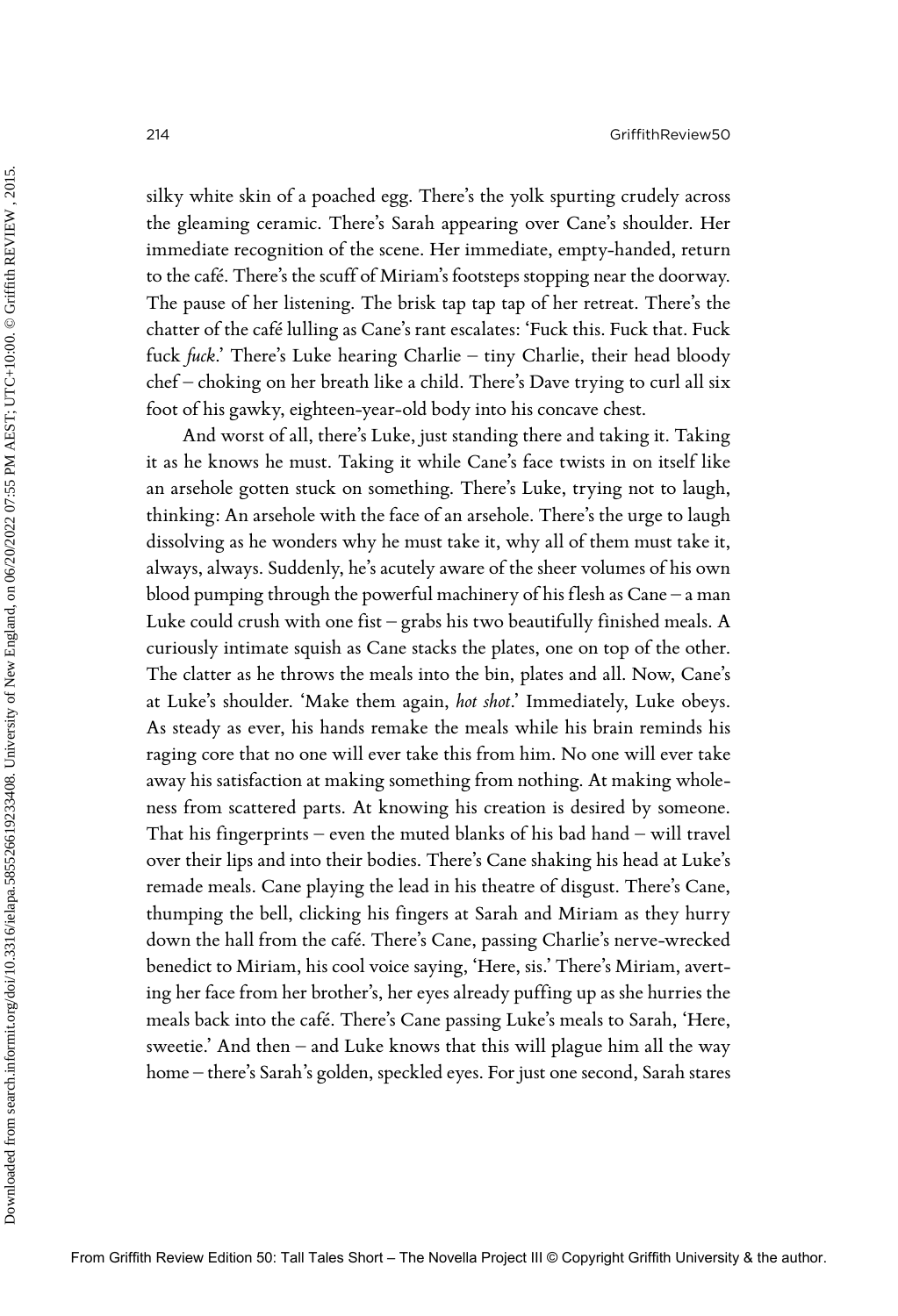her anger and sympathy and understanding straight into him. And as she does, Luke damns his body for, though he knows what he is (a big man, boiling, boiling, boiling), he knows how he looks (a big man blushing, blushing like a fucking girl).

Cane follows Sarah into the café. Everyone listens, tracking his movements. No, he doesn't leave. He's not done yet. He's coming back. He storms by the servery window to the tiny office at the back of the building. Miriam soon follows, hurrying past, head down.

Slowly, the kitchen returns to its usual rhythm. No one says a word and what is there to say, anyway? They work through the orders that have piled up since Cane appeared. As Luke prepares each meal, he damns the lot of them. He damns Cane, that animal who keeps them all in work. He damns poor, stupid Miriam, Cane's sister, who fears and depends on him more than anybody else. He damns the loaded, watching silence of Quang. He damns Charlie and her manic moods – one day you're her babe, the next day you're a cunt – and he damns the world for the bruises all over her. ('From kickboxing,' she says. 'From kicking some sweet bitch *ass*,' she says, each time, laughing, as if everyone can't see what's happening to her.) He even damns Dave, shy and gentle Dave, the most useless apprentice Luke's ever had to train. And of course Luke damns Sarah. He damns her to hell for the way she doesn't flinch at the mess of his scars. For the way her strange eyes seek his. For how she always tries to talk to him. Most of all he damns her for the low, husky songs she sings each night as she cleans up the café out front. He's never heard a voice like hers. He can't decide if he likes or loathes it, sure only of its power to lodge in his head so that her eyes and face and body – and her sweaty, cinnamony smell – follow him home each evening. her anger and sympathy and understanding straight time. And as she downs, the dottom his to be dottom his tothy for a booth g being man, bothing, bolding, bolding, bolding, bolding, bolding, bolding, bolding, bolding, bol

Luke keeps working, dreading what awaits him. For he knows that, alone in his bed tonight, he'll be killing Cane and fucking Sarah. That's what he'll be doing. And he damns himself for this, for his pathetic fantasies, for his sordid, fucked-up dreams that feed his nights and paralyse his days.

LUKE SITS ON his bench, chips spread out on butcher's paper across his knees, keeping him warm. He breathes in the eye-watering steam of vinegar, sucking it up with the sweet background rot of the leaf litter and the lake's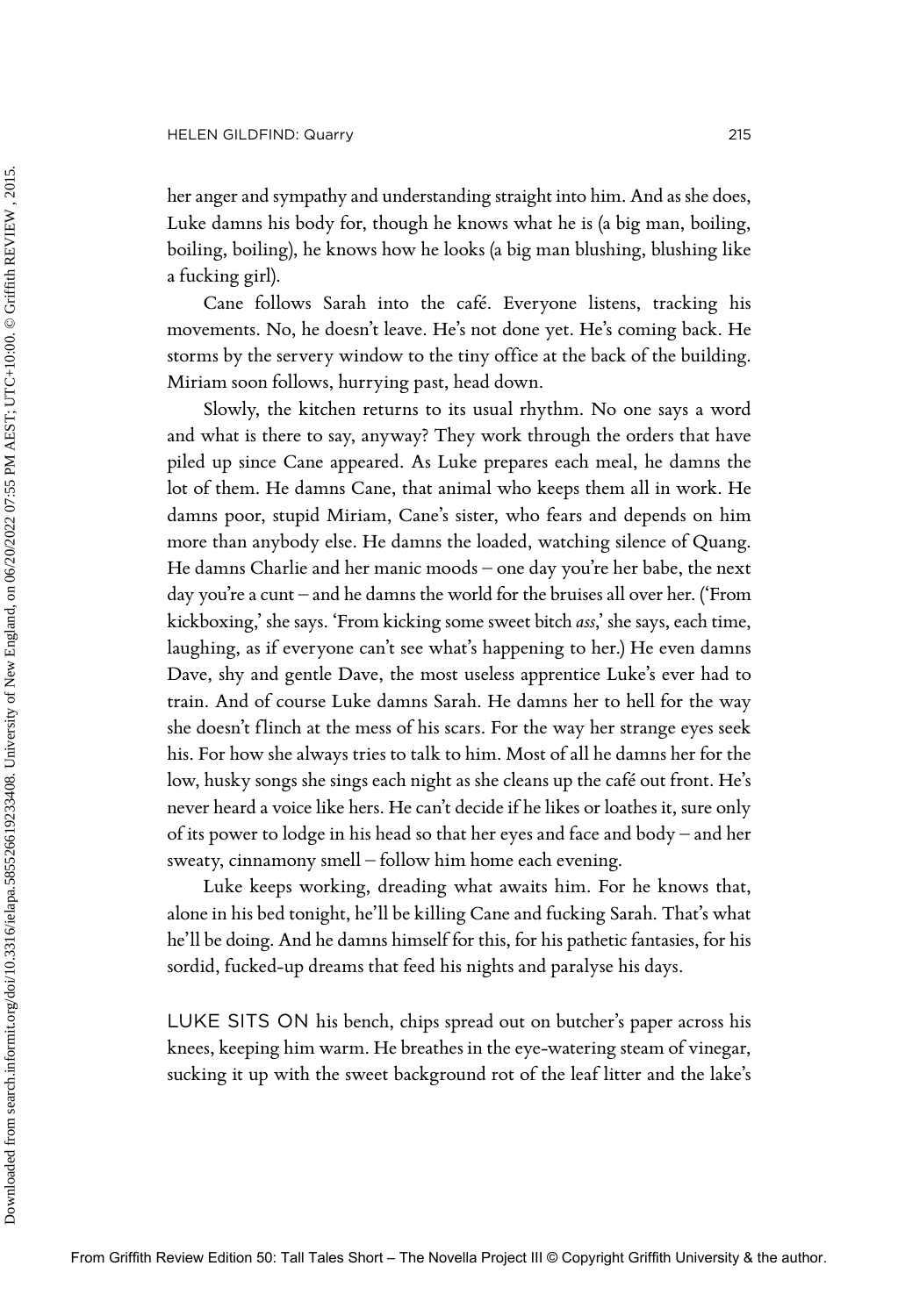silty shallows. He's been cheffing for decades but still, nothing beats this: greasy hot chips, eaten outside.

He's watching the night roll in on the back of another storm, hoping those mad black clouds will blot out this morning's humiliation. There's no one around. No kite surfer, though it's windy as hell. No joggers. Not even the usual dog walkers. He'd normally be home by now too, but he just can't muster himself tonight. He's sick of his flat, of floating between the TV and the kitchen and all that filthy shit on the net he just can't look away from. Sick of white noise. Of watching his life shoot backwards in time, streaking away from him, leaving nothing behind. Is that why he started these walks? Did he really think the grip of his shoes on the ground would help him get a grip on the newly gaping hours of his nights and bloody endless Sundays? Idiot. Stupid, to have quit the restaurant after so many years. Stupid, to think working café-shaped days instead of restaurant-filled nights – working 'normal hours' – would make *him* normal too.

Luke discovered the lake by accident. A few months ago, at the beginning of summer, he'd stepped out of his unit for his usual late-afternoon wander and found himself halted at the sidewalk. His body was protesting. It refused to trace another lap of the gridlocked houses and shops near his home. Instead, it pointed him towards the industrial planes on the other side of the freeway. He'd never paid much attention to this area. It was unpopulated, polluted and ugly, but as he walked he felt his mind begin to unwind into the stark streets. Strange, how that concrete landscape welcomed him in a way that the domestic monotony of his suburb never had. And so he kept wandering until a fence dead-ended his path. He stood there, in long yellow grass. Saw how the fence's barbed-wire curl glittered for kilometres towards and away from him, marking a divide between the backs of the industrial estates on one side, and an endless stretch of scrub on the other. He pointed himself towards the distant refinery, kept walking. His curiosity dwindled when the estates ended and the freeway's twenty-foot high, corrugated soundproofing rose up in their place. It was hot. He knew he could walk for hours and get nowhere. It was only luck that saw him come across the gate before deciding to turn back home. He shouldered it open and found himself on an overgrown dirt path. As he walked, a wall of earth slowly rose to his left, its surface stilly, shallows. He's been chefting for decades bat still, suching beast this:<br>gravity cho claps, esten outside.<br>The sample reduced and solution the land of a such as the state of the state of the state of the state of t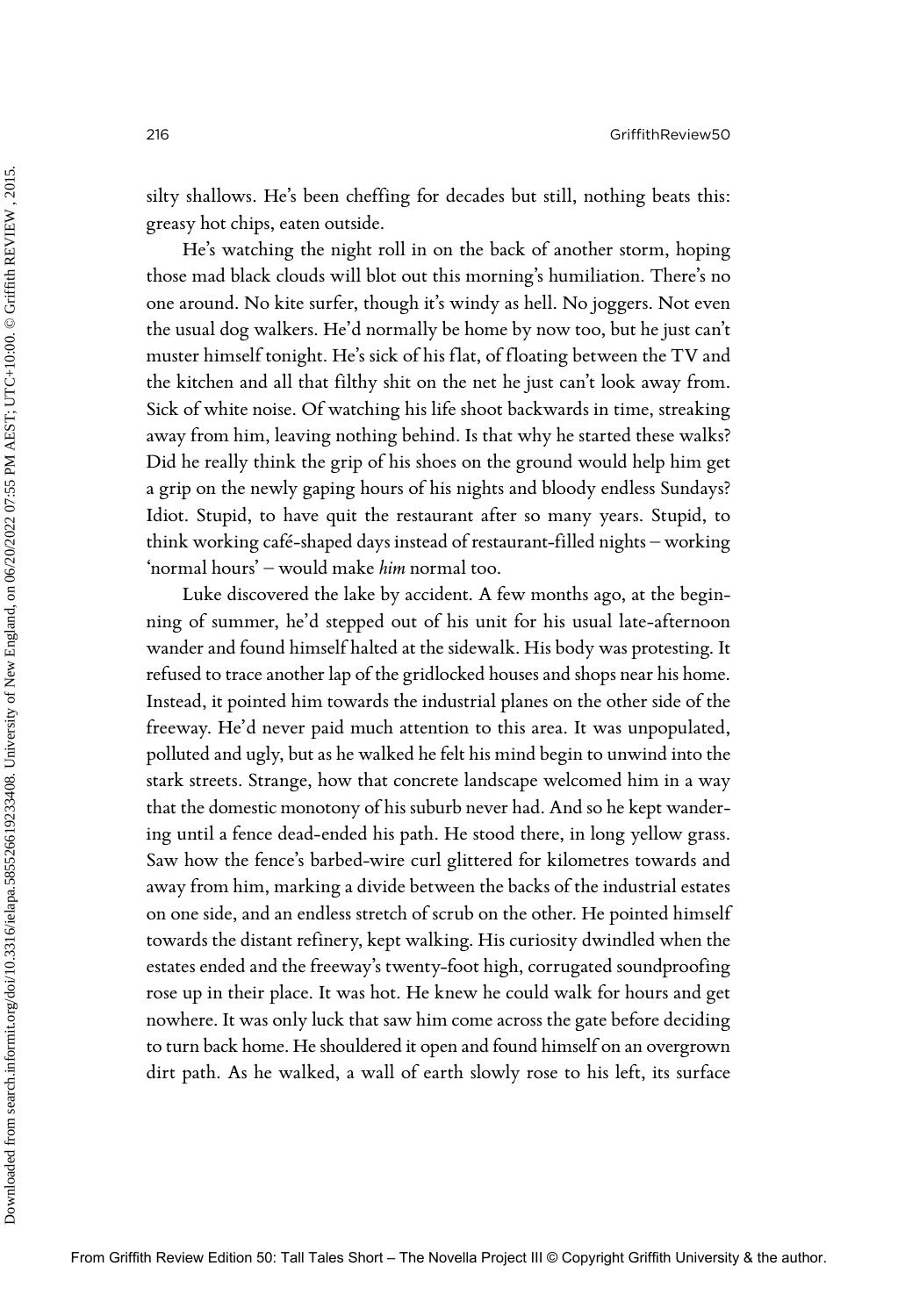scarred with worn, down-thrust gouges. On his right, a few feet from his shoes, the ground dropped to another path below which, he realised, was his own path turned back on itself. He was descending the rough-hewn shelves of an old, open-earth cutting. Down he went, picking his way over dusty weeds and tree roots until the path suddenly flattened out. And there it was. The lake. His lake. A vast stretch of water cut in two by a wall of black rocks.

It unnerved him. All that water in the drought. All those birds and trees and reeds – all that life – claiming a hole cut into a wasteland. All of this just kilometres from his home, but completely unknown to him.

Since that night, Luke has returned to the lake most evenings. He often drives here straight from the café, parking by the fence at the top. It's been raining for a month, and the water has finally turned from algal pink to milky grey. Though the days are getting shorter, Luke still traces a distorted figure eight around the lake's two halves most nights. If no one's around, he stands in the middle of the rock wall and closes his eyes. Sometimes, he loses balance and stumbles, sure that the rocks are about to crack open and suck him down into watery depths. Other times, he stands steady, his momentary blindness magnifying the sounds around him. The drip and slap of water. The moronic muttering of the birds. The endless drone of the freeway. The crisp rustle of the gums. On these days he shuts his eyes and lets the sounds press in on him, a thousand tiny hands holding him up like a column of stone.

It's getting late. His leftover chips have gone cold and starchy. Luke doesn't want to go home to his unit. There's nothing for him there. But he also doesn't want to be around when the kids arrive. He's seen them a dozen times now. Most Friday and Saturday nights they race through the dusk in their utes, swerving down the single steep road that ties the lake to the edge of the suburbs. Their cars are nothing like his dad's old ute, that rusted monster that ploughed them through the bush around the farm all those years ago. These kids have the same spotlights and roll bars, but their cars are built for speed, painted for show: flashy V8s sprayed in metallic greens and reds and golds. No, Luke's not sure what their cars are designed for, and he can't place the kids either. The older guys are in their twenties. They've got tatts and are all bulked up, like they've stepped out of the gym. But they're clean-cut too. They remind him of Cane, smooth and cashed-up and hard. There's scarved with worm, drown-drivate groups. On his right, a few feet from his shoet, the ground dropped to another path bolow which, he restinctly were the out of the output and the properties of from the lower than the cont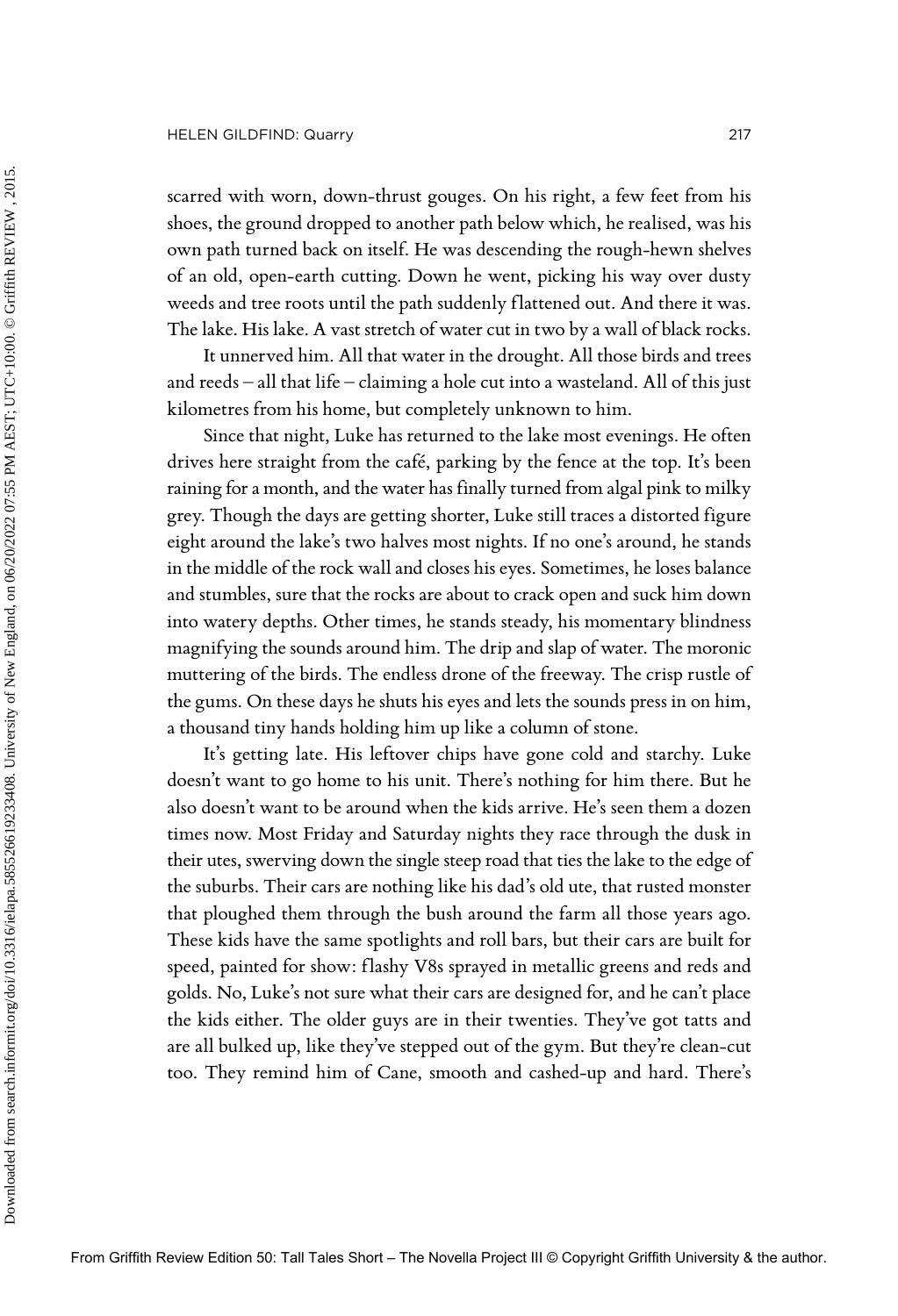something primitive about them, something corporate. The younger ones are just kids, awkward in hoodies and caps and jeans. They remind him of Dave, and of Miriam's son, Jamie: something soft about them, something pathetic. Luke realises these kids probably look just like he and his mates did, twenty years ago, when they drove out to the dam to drink and turn tricks in the dust till the air smoked. Whoever they are, Luke avoids them. He's not scared of them. He just assumes that they, like he, want to be left alone.

Luke sits up and shifts the cold greasy papers from his lap onto the bench. He goes to stand. Stops. A sound. Something snaps in the shrubbery. He stares at the dark bushes. Silence. Stillness. Slowly, he sits back. Nothing. He reaches for the chips and begins to scrunch them into their papers. Keeps watching the shadows. Then, again. A sound. Something presses softly into the leaf litter. He can barely hear it. Something dark upsets the darkness. He can barely see it. Luke freezes. Feels the shadow size him up. A shimmer. A momentary flash of white. Teeth. A black dog slinks into the clearing. It pads towards him, its head and body lowered, its huge ears cupping and turning like radars. It stops a few metres from him. Raises its pointed muzzle. Sniffs him out.

Luke knows better than to return a dog's stare. He looks over it, around it. He tries to stay calm though his blood thickens and thuds in his ears. He hates dogs. He saw too many of them go feral on the farm. He loved hunting them down. Loved that clean quick rip as he tore their scalps from their skulls for the rangers. What was it back then? Ten bucks for a fox's and fifty for a dog's because the dogs were different. They didn't kill for food. They killed for fun. At first, Luke had enjoyed the chase and he'd hang their bodies from the gums as a fly-struck warning to the others. He was proud of his work. But his pride stuttered within him as the landscape began to fill with dog trees. Then dog fences. The more dogs they killed, the more seemed to appear. He'll never forget that night on the back tracks. He'd pulled over to let a trapper pass in his ute. Unforgettable, the stench. Tragic, that man's face, its stoic lines carved deep with orange dust, exaggerated and distorted by Luke's bright headlights. The man nodded as he passed, dozens of dead dogs strapped to his tray. That was when Luke realised they weren't playing a game. They were fighting a war. something privatives about chem, something carporate. The younger meatric just kids, such can consider and operators and of the main of any term in the main of the served in the case of the consideration of the served by

Luke monitors the black dog sidelong as these old images reel through him. He tries to read the animal's intent from its body. He can't. All he can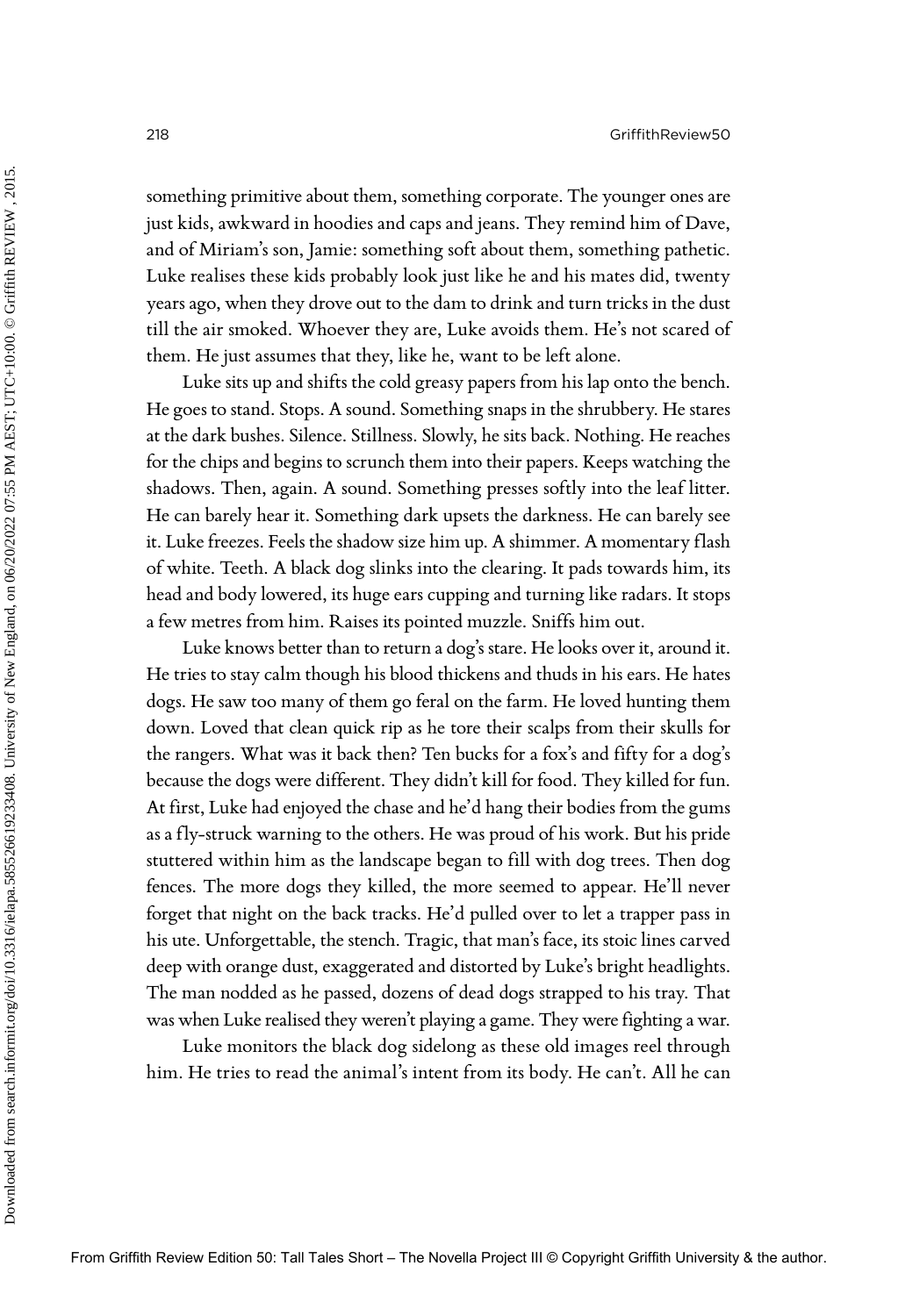do is notice its huge ears. Its small pointed face. Its broad ribs rippling up to a tiny waist. Long, skinny legs. Huge paws. Puppy paws, perhaps, but a neck and chest as broad and muscled as any fighting dog's. A true mongrel. The dog takes a tentative step closer. Noses the air. Raises one of its front legs in the Pointer's archetypal pose. A hunter? Fighter? Racer? A working dog?

Again, it inches forwards. Luke raises his hand, palm outwards. The animal freezes. Its hackles flare. A low grumble sounds from deep within its chest. Luke doesn't move. Seconds pass like minutes. The dog begins to relax. It plants its feet firmly in the dirt. It noses towards Luke again, its long thin tail curled over its spine like a question mark. Luke looks at the dog's jut of ribs. Remembers the discarded chips. Reaches slowly for the papers. Again, the hackles flare. Another low growl meets Luke's movement and the papers' scrunch. Luke realises his hands – his ever-steady hands – are shaking. Suddenly, it's all too much. Luke stands. The chips drop onto the dirt. The dog bolts back into the bushes. Luke waits, breath held. But there is no sound. No movement. Nothing. do is wordce its buge cars. Its small pointed face. Its bruad ribs rippling up<br>co a title whis Long, shitted peak parts, Pappy pays a stack and close at coal since and all anticed a sany fighting dog's. A rece monger!<br>The

Eventually, Luke kicks the rubbery chips across the ground. He retrieves the papers and wanders back up the circling path. By the time he reaches the gate he is calm enough to be slapped, again, by the memory of Sarah witnessing his pathetic role in Cane's pantomime. Forget it, he tells himself. Just forget it, forget it, forget it. Only when he reaches his car does he hear the faint rev of utes across the lake. The squeal of their tyres pierces the darkness, mapping the kids' suicidal swerve down, down, down into the quarry's flooded gut.

THIS IS LUKE'S favourite time of day. He and Quang are cleaning up the kitchen. They don't talk. Sarah's low singing drifts in from the café where she sweeps and wipes and wraps up food. Accompanying her, the muffled coinclatter and odd self-chatter of Miriam counting out the till down the back. At this time of day, Cane is never around and Charlie and Dave are usually both long gone. At this time of day, even the most lingering customers have disappeared and so the four of them can finally relax, each working efficiently and quietly, getting everything done without anyone telling anyone what to do.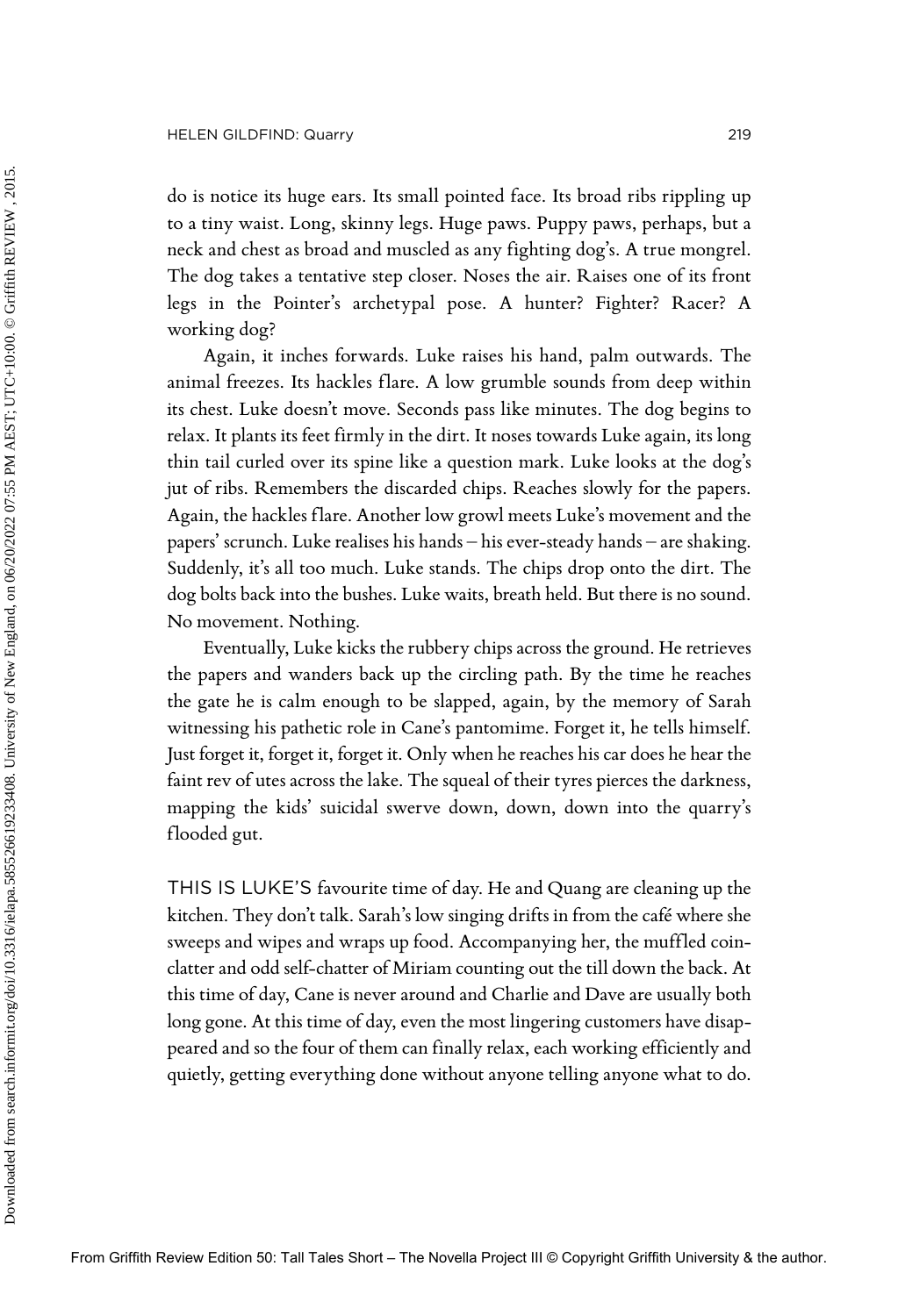Screaming. The quiet steels to silence.

Silence and screaming.

Silence and screaming.

Luke's scars ripple with recognition. He's heard these screams before. They thrust him back two decades, back to his first job in his first kitchen when his own arm and face sizzled in oil because some crazy cunt thought he'd show him who's boss. For two decades he's tried to forget it and for two decades his skin's phantom mind has clung to what happened: screams of agony and terror; the blinding horror of seeing skin melt off skin.

Look up. Look up.

Luke sees Quang dancing in the middle of the kitchen. Tiny Quang, red-faced and screaming, is dancing. He's hopping up and down. His long black ponytail swings from left to right, ridiculous, like something from a bad slapstick comedy. Why is he dancing? And, just like a movie, Luke feels everything slow around and inside of him. He is heavy and dull. Vaguely, he registers the same stupid torpidity in Miriam and Sarah's silence.

Luke sees that the mop bucket is overturned by Quang's feet. Sees the floor gone strange. Flooded and shining. Gleaming and steaming. Sees hot water lapping at the edges of his own rubber clogs. Looks from his clogs to Quang's runners. Sees how they don't steam from their soles, as his own do. Sees them steam from their tops, from their laces. Says to himself: Quang's feet are boiling. Quang's feet are trapped. Luke knows he must act. Instead, he stares and wonders, Why is Quang in lace-ups? I *told* Miriam to get him clogs, didn't I? Section and section of the spin section of the spin section of the spin section of the spin section of the spin section of the spin section of the spin section of the spin section of the spin section of the spin section o

Then, everything happens at once.

He is slip-running across the wet floor. He's grabbing Quang by the arm. He's dragging him down the hall and out the back. He's throwing him onto the concrete. He hears himself yelling, 'Hose, hose, hose!' Sees his hands struggle with hot laces. The strangeness of that image: his gentleness, his brutal scars. Notes pain in his fingertips. Ignores it. Eases Quang's runners and socks off. Quang screams with every movement. Magically, a hose appears by Luke's shoulder. He grabs it. Runs the freezing stream over each of Quang's feet. One then the other. One then the other.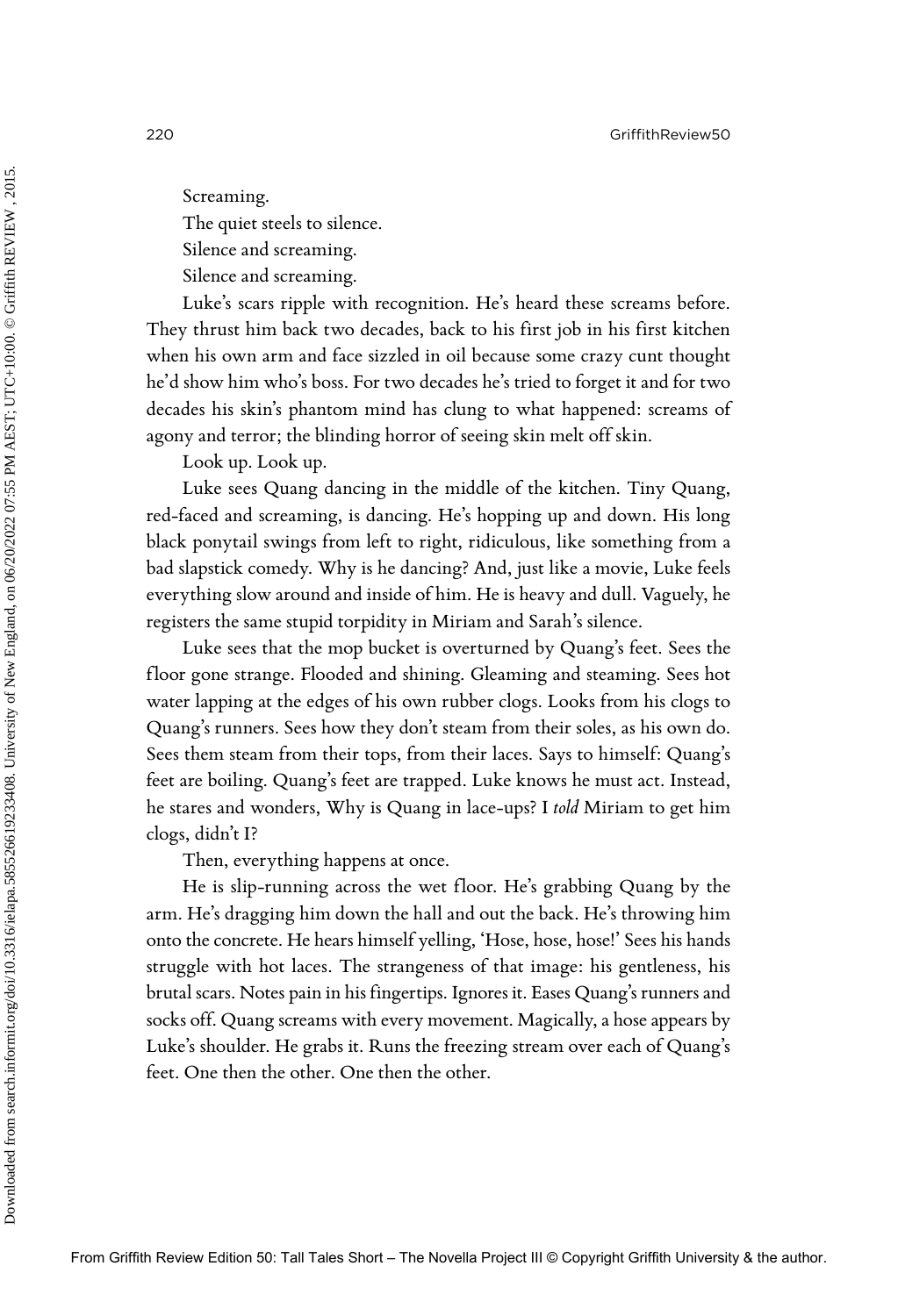It takes an age for Quang to stop crying. To stop reciting those same three Vietnamese words. (What do they mean? Who are they for?) Finally, he is silent. He lies on the flooded concrete, propped up on his elbows. Stunned and sodden, he stares down at the newborn weals that have pinked his feet.

Luke glances over his shoulder to see who gave him the hose. Miriam stands with one hand covering her mouth. Her other hand clenches a fistful of T-shirt at her waist. She looks like she is about to be sick. Sarah stands next to her, arms loose by her sides, expressionless.

Luke looks up from where he kneels on the cold, wet concrete. The low winter sun has transformed them. The gold flecks in Sarah's irises glow, as if she is lit from within. Even her hair shines warmly though it's as black as ever. And Miriam seems different too. Her frizzy red hair flames around her soft, sad, moonface – a cartoonist's halo. Luke's mind reels. He senses their reality as never before. Their living, tangible, utterly female bodies. These two women of warmth, of flesh, of blood, of mind – of life, of life, of life – making his own body roar, making him feel the reality of *his* boiling flesh, *his* maleness, *his* livingness. It takes an age for Quarg as step crying. To see<br>p recting those same three Vetamanes words. (What do those the particular,<br>the line on the Rooded connect, propped up on his cllows. Strungth and<br>side, he states identicall

What the hell is wrong with me?

Luke beats down the waves of desire that pulse through him. Somehow, he turns back to Quang's raw feet. Calls, 'Ambulance. Ambulance.' When no one moves, he turns around again.

The sun has dipped below the buildings on the other side of the lane. Miriam and Sarah look normal. Miriam stares down at him. Her face is blotching with red. 'No,' she says, her voice as monotone as the dwindling light. She shakes her head. '*No*.' Her voice quivers, almost inaudible. As her refusal drifts into the dusk, she turns away. Gazes at the garbage bins shoved along the back fence. 'Cane,' she mutters. She shrugs, as if it's explanation enough to state her brother's name. Finally she turns back to Luke. A terrible face. All that sadness. All that fear. All her strength and weakness.

Sarah disappears into the café.

Luke turns back to Quang, restraining himself. He will hit Miriam. He will belt her until she says, 'Yes, of course we'll get help, *of course* we will.' He tries to concentrate on Quang. Strands of long black hair are stuck to his face with snot and tears and sweat. He is silent, staring at his feet.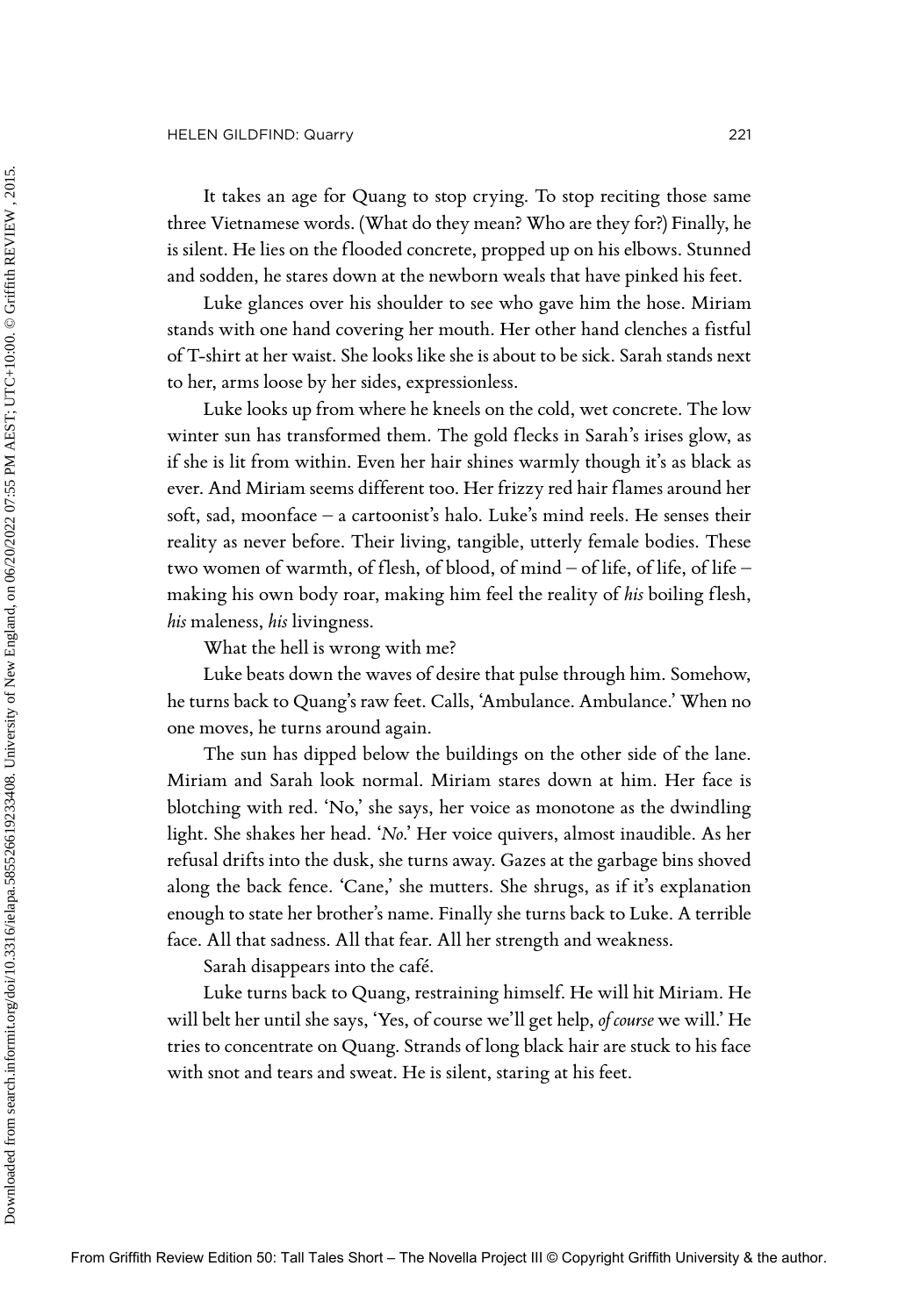Soon, Sarah reappears with towels and a hotchpotch of clothes. She helps Quang hobble to the bathroom. She closes the door behind him, turns and crosses her arms. She's a sentinel, a guardian. Luke only glances at her for a moment, but long enough to see that he has misread her. She isn't expressionless. Her face is his. Disbelief. Anger. A knot of self-control.

Only when Luke stands does he realise how stiff and wet and cold he is. He struggles to straighten himself. Everything hurts. His head hammers. He walks past Miriam and Sarah without looking at them. He returns to the kitchen and mops up the congealing grey slick on the floor. He potters around until he hears Sarah leave. Realises Quang is leaving with her. Jealousy drenches him, unexpected and total. He wanders into the café, finishes Sarah's work. By the time he goes to the office for his jacket, it's getting dark. He's suddenly desperate to get to the quarry and walk away the day – walk away from Quang's screams, from Sarah's care – but as he nears the closed door he slows. Stops in the hallway. It isn't the first time he's heard Miriam cry in there. She's always crying in there. Stupid Miriam, he thinks, stupid Miriam with your fucked-up life and your fucked-up family – you fucking coward. Again, he wants to hit her, as if weakness can be beaten out of a person. Since, Sarah wappears with investoral a basebputch of chahes. She helps<br>to the controller to the batternoon. Be close the door to be done the summer is that in terms of the summer is the set of the summer base of the summ

Luke steps quietly back from the door. Silence. He turns, then, and hurries through the shop. Ignores the sound of the door flying open behind him. Ignores Miriam's high voice calling out to him, 'Luke? Luke!' He stumbles into the cold bright street and slams into his car and drives straight to the quarry – his lake – her raw voice pursuing him. 'I'm sorry. I'm sorry, Luke! Don't tell Cane. *Luke?*'

THOUGH HE'S NOT built for running, Luke jogs by the water. He pounds his feet into the dirt, pushing himself harder and harder. And it works. The pain – Quang's screams from hours ago, his own screams from decades ago – shifts from his head to his shins. He pushes and pushes until he has to stop. Only then, bent with his hands on his knees and gasping, does he see the black dog across the water. It stands in the middle of the rock wall. Its tail and nose are lifted. It's a picture-perfect cut-out against the lake's low gleam. A living silhouette.

After that first night with the chips, nearly a month ago, Luke became sensitised to the dog's presence. He somehow knew when it was following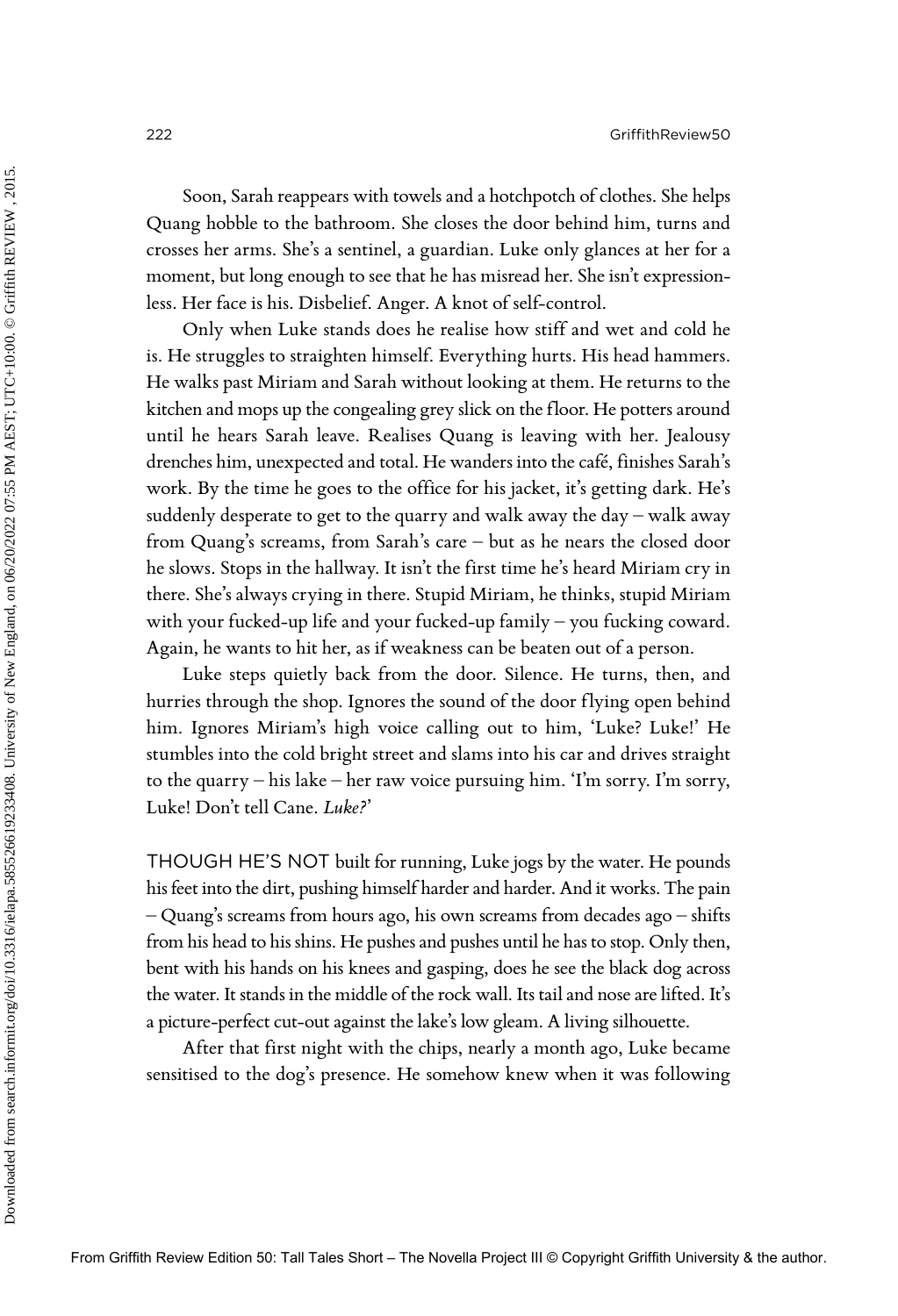him. Somehow knew that it had followed him all along. When he initially sensed the dog near him, he stared straight ahead and tried to beat up a tattoo of distraction with his feet, just as he is tonight. But the rhythm only gave momentum to the words circling inside of him. It's stalking me, I'm being stalked. It's stalking me, I'm being stalked. He'd speed up, stare forward and strain all of his senses, trying to track the animal's proximity to him, working out when – just as suddenly, just as randomly – it disappeared back into the shadows.

The animal's presence was bad enough, but worse were the half-buried memories it awakened. One memory in particular: the huge brindle-coated dog from his final weeks on the farm. That monster he mis-shot and lost sight of and then found later by the dam, its muzzle bubbling blood. Always, the look in its glassy eyes as he placed his foot firmly on its skull. What was it? Terror? Defiance? Rage? Those eyes shone keenly. They looked and Luke looked back. He saw that the dog saw him. He saw the dog thinking something – *something* – as it stared up at him till the very second he jammed his great weight downwards and shut its gurgled whining up forever.

Worse, even, than these images is the surge of feelings that come with them. Feelings he thought he'd left on the farm. Feelings he thought two decades in a dozen kitchens had quelled. Those sickening, electrifying feelings that flooded him with all the revenge and mercy that made up the everyday of his father's work. Luke had hated it – and he had loved it – how they were gods out there. Perhaps that's why he left. Once the dogs took possession of the landscape – so that even his dad got nervous in the back paddocks, sure that the dogs or their ghosts were hunting *him* – Luke realised they would never, ever be gods again. Firm. Somebow knew that it had followed bim all along. When he instituly sense the degree trian, he ranks training he along the first best up a true of the degree of the degree of the surface of the surface of the surface

The black dog stalked Luke for nearly a week before it re-emerged from the shrubs. At first, Luke tried to face it off. He yelled, kicked stones, lunged as if to strike. At first, the dog braced and bristled. Flared its hackles. Growled and snarled and snapped at the air before disappearing back into the bushes. But they soon sensed each other's bluff. Curiosity surpassed fear. The dog increasingly replied to Luke's charades with little more than a cartoonish tilt of its big-eared head and a slow, low swipe of its tail. That swipe became a wag and that wag has become a whole body wiggle that launches the dog at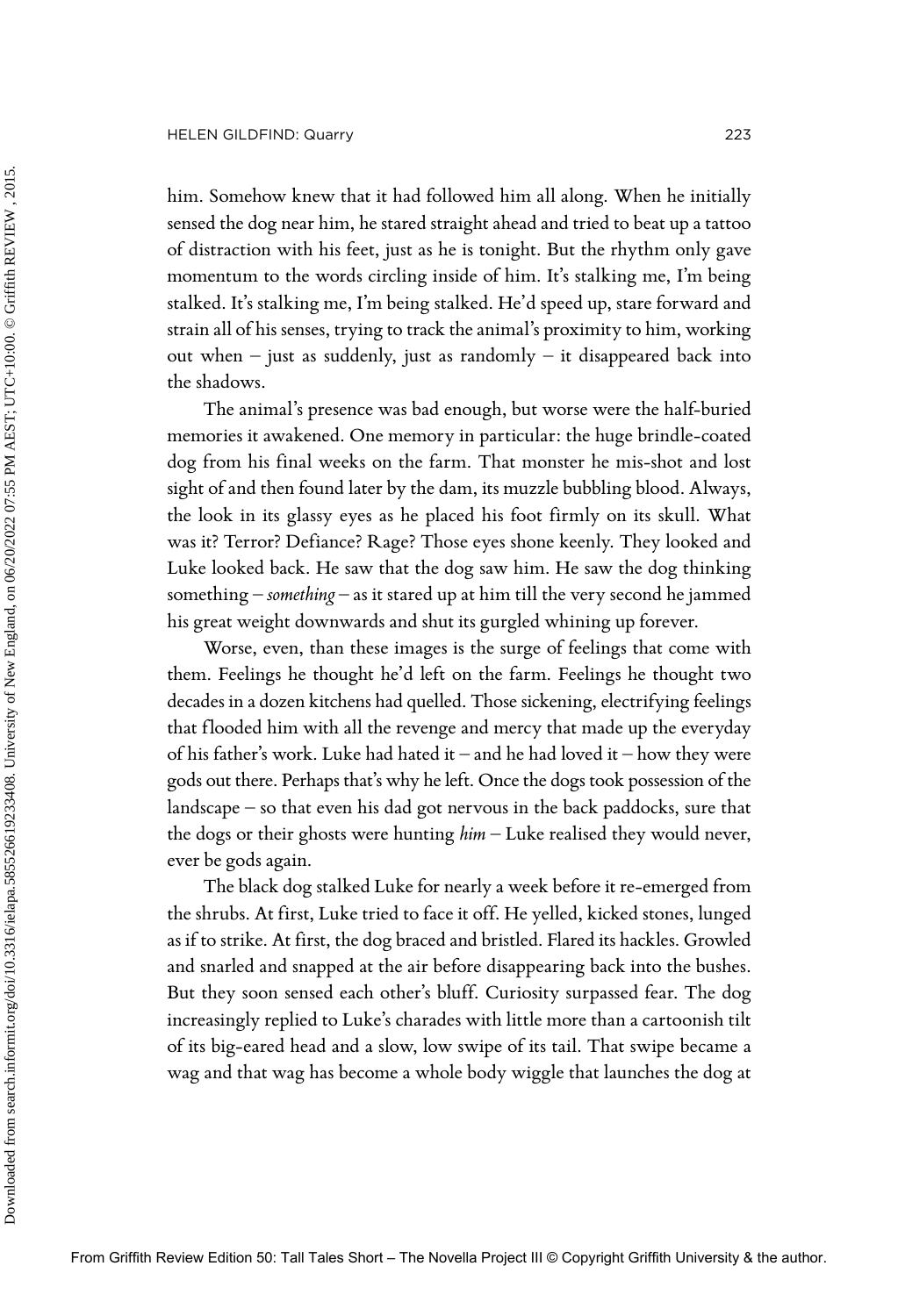Luke's face, no matter how often he tries to knee it away. Once the dog greets Luke like this, it trots calmly by his side, occasionally nose-butting his leg or nipping at his fingertips and always, always looking up at him with its clear, amber eyes.

Once they began walking together, Luke found himself distracted at the café: every time he threw out food he saw the dog's laddered ribs. Though he knew it was his chips – the dog's hunger – that had lured it from the darkness on that first night, he didn't want to feed it. Didn't want to make a pet of it. And so he didn't understand why, one afternoon, he began wrapping up scraps of meat at the end of his shift. He took that greasy package straight to the lake, butterflies turning in him as he drove. The dog appeared within minutes. For once, it forgot its jolly jumped greeting. Instead, it walked straight up to him, head-on. Luke tried to keep walking, but the dog wouldn't let him pass. It stood right in front of him, wide-eyed and agitated. It stared intensely at his face. It rose up onto its hind legs and sniffed the air. 'Okay,' Luke muttered. 'Okay!' But he didn't feel okay as he reached for his jacket pocket. Didn't feel okay as he noticed, again, the genetic triumph of muscle that knotted through the dog's neck and shoulders despite the skin and sinew and bone of its ribs and legs. As he unwrapped the meat, the dog began to pace. Its eyes flickered between Luke's hands and face. Here, Luke said. He flicked a strip of fat at the dog's feet. The dog leapt. Grabbed it. Scuttled back. Dropped it. Sniffed it. Scoffed it, staring at Luke the entire time. Here, Luke said, throwing another strip. Repeatedly, the dog grabbed, retreated, dropped, sniffed, scoffed, stared. One scrap left. Luke placed the meat on his palm. He squatted down. Held out his hand. He had no idea what he was doing. Or why. Lake's face, no matter how of fem he tries to keen it away. Once the deag press<br>
Lake his edia, it reas calably by his side, occasionally prose-borting his leg cor<br>
surprime at his integretic parad above, always looking u

The animal stared long and hard at that final scrap of food. Only once did its yellow eyes flick up at Luke's face before returning, again, to the meat. In those stretched seconds Luke felt every cell in the dog's body as if they were his own. He recognised the deepness of its yearning. The painfulness of its longing.

A white flash of canines in a black velvet face.

The blur of large clawed paws.

A violent knock backwards.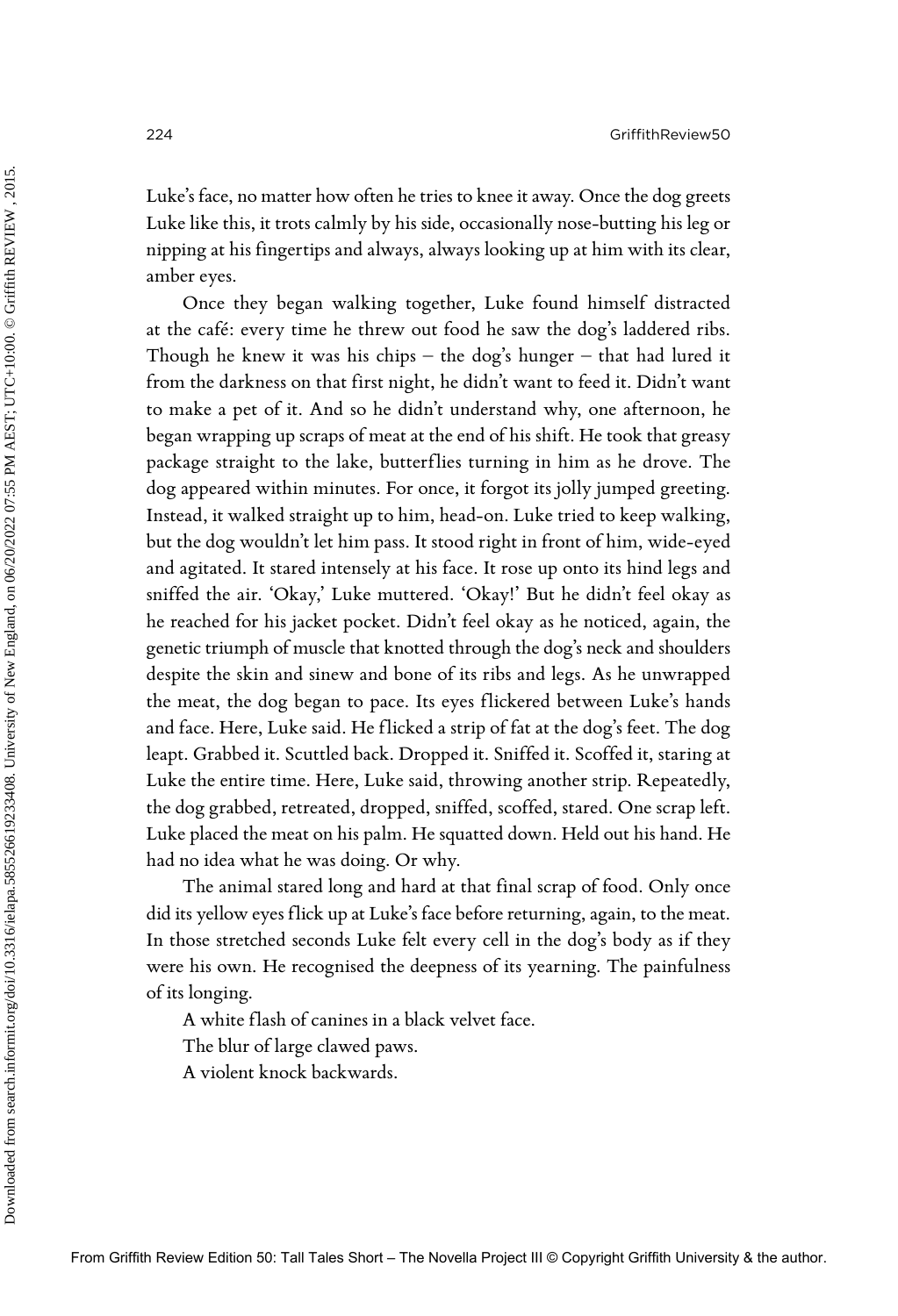A flurry of vision and sensation – strength and softness all at once – as the dog grabbed the meat and disappeared into the scrub.

Just a dog. Just a dog. Yet, driven by its desire – its need – as powerful as any man.

Finally, Luke picked himself up off the ground. He was furious at himself for his carelessness, and furious at the dog for leaving him sprawled in the dirt. But as he walked back to his car, his anger turned in on itself. For what, exactly, had he expected? The dog had only done what he'd provoked it to do. And it had done so without leaving a scratch or slobber upon him. If the dog was a starved ball of muscle, it was also a master of restraint.

Tonight is the first time Luke has seen the dog before it has seen him. He gazes across the lake at it poised on the rock wall. Watches it sniff the air. Watches it pivot and begin to run towards the far bank. He has never seen the dog from a distance like this. He has never seen it run. He cannot look away. He suddenly recognises the perfection of its mongrel body. Suddenly sees what it is made for. As the dog gathers speed its paws blur into a sprint. It's a bird, a black bird, a raven, a crow, a bat swooping long and low and smooth into the thick wooded shadows of the quarry's gut. Luke starts walking in the same direction. He begins to run, suddenly eager to find the animal before it finds him, but as he speeds up pain darts through his shin. He tries to ignore it. It gets worse. He's torn something. Twisted something. Idiot, he thinks, wincing and stopping. Idiot, to have run so hard. Stupid, to think a body can outrun its brain, outpace its pain. A Hurry of vistion and sentation – arrength and suftness all at order = as<br>the dog gradible that that the sentation that the struck<br>
I are also gradient that the structure of the ground. He was further a moved in<br>
I and t

Luke wanders back to his bench. He stares up into the clear night. Picks out the few constellations that his dad taught him. Orion's Belt. The Cross, of course. He struggles to find any other. He misses country skies. Skies where there's as much light as dark. Skies that make you small, your problems smaller. Though the pain in his shin has dulled, Luke's whole body aches from kneeling with Quang on the cold wet concrete. The prospect of walking up to his car only makes him slump. For the thousandth time he tells himself to get a grip. Get a grip. Get a grip. Then he senses it. The dog. He listens. He tries to work out where it is. He can't. It's as if the animal's gaze surrounds him. As if the dog itself is the lake, the dirt, the scrub and the rough-cut cliffs of the quarry's encircling paths. He waits. Soon enough the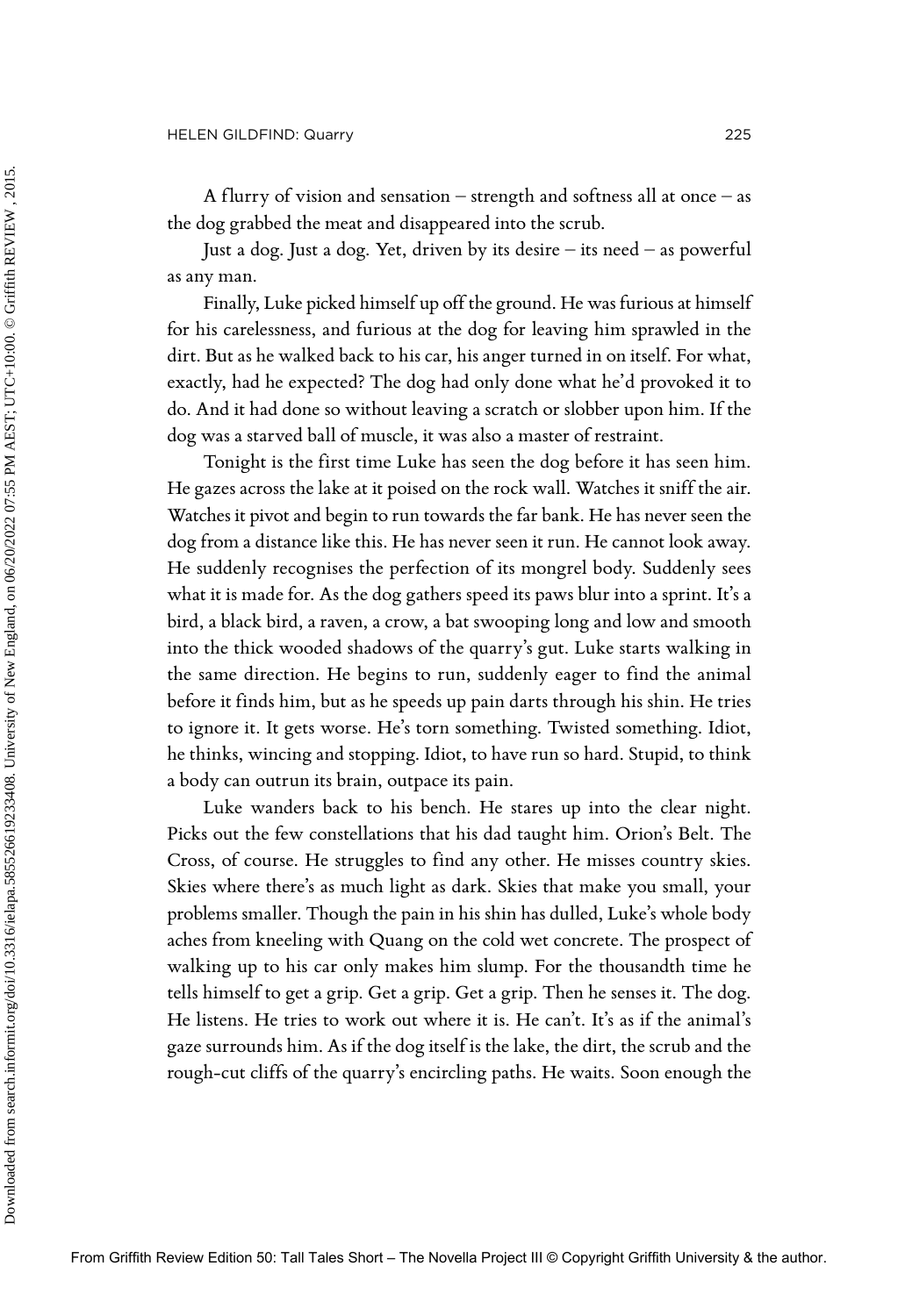dog slinks out from the bushes near the water's edge, just as it did on that first night. It wiggle-wags up to him, head lowered. It nose-butts his folded arms, nuzzles his pockets. Luke holds up his empty hands. The dog sniffs and licks his fingers. When it realises that there's no food, it doesn't wander away as it normally would. Instead, after a pause, it steps in closer to him. It sits on the dirt between his feet. It just sits there, staring up at him, its warm, muscular body gently leaning into his sore leg. Luke slowly raises one of his hands. Their eyes remain locked as Luke's fingers move up and over its bony brow and lowers onto its soft, soft skull. day dook cont from the baobs oner the water's edge, just as it did on that if required that twisted strengths to binn between throuse botters. In the single-way is the single-way in the single-way in the single-way is the

This is the first time that Luke has initiated contact with the dog. This is the first time he's wanted to touch the animal simply for the sake of touching it. And the dog lets him. It lets him scratch the base of its ears. Lets his hand move under its chest and knead the muscles of its broad shoulders and neck. Lets his hand rest on the jarring corrugations of its ribs. All the while, it stares into Luke's eyes. He feels the dog lean heavier into his leg until, suddenly, it collapses onto the dirt, belly up. It holds its front paws close to its chest – keeping its balance – while its back legs spread out, loose and floppy. Luke suddenly realises that it is a she. How could he not have noticed? Not have cared?

She's not worried. It's not she who flinches as he leans down to pat her thin-haired belly. It's not she who's stupidly embarrassed by her blatant genital exposure. He pats her tummy and looks elsewhere. At her ridiculous, thrownback grin. At the huge white canines and massive neck that once made him so nervous. He strokes her like this until she flips herself upright and trots away into the quarry's dark. Off she goes, leaving him alone with the ache of his legs and the tickle of his scars and the too-familiar sound of Quang's screams.

LUKE STOPS WHEN he sees them. Quietly, he moves to one side of the path and stands behind a tree. It's late. It's dark. He's not sure if he should carry on past them or turn back.

He's spent hours, tonight, looping around the lake. Spent hours hoping the cold will sooth his burning scars because, since Quang's accident last week, they have prickled back to life. He's already tried to calm himself in his usual way. He stood on the rock wall at dusk. Shut his eyes. Begged the music of the water and the birds and gums to fill him, hold him up. But tonight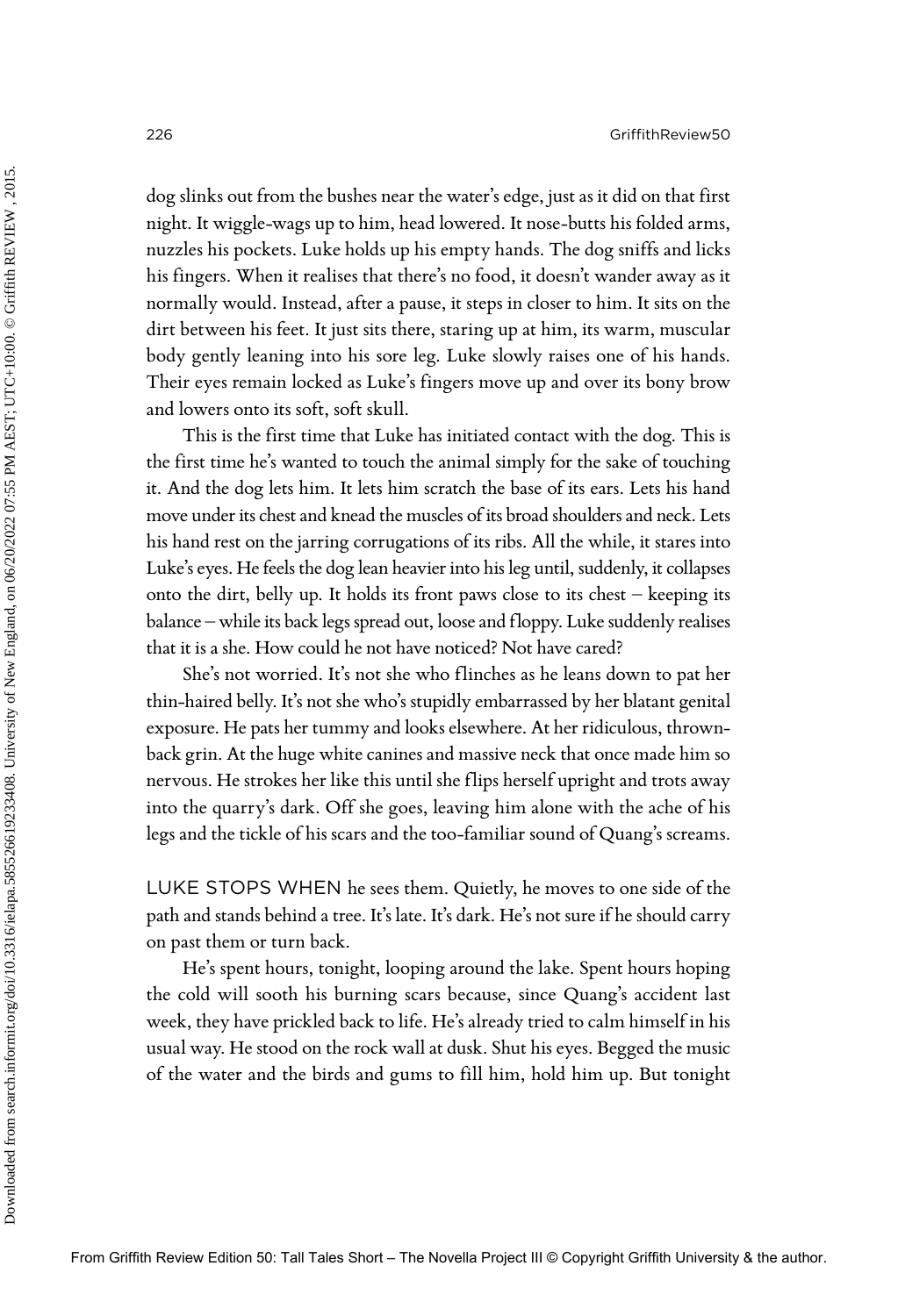the world just shrank away from him. Eyes screwed shut, he felt the sounds recede instead of come close. Felt the lake begin to circle him. Faster. Faster. Thousands of litres of black ice spinning around him. Transforming him. A blind dot in the heart of a whirlpool. Opened his eyes. Regained his balance. Continued walking his loops. He went around once. Then again. And now his third loop has been interrupted by three utes parked right where his path crosses the gravel road.

Their open trays point towards the sparkling water. Seven or eight guys lounge against the cars. Talking. Drinking. Even though it's cold enough for ribbons of steam to ghost up from the centre of the lake, most of the kids are wearing T-shirts and jeans. One of the guys wraps his massive arm around the only girl who's there. They've lit a bonfire, and the girl's blonde hair and shiny pink jacket glow in the flames' flicker. Blonder than blonde. Pinker than pink. Her bare feet swing back and forth over the edge of the ute's tray. Two boys, much younger than the rest, sit on the ground next to the fire. Both hug their knees. One pokes a stick into the flames, prodding the wood until a sharp crack silences the group. They watch as a thousand sparks Catherine-wheel into the night, curling up with the smoke. They're just kids, Luke tells himself. Just kids. die wurdd junt duran kwasy from him, Eyes screwed shut, he felt the summission of come and of come and color that his begin to calcula his method. The method is the state in the final during a bound dimension of the bind

Something silver suddenly arcs from one of the utes to the fire. Luke freezes. The boy with the stick swears and falls to one side. Clumsily, he sits himself up, rubbing his hooded head. He looks over at the others. 'Fuck *off*,' he says. He grabs the can and hurls it back. It disappears into the dark behind the ute. The men laugh. One of them runs at the kid. The boy flinches, covering his head with his arms. The man grabs his elbows and jerks him backwards. The kid's legs kick forwards, into the fire, scuffing up more sparks and smoke. The man drags the boy away. Jumps on top of him. Rips off his own T-shirt. Beats his hard and hairless chest. Yodels. Lays into the kid's stomach.

Luke retreats further into the shadows. Stops when he notices the girl whisper something to her guy. Watches her take his hand and put it up her skirt. Watches her grab at his crotch with her free hand. Watches her yank roughly. Luke flinches. Flinches and goes hard. The man hits her arm away, laughing. Then, suddenly, he isn't laughing. He's pushing himself off the tray. He's turning to her, throwing her backwards. Everyone freezes with that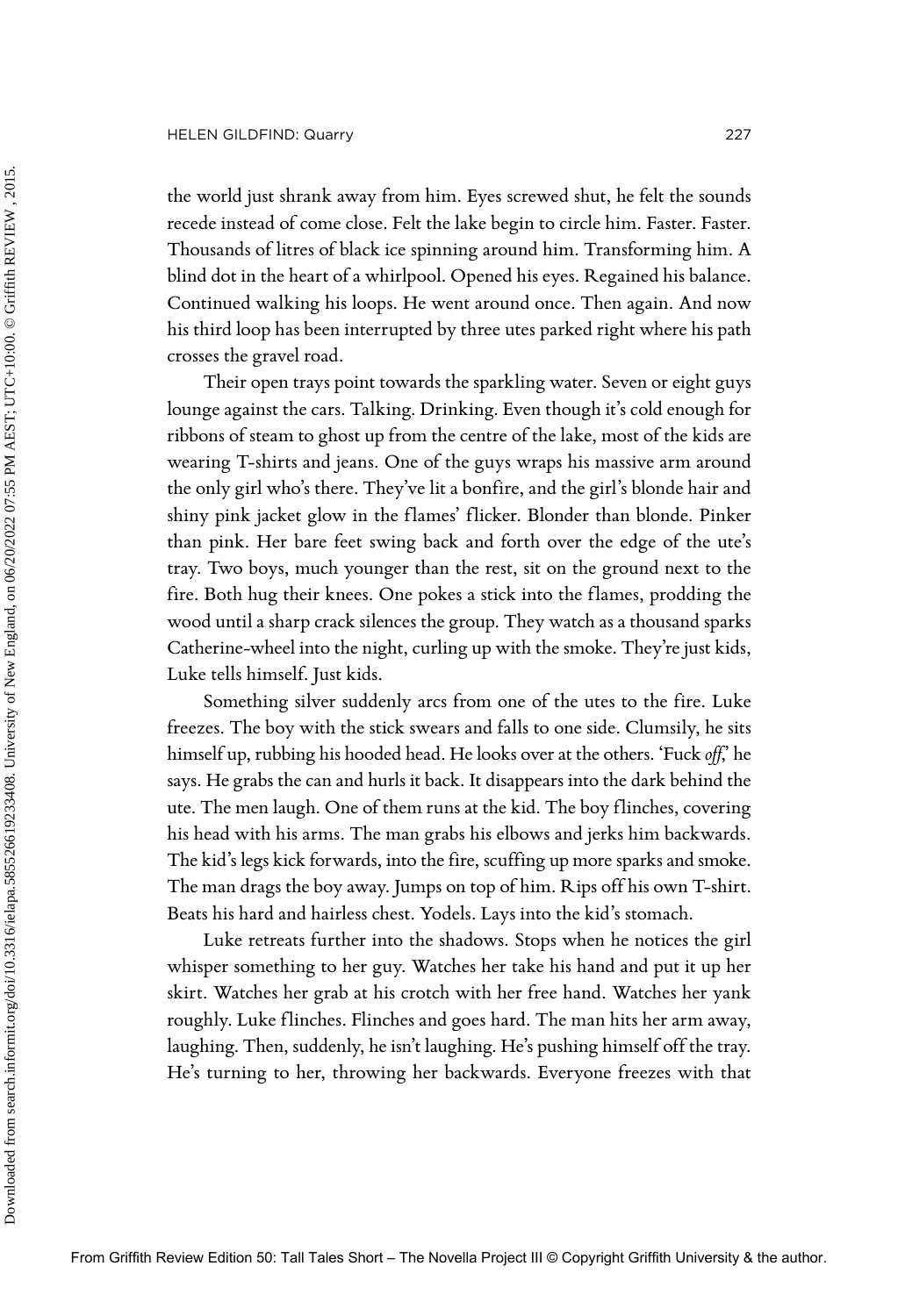muted thud. Silence. He climbs back onto the tray and pins the girl down. One of his hands presses her wrists to the metal floor above her head. He shoves his knee between her legs. The others move away. One of them wolfwhistles and gropes the man in front of him. Pretends to hump his arse. More laughter and swearing. They gather around the two who are wrestling, again, by the fire. Someone grabs the other kid and drags him into the scrum. Everyone laughs and begins laying into each other, the fire flaring and dimming as they move back and forth from its flames. muted thual. Stienes. He climbs back owen the tray and pitns the pit down.<br>
One of his hands present he writts to the metal floor aboves he head. He<br>
dowers his lacker back back back the metal floor above her head. He<br>
sh

Again, Luke steps back. He watches the guy in the ute fumble with his jeans. Watches his big, golden-lit arse shove into the girl. Watches her legs swing up, her ankles locking behind his waist, rocking back and forth in time with his shoving rhythm, her hips bare and braced and wrenched up to meet him.

It's only when Luke turns away that he notices the black dog. She stands on the other side of the path, her coat catching snatches of firelight. She stares up at him for a moment, her long tail swinging its usual, casual hello. Then she turns back to the kids and the fucking and the fire, nosing the cool air, her huge ears mapping the scene. That's the last thing he sees as he hurries away. The dog, perfectly outlined against the fire-lit glow of the cutting.

It's not until much later, in bed, that he makes the connection. It's not until then, when he's hot and sticky and feeling, as he always does afterwards, exposed and pathetic and so damn alone, that he realises who she is. The girl fucking – being fucked – in the ute (the same girl who's just grabbed his cock and pulled him into her and wrapped her legs around him, around *him*) is the girl with the kite. The girl who could fly. The girl with the night sky tattooed across her feet.

AS FAR AS Luke knows, no one has asked about Quang. When Cane appeared earlier this week, he was in a rare good mood, banging on about his imminent overseas trip as he worked alongside Luke through lunch. He didn't even notice the sour old shit at the sink. Dave's been as oblivious as usual, and when Charlie saw the new guy she'd simply shaken her head. 'Fucking dishies,' she'd said. 'Fucking *useless*.' The old man had just stared at her, grey-faced, bored as hell. All Luke knows is that Miriam gave Sarah an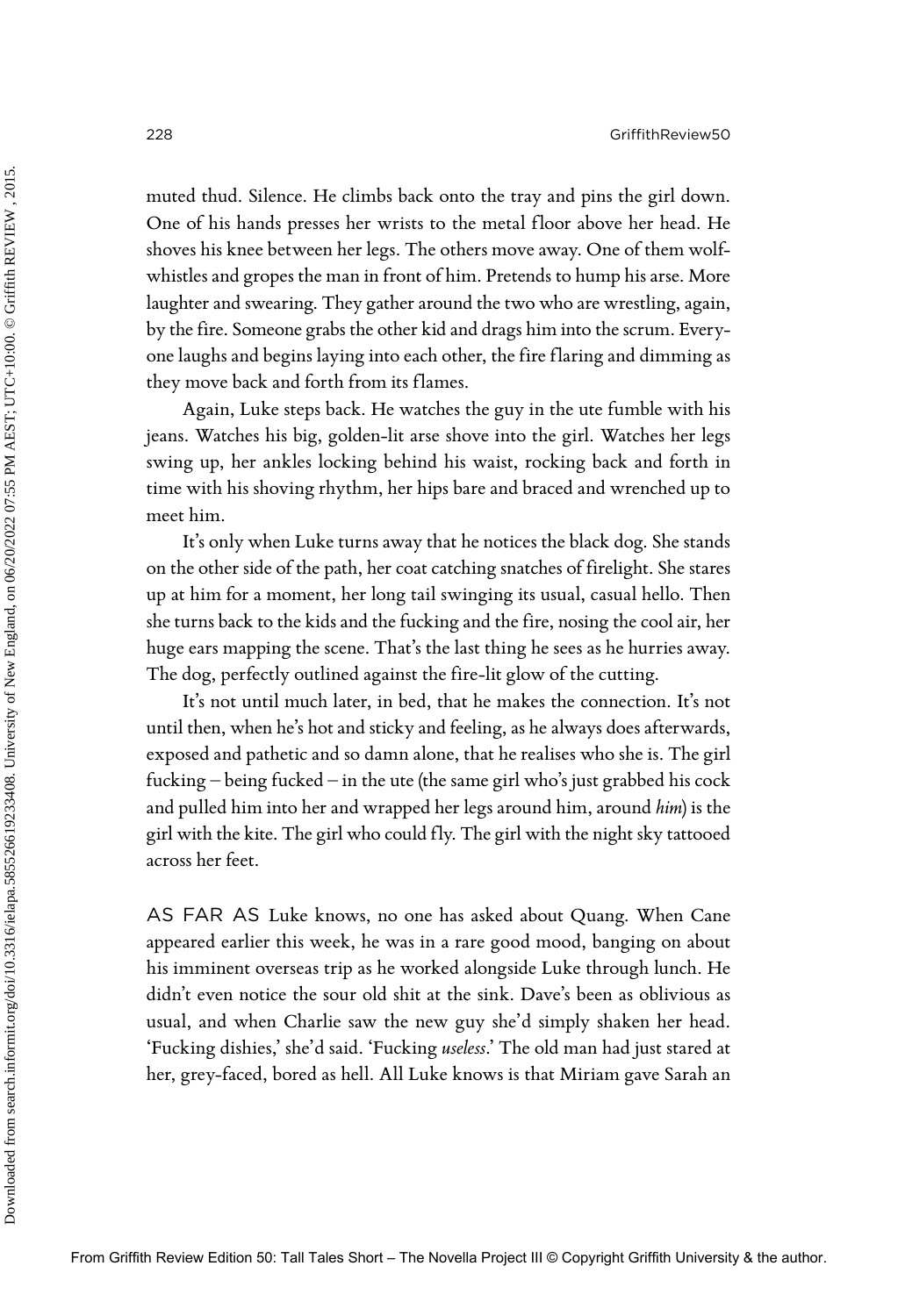envelope the day after the accident. Help money. Or hush money. Probably both. Seeing that, he'd felt an absurd joust of jealousy. Had to remind himself: she's just a waitress, just a workmate. I'm nothing to her, nothing.

Miriam stops by the servery window. Sarah appears next to her, proclaiming, 'Freedom!' Everyone laughs. It's hard to ignore the relief – the lightness – that permeates the café now that Cane is finally off on his trip to Europe. Charlie is singing under her breath, despite seeming subdued and troubled all week. Dave is whistling as he sorts through the salad mix. He's trying to ignore Sarah and Miriam who are teasing him about his new girlfriend. Dave turns redder and redder. His whistling becomes breathy, stops. He disappears into the cool room, but there's only so long he can hide in there. When he reappears they immediately resume their attack. 'Okay!' he says, sounding mad but unable to keep the smile off his face as he takes out his phone to show everyone a photo. When Luke sees it, Dave transforms into a stranger. He is no longer the quiet incompetent kid he and Charlie have been struggling to train all year. The girl in the picture is young. Pretty in the way that all kids are pretty, though from the way she is wrapped up in Dave she is clearly extraordinary to him. And he to her. Dave holds the phone out for Luke, assuming correctly that he won't stop his work to study it closely like everyone else. Luke glimpses the photo. Feels the tightness of his own smile. Turns quickly away, overwhelmed by Dave's shy pride and his obvious desire for approval. ervelope the day after the accident, Help money. Or bush money. Prukably<br>both Seeing that, is distinguible and for an absurable money and the creation of the state of the state of the state of the state of the state of th

Luke knows Dave likes him. But that doesn't count for much. The young ones always do. After their initial shock at the sight of him, they learn to trust him. They see that he'll answer their questions without making them feel stupid. That he won't yell at them. That he doesn't push people around. That he'll take whatever bullets are flying around the kitchen because he and they both know that a man with scars like his can't get hurt the way they still can. Anyhow, it's easy to like someone who's not a threat, isn't it? For who feels threatened by someone they pity? 'Freak,' he heard one waitress say a long, long time ago. 'Poor freak,' she'd said then giggled with her friend. 'When d'you reckon was the last time *he* got laid?' Luke had wanted to kill her. And himself. Back then, his wounds were still raw with healing and the torment of 'never getting laid' consumed him totally. But even though he wanted to hurt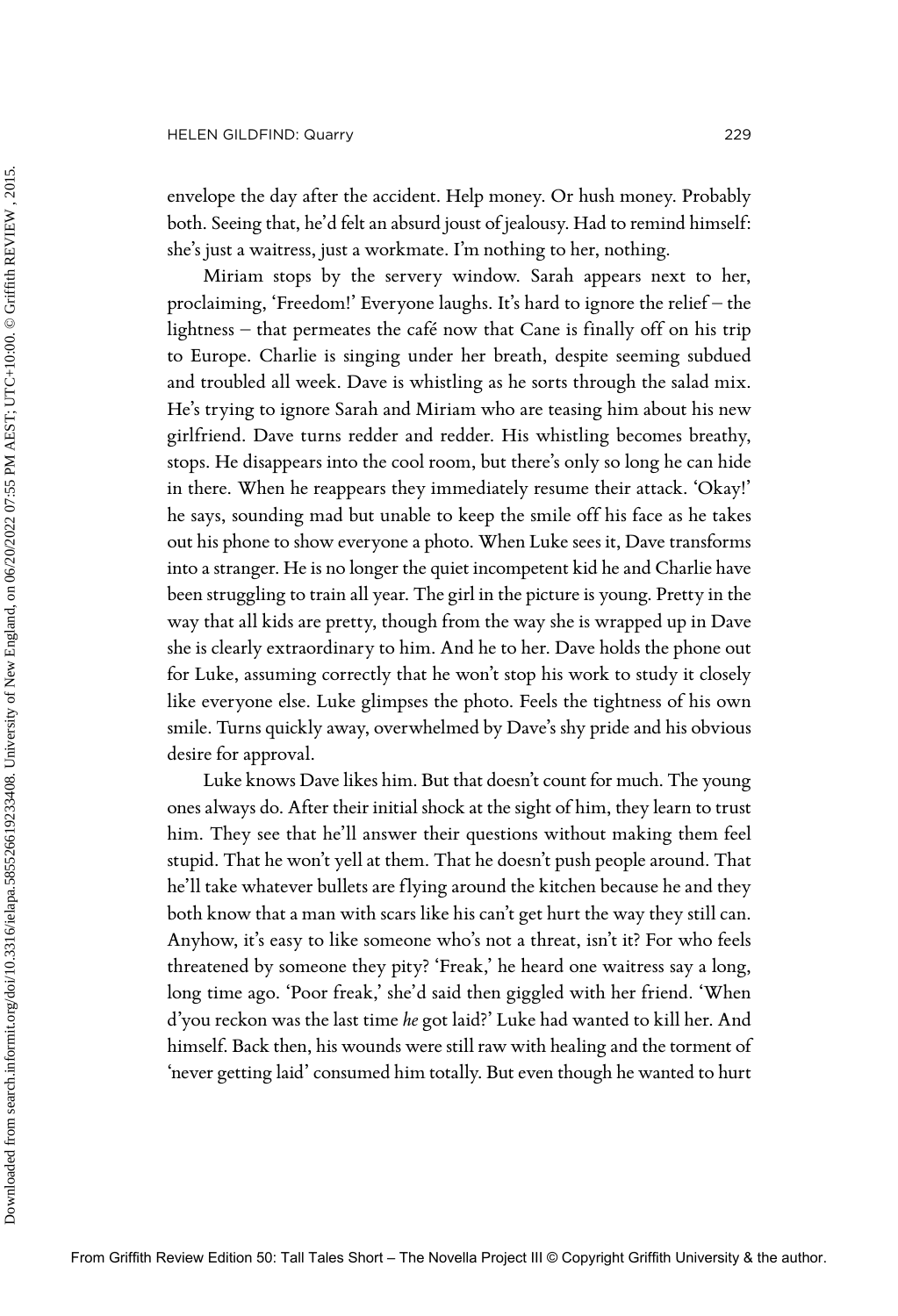her, or flee, he recognised the odd mix of pity and affection in her voice. The same mix in Miriam's voice when he first started at the café, when he heard her whisper to Sarah, 'What's his story, poor guy?' They could have asked him. They didn't. They haven't. No one ever does. Not that he blames them. And he sure can't blame Dave for showing off his new girl. And so, forced to face that photo, Luke does his best to nod and smile and ignore the silent seconds that begin to grow. He says nothing. He just keeps working until their unasked question – 'You gotta girl, Luke?' – merges into jokes about dick warts and HIV, G-spots and Brazilians, marriage and babies.

Soon, Miriam and Sarah disappear back into the café. Everyone in the kitchen gets busy with the first lunch orders. As Luke works, their unasked question pursues him. You gotta girl, Luke? You hadda girl, Luke? What will he reply if anyone asks him? Must he point to his face, his arm, his size? To his fucked-up body? A body that even grown men flinch at the sight of? No one in the world, except bloody Sarah, can hold his gaze. They either stare at his mauled eyelid as if, underneath, his eye's as blind as a marble, or they look quickly away and never look back. And even if someone did want him, the idea of a girl crooked in his shredded arm makes him sick. Imagine a clear smooth cheek against his skin's knitted warps. Horrible. Imagine, soft plump lips – anyone's lips – pressed into his gnarled face. Disgusting. But worse than these imaginings is knowing that no one had ever wanted him anyway, even before he got wrecked. He was always too big. Too awkward. Too quiet. A country kid. Always one of the boys. Never one with the girls. And the few times he'd had a chance, he fucked everything up. He didn't know what to do. The girls laughed at him. They fled from him. They froze him out. Somehow it was his fault when things went wrong, though all they ever did was lie there and do nothing. *Nothing!* But expected everything! He still has no idea what to do, and all the sordid shit he's filled his body's void with has just made it worse. Made it impossible. The fact is, he's almost grateful that cunt ruined him all those years ago. At least now he can blame his scars for why he hasn't, can't, won't. And it's too late now, he tells himself for the millionth time. It's too late. I've left everything for too damn long. her, or Flue, be recouptiond the noid mix of pity and affector in her votice. The<br>sume matrix in Minimity voice when he first started at the GHE, when he heard<br>for whiper to Sarah. "What's linis story, poor goy?" Eury cou

Wednesday is always busy, and by the end of the lunchtime rush Charlie is in a good mood. Perhaps it's the adrenaline of trying to keep up, or the relief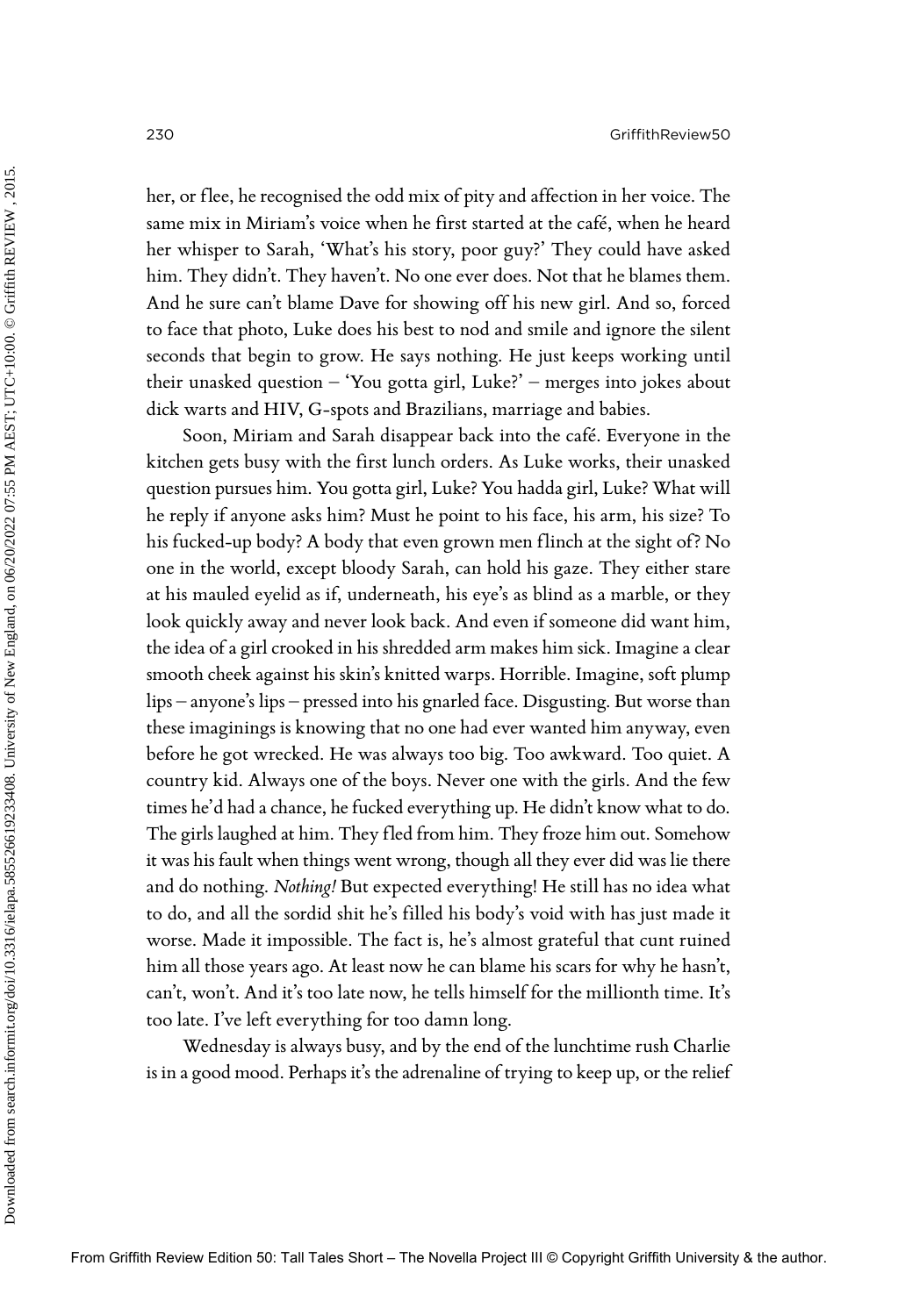of Cane's absence, or simply time's distance from whatever's been hanging over her this week. Whatever it is, Luke knows she's feeling better when she flicks on the radio and starts jiving her hard little body around the kitchen. Soon, she's chatting about her boxing and her renovations and shopping for another of her sisters' weddings. Luke can't stand being around Charlie when she's on one of her weird, anxious highs. Can't stand how her babbling snowballs with the radio's blare. Whenever she leaves the kitchen, he flicks the blasted thing off though he knows she'll immediately yell out from wherever she is in the café, 'Hey, Luke, leave that *on* man!' Today he turns the radio off when she goes out back for a smoko. After a few minutes of peace, she returns, dumps a pile of eggplants onto the stainless steel bench, flicks the radio back on and starts chopping.

And it begins. 'Fucking men,' she mutters. This is her usual reply to the news report. 'Fucking men.' Luke feels Dave bristle. Charlie carries on, oblivious as usual to Dave's anger. Luke tries to ignore the spiking atmosphere but can't help wondering, as he always does, why he isn't angry too. As Dave's fury pulses into the kitchen Luke realises that he *is* bristling, but his anger is different. It's inside of him, and blighted by confusion for he agrees with her. 'Fucking men,' Charlie says. Fucking men, Luke repeats, inside. 'Fucking men,' she says. Fucking men, he replies, hating them, hating men, thinking, it *is* fucking men fucking everything up for most people most of the fucking time. On he works, horrified he has anything in common with Charlie's screwed-up head. Horrified, more so, by the substance of what unites them. He feels a sudden and claustrophobic panic. Can't breathe. Can't swallow. Tries to rein his panic in. Tells himself to be still. Be calm. But his mind is racing ahead. I'm a man, aren't I? How can I hate men? And if I do, what the hell does *that* mean? of Careks absence, or simply simele that<br>acce from whatever's been hanging over the this week. Which knows the<br>cells that the sole is the fit in the boson and simply the result of<br>the different sole and starts jumply for

Luke carries on, as if these questions might dissolve under the pressure of his work. They don't. The news blasts on and on. A murder–suicide out west. Fucking men. Another bombing in Syria. Fucking men. A spate of acid attacks in Pakistan. *Fucking* men!

All the while, Dave's fury seeps into the kitchen. When the radio reports that a woman in Hobart has prostituted her nine-year-old daughter Dave goes straight for Charlie's throat. 'Fucking women!' he yells. '*Fucking women!*'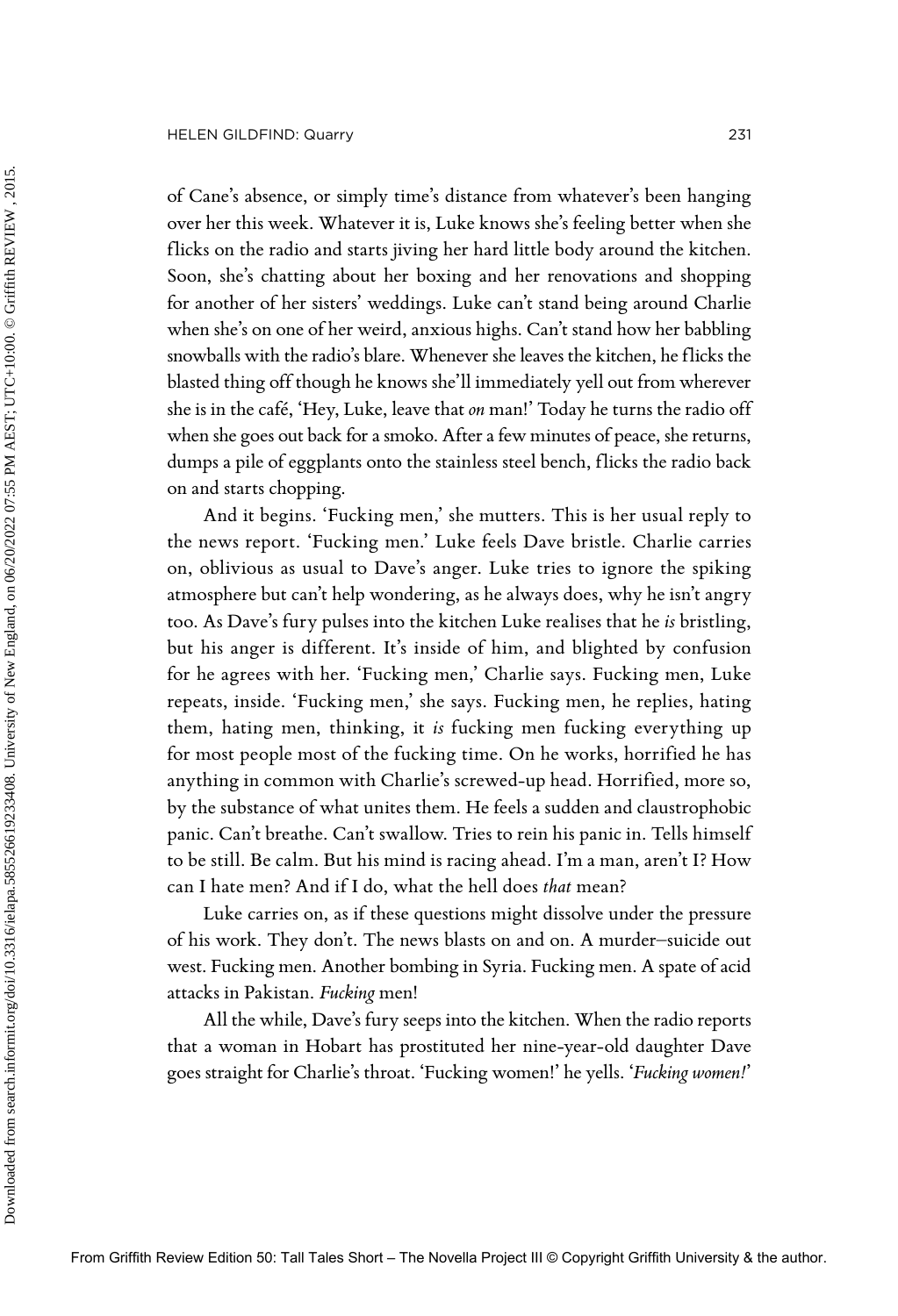Luke freezes. His instinct is to grab Charlie: he's seen her fight on TV, when she won the state finals, and they've all seen her go nuts in the kitchen. Somehow, he holds steady. Keeps his head averted. Continues prepping, each of his senses straining to read the situation.

Hears Charlie stop slicing her eggplants. Feels her turn towards Dave. Sidelong, sees her knife held loose in her hand. Senses them face each other down. Feels her realise, perhaps for the first time ever, that her 'fucking men' spiel has sounded outside of her head. Into a room full of men. Forever, the dull heartbeat of Luke's chopping. The clink and clatter of the old dishie. The muted chatter of the café. Suddenly, the room heaves as Charlie's anger rears up in her. Luke sees her tiny brown hand re-grip the knife. Sees that arm shake with tension. Listens to her low, jaw-clenched voice say, 'It's not *women* fucking the kid. It's not *women,* who want to fuck fucking *children*.' Senses her raise her knife. Senses her gesture with it, slicing the air. Luke glances up then. He has to see what's happening. Has to assess what might happen. Take freezes. His institute it grab Charles he's one the flight on TV,<br>then be won the referred task, and they we all be taken the particular<br>Smallow I. Is chosen to the kinden.<br>Somehow, I.e. holds assedy. Recept his lead

Dave's face is white. Pearled with sweat. Frozen and freezing. Again, Luke sees who Dave is to his girl, his friends, his family. To himself. Not just a dreamy, awkward kid, but a kid who desperately wants to be a man. Luke watches as Dave refuses to submit. Refuses to let Charlie tell him that he is doomed because all men are doomed, doomed always to be men. '*I* don't want to fuck kids,' Dave says. He steps closer to her. Luke watches the tip of Charlie's knife press lightly into the starched white front of Dave's apron. Realises that Dave is also armed. '*I don't want to fuck kids*,' Dave repeats. Again, he steps closer. Luke watches Charlie's knife slide up and along the fabric, till the length of its blade rests gently against the white, its tip pointed at Dave's chin. Luke realises that Charlie has loosened her grip.

Suddenly, Dave smashes his cleaver onto the steel bench. Everyone jumps. Charlie's knife thuds onto the rubber matting. Luke forces himself to return to his prepping. He glances up every couple of seconds, monitoring them as he tries to work out what to do. Dave suddenly directs his chilling voice at him. '*Luke* doesn't want to fuck kids, do you, Luke?' Luke only hesitates for a second. He hears the old alco stop in his dishwashing. Meets the dishie's amused gaze. Turns back to his chopping board. Carries on. Says nothing. The silence stretches, excruciating.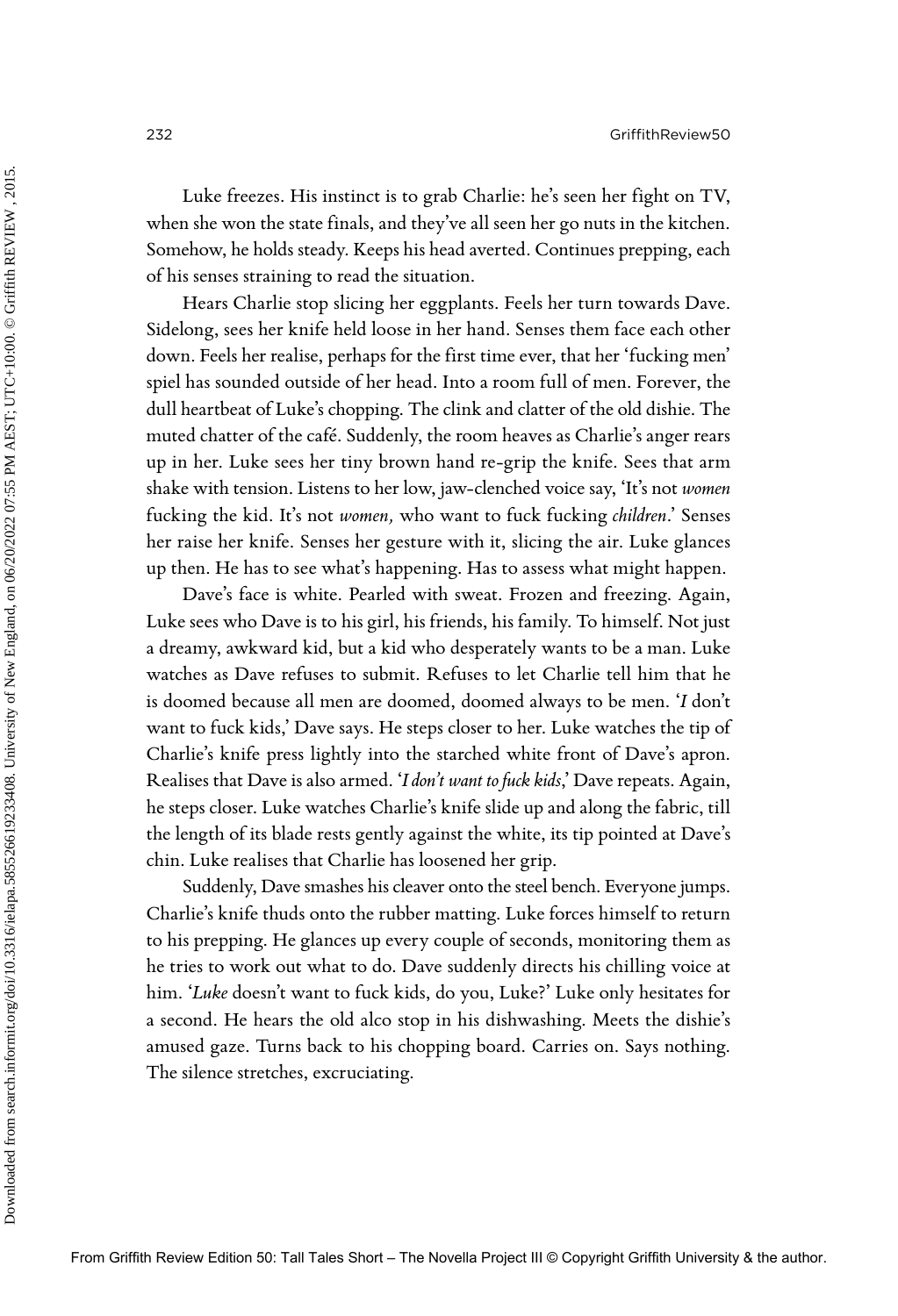Finally, Luke senses Dave step back from Charlie. When Dave speaks again it is in his usual voice. 'And I'll be a *great* dad!' he says, randomly, suddenly embarrassed. Then he turns and stumbles to the door. There, he pauses. Turns around. 'We're not *all* pigs!' The quiver in his voice jerks Luke's face up again. He looks across the kitchen. Sees a boy's face veering between anger and tears. Sees a boy unsure if he's throwing a final punch or asking a question.

Luke returns to his work. Listens to Dave disappear out the back. Hears Charlie breathe again. Listens to her hurry, suddenly, into the cool room. Hears her return empty-handed. Thanks Christ for the distraction of the lunchtime rush.

As Miriam and Sarah appear and disappear at the servery window, they each notice that something is wrong for, though Charlie works with her usual manic efficiency, her fingers keep flicking up to her eyes. Miriam frowns an accusation at Luke. He shrugs. Sees her register Dave's absence. When the rush eases, Miriam returns with coffees for them. Silently squeezes Charlie's shoulder. Disappears out the back with a milkshake. As they finish up the final orders, Luke hears Charlie mumbling. In a low flat voice, she mutters, 'Every night.' She says it again, 'Every night. Every fucking night.' Finally, Lake senses Dave step hack from Charlie, When Dave speaks<br>spatis it is in his unit usual votes And III be a good fold. They can controlly,<br>subleadly conductive moment. We're we adjust The leavest for say, randoml

Luke senses her stop in her work. Feels her pull herself up, as if realising, once again, that her thoughts are sounding outside of her head. Feels her look at him. Senses her desire, her need for him to look back at her. To answer her. To show her that he's heard her.

He ignores her. Keeps working.

Finally, she takes her coffee and cigarettes out the back to fix things up with Dave. Luke carries on alone then, finishing the few remaining orders while their words war inside of him.

Fucking men.

Fucking women.

Fucking men.

Fucking women.

Fucking men fucking women.

Fucking men and fucking women fucking everything up for everyone forever.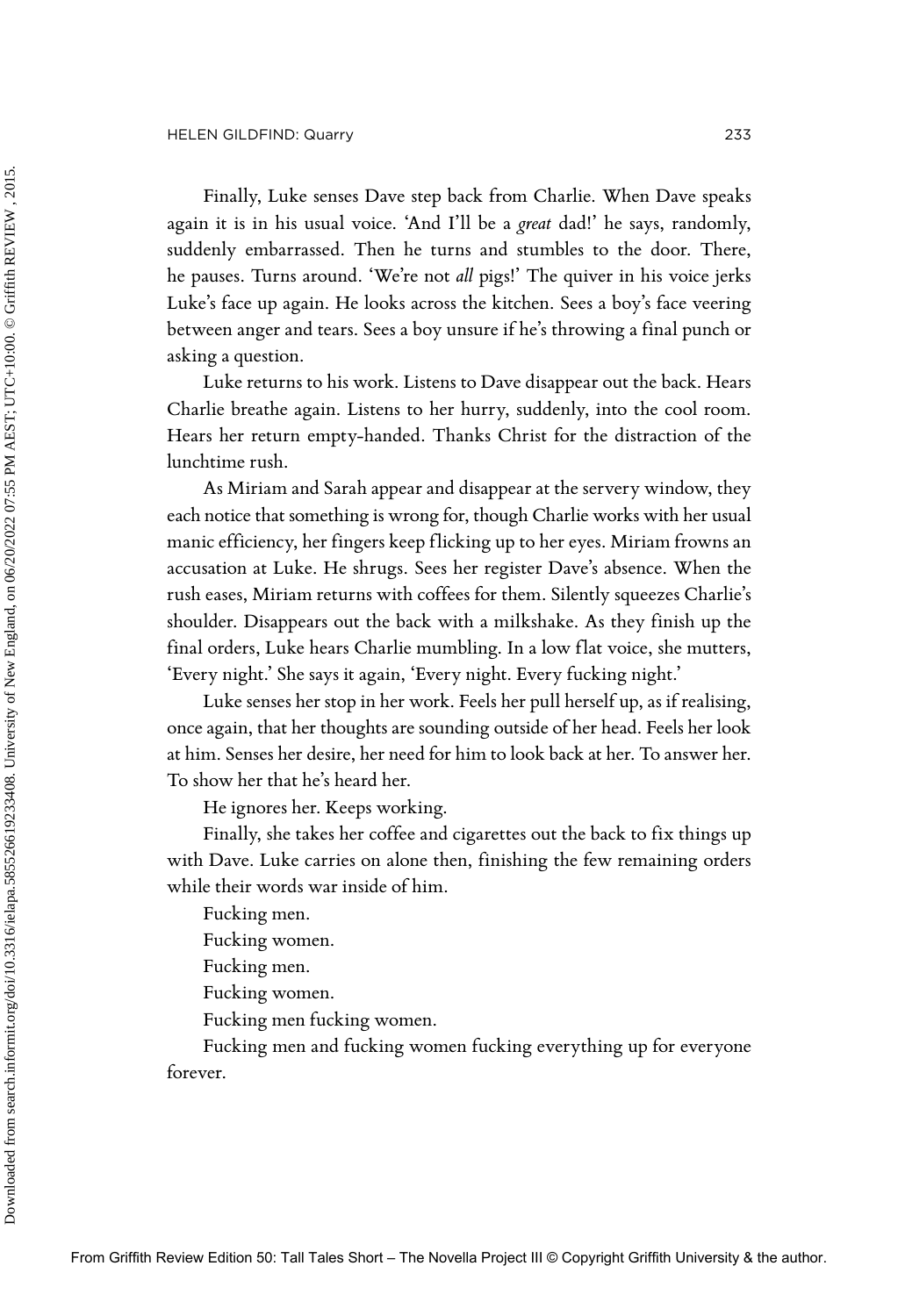LUKE WAS THROWN awake last night. Woke sitting up. Didn't know if he'd screamed out loud or in his head. Seconds of confusion as his face and hand seared. That old terror assailing him. That queer, banal terror, as real as hell and yet trained and contained by his brain's immediate, wellpractised reply: It's not real, it's ok, it's just the skin dreaming. He lay awake for hours after that. At dawn, he stopped trying to sleep, got up, got dressed and walked down to the quarry. The black dog met him at the gate, as if she'd been waiting for him. Together, they walked down to his bench and watched the sky ease open above the lake. Now, they are walking loops in the damp morning light. The dog trots ahead of him. Every minute or so, she stops and turns and waits, looking back as if to check he's following her. And he is. Head sore with sleeplessness, he's letting her lead the way. LUKE WAS THROWN awake last night. Woke sitting up, Dishr's know<br>
if led d stecarcial out lead to in its lead. Seconds of confusion as last face<br>
and land stearcd. This old terror sassiling him. That queer, band terror as<br>

It's another dreaded Sunday. As Luke wanders he realises it's probably this fact that kept him awake last night. He's used to night terrors, but he'll never get used to these time-warping days off. At the restaurant he'd work fourteen-, fifteen-, even sixteen-hour shifts, seven days a week. He didn't want days off, and he wasn't offered them. So, why, suddenly, had he thought those hours were doing him harm? Why did he think a crappy day job at a crappy café would be better? Normal hours. Normal life. Naive idiot. All normal hours have done for him is rub his abnormality in his face. At the restaurant he lived at night. Now he understands why that mattered: night sits more gently on him than these endless, cool-lit Sundays ever will.

The dog trots across the rock wall ahead of him. She stops halfway, turns around, waits. He picks over the boulders, taking his time. He wonders what Dave is doing right now. Sunday morning, he'll be in bed with his new girl in their new rental on the other side of the highway. They'll be looking forward to breakfast and papers and a long lazy day of nothing more than each other. A long day of nothing, of everything. Sunday. A day made for couples. For families. Sunday. A gaping black hole. A crushing, endless torment that Luke's sure he'll never get a handle on. He wonders if Charlie is in bed with that pig of hers. Wonders if the pig is wanting it and taking it right now. Wonders what Miriam is doing in her unit. Does she have someone? He doubts it. Wonders if Jamie is staying with her this weekend or if he's away with his friends, or his dad, whoever that is. Maybe Jamie has a girl too. Luke tries to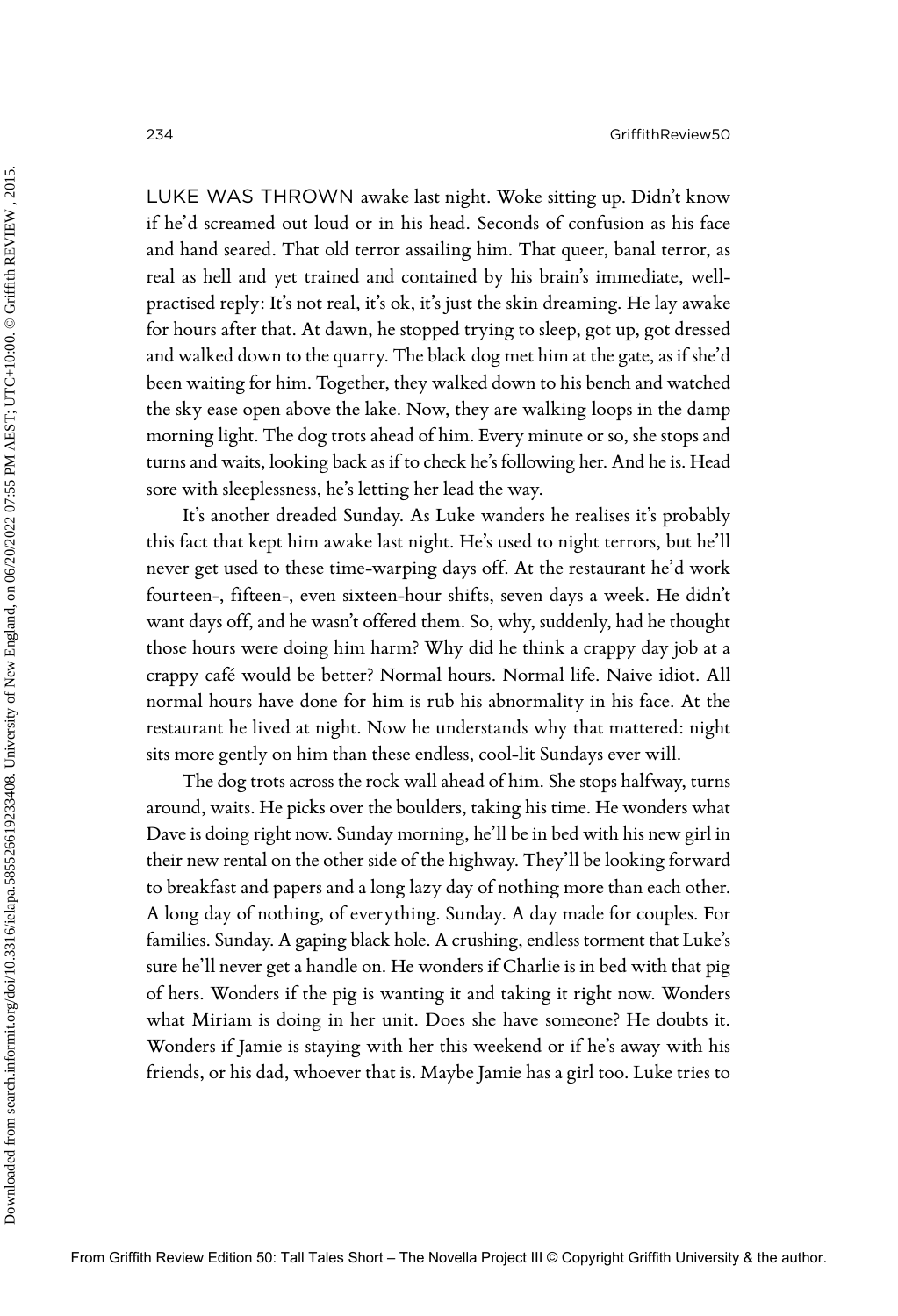picture Sarah. Imagines her lying asleep in some man's arms, for surely she must be. Wonders what kind of a guy he is. Not, Luke thinks, a guy like me. A young guy. Good-looking. Smart. Funny. Kind. Knows what he's doing. Knows what to do. Isn't fucked up. Isn't going to fuck *her* up.

Luke steps over the granite, trying to imagine waking up next to Sarah on a Sunday morning. He can't. He can imagine fucking her brains out. He does. All the time. And the more he tries not to, the more he does it. He can imagine doing a thousand sick things to her, things he couldn't do in real life, even if he wanted to. But he can't imagine kissing her. Can't imagine being kissed by her. Can't imagine just being with her. On a couch. Watching TV. Eating dinner. Driving somewhere. Walking through a supermarket and arguing about things that don't matter like which cereal or coffee or milk to buy. He can't imagine doing any of these things that so many people do so naturally every single day. pietures Sarah, Imagines her lying asleep in some man's arms, for surely she<br>must be Wonders what had of a give it is Art, Link chinks is gay like me.<br>A young guy, Good-looking, Sinart Putusy, Kind, Knows what he's doing.

God. How he hates them! These idiots who just go about their lives, casual as can be, clueless as to what they've got. So many of them complaining, shitting all over everything they have, tearing each other to pieces for no good reason at all. Why? Don't they see it, the randomness, the sheer miracle of their lives together? For the hundredth time, Luke tries to imagine lying in the darkness of his bedroom with Sarah. Tries to feel her skin on his skin. Her breath in his breath. But he can't, he can't. Like words on the tip of a tongue, his memory of her face and body and smell and voice slip from him as soon as he tries to clutch her and pull her close.

Luke looks ahead at the dog. She is poised in the middle of the lake, gazing at him. Her tail swings its usual slow hello. When he reaches her, he sits next to her and it's like this, side by side, that they watch the night-glitter of the refinery fade into the rising day.

LUKE HEADS FOR the office. He's early, but he's hurrying. He wants to get to the quarry before dark. He grabs his jacket, turns to go, and there she is, standing in the doorway with her arms crossed. Sarah. Bloody Sarah. She looks strange. Intense. Shy and wicked all at once. She smiles. Knows she's cornered him. Has cornered him on purpose. His gut clenches as her weird eyes laugh and hold him right where he is. She doesn't ask him to come to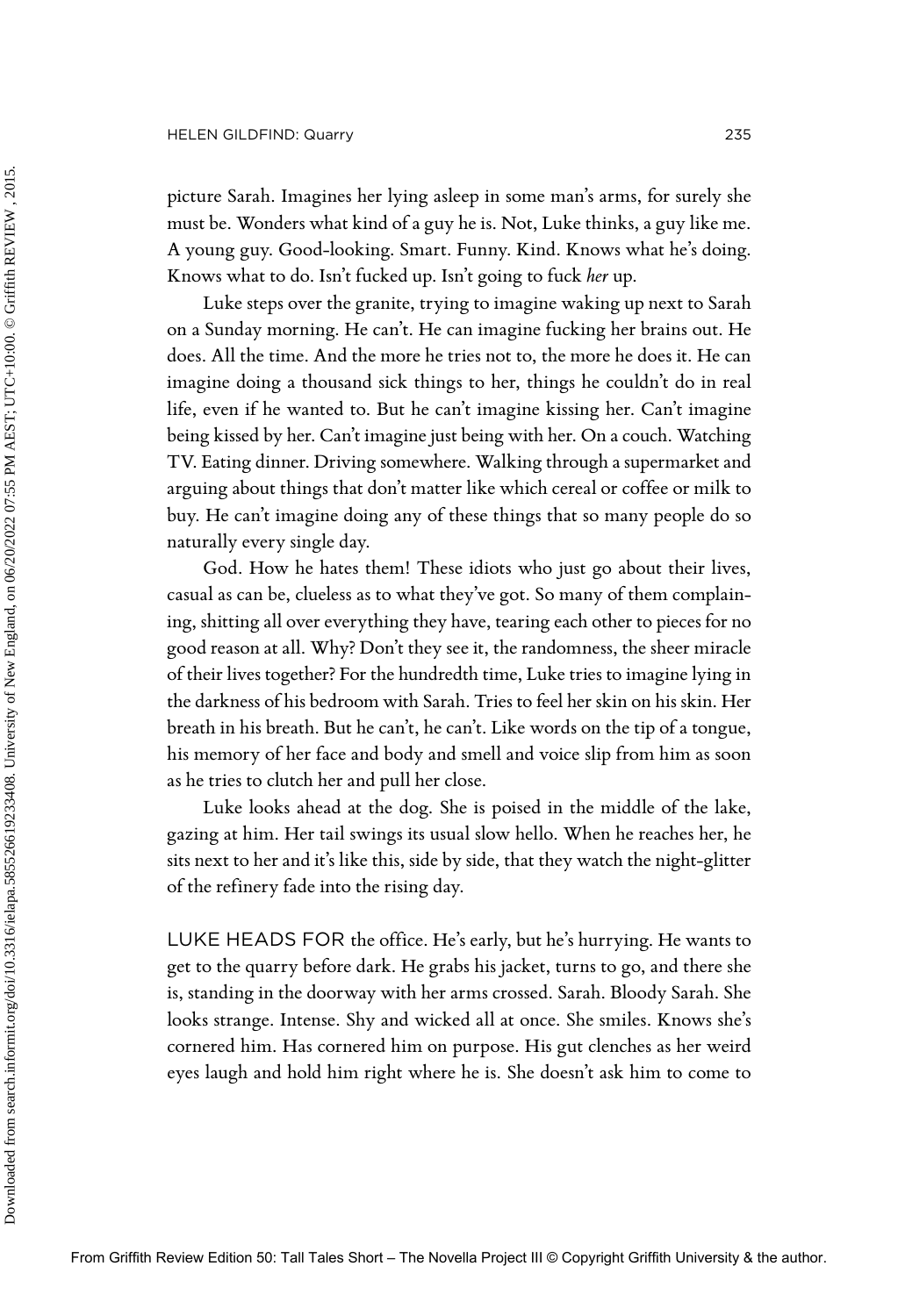her gig. She *tells* him to. She's already written down the details. Does she know he can't refuse her? He mutters something about having plans, but he's taking the scrawled napkin from her. She nods, smiles, steps aside, releases him. As he passes her in the doorway he feels it, the radiant warmth of her skin searing his.

He drives straight to the quarry. He has hours to fill before her show begins. As he drives, he's stunned by what washes through him. There's the dread he expects. A dread as real as the napkin shoved into his pocket. But there's something else. Something alien. Excitement. Hope. In the tiny office, under those brutal white lights, he'd seen that Sarah wanted him to come to her gig. That behind her smile was her anxiety – *her* anxiety – that he'd say no. He saw that she felt she was taking a risk. Saw that, to her, he was worth taking a risk for. Luke drives and recites the fact of it: Sarah wants me to come to her gig; Sarah wants me to come to her gig; *Sarah* wants *me*.

At the quarry, Luke hardly notices when the black dog appears and jumps her hellos at him. She nose-butts his empty hands and pockets, then trots ahead of him. Together they stride their usual rounds. Luke half-heartedly argues with himself about whether or not he should go, but by the time he reaches the gate he's stopped his pretence. Of course he'll go. He has to. Just this once, he tells himself, just in case. In case *what*? He doesn't dare put words to his hope. To his fear. He just drives home. Showers. Puts on clean clothes. Avoids the mirror. Leaves for the station.

When he steps into the busy carriage his excitement and hope immediately morph into a pure and perfect terror. As he realises his mistake the doors close behind him. He can't retreat. Instead, he puts his head down and shoves his bad hand into his pocket. He finds an empty seat in the middle of the carriage. He stares at the floor and counts the minutes and tries not to notice as, one by one, the people closest to him get up and move away. Of course, he can't ignore what's happening. He's in a hall of mirrors. The train's nightblack windows multiply his image all around him: a huge deformed man, circled by a moat of empty seats on a busy train. How can he have forgotten? The terrible sight of him. The immutable, horrible fact of him. His image. His prison. Has it really been so long since he's been out? That old hurt and anger trickle through him, dammed only by the darkest parts of him that For grig. She adk him to, She's already written dirws the details. Dues she<br>know is cat the first that the most competing about having plans, but the most stating the scatter<br>distance her in the distorvast here is the dis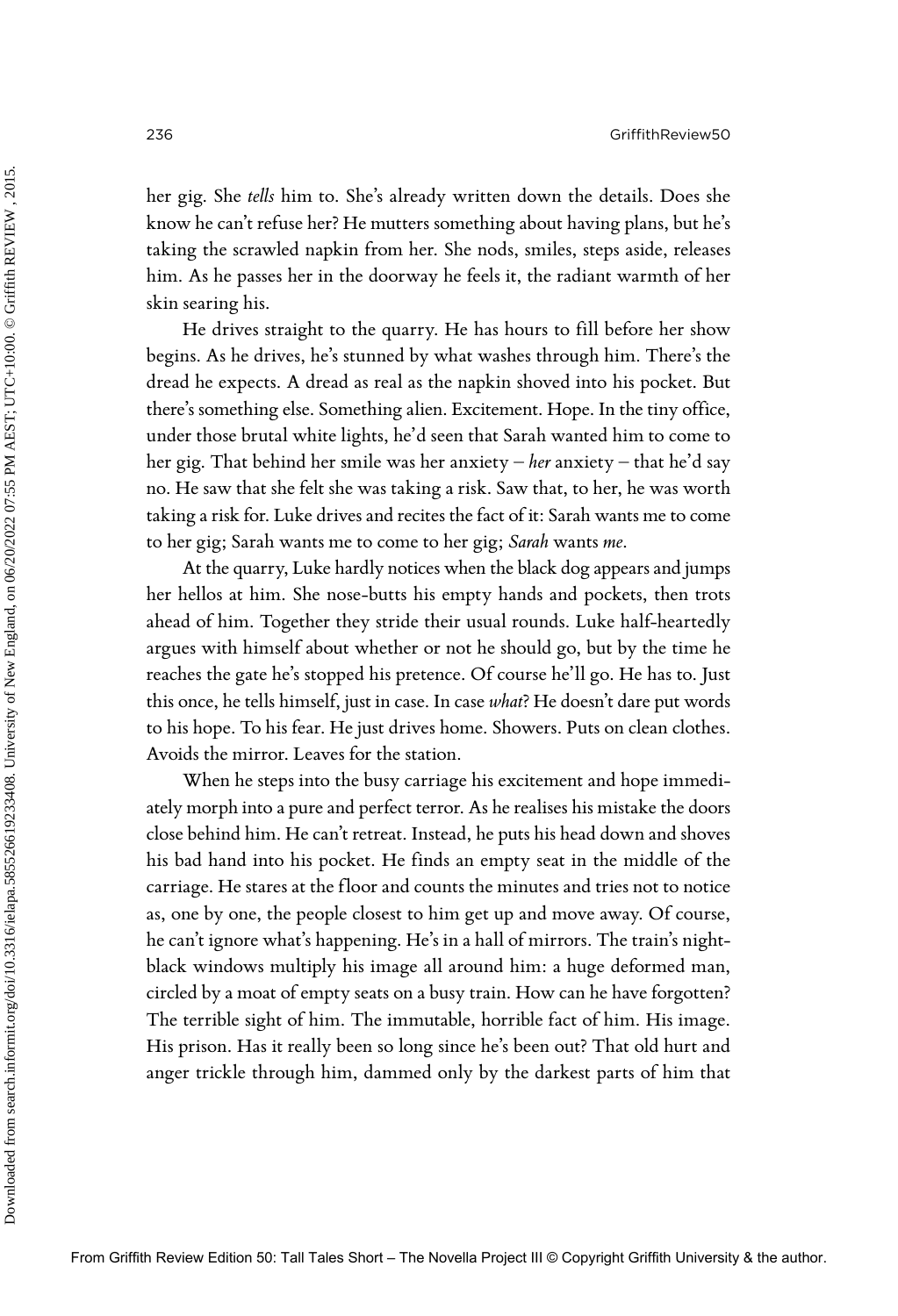laugh and laugh at the absurdity of the scene. All these strangers, scared of *me*! They have no idea how terrified *I* am, of them and me both.

When Luke finally makes it to the city, he keeps getting lost. Sarah's directions don't help. Everything has changed. Whole buildings are missing. Whole buildings have appeared. The streets seem to have moved. To have grown wider. Or narrower. Some even seem to have disappeared. He eventually finds the bar. It's at the end of a laneway full of garbage. He hesitates at the heavy wooden door. For the hundredth time, he checks her directions. He can't believe she's going to introduce her voice to the world in such a dump. But that's not why he's paralysed. He simply doesn't want to be here anymore. Not after that train ride. Not now that his excitement and hope have disappeared on him. Luke stares at the closed door, unable to act in any direction at all. He doesn't want to be here. Doesn't want to go home. Doesn't want to be anywhere at all. He turns to leave, but before he can an army of very loud, very drunk and very jolly middle-aged women stampede down the alley towards him. One of them yells at him to get his big arse outa the way. The others laugh and shove him inside ahead of them. In<br>angle a radiating of the scene. All shees are<br>negro, scared of the VIR-phase noise both observed that any collects can, of the<br>matricial any collection and radio convertical can as be reduced with the<br>phase are two pro

At first, he's relieved. The bar is large, low lit and busy. No one notices him. He moves through the crowd. He spots a tiny platform in the corner of the room. It's empty. As his eyes adjust to the dark, he sees Sarah rummaging in the curtained shadows. He stops. She moves so that the single bulb above the stage lights her up, exaggerating her every feature. Her skin is too white. Her cheekbones too large. Her brows too thick and black. She is beautiful, but more severe and stranger than ever. The only thing that softens her image is her hair. It hangs loose around her face, shimmering halfway down her waist. It's much longer than he's ever imagined it, and he's imagined it often. Imagined unclasping it from its tight, daily knot. Imagined it tumbling over her sharp collarbones and her small, white breasts. Her arms and legs and feet are bare. She wears a loose black dress, gathered in a straight line above her chest like a kid's dress. She looks like something from a magazine. From a movie. A fairy tale. She looks like a model. Like a child.

He feels sick. Humiliated. Devastated. All at once he understands fully the sheer stupidity of his hopes. This Sarah is beyond him. Above him. Nothing like the girl he works with by day and fantasises about at night.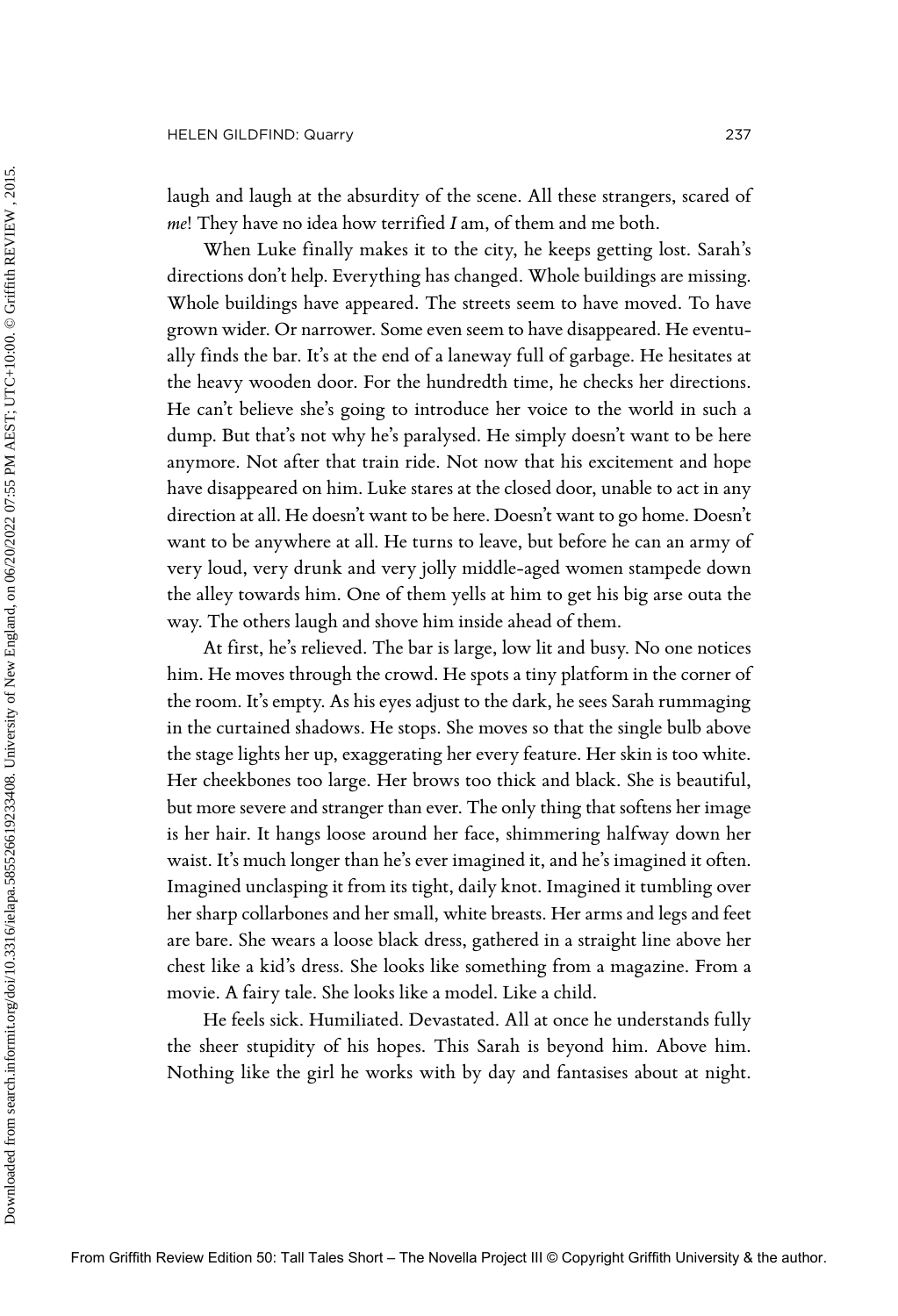When this hits him, he turns and makes for the door. Too slow. Miriam materialises by his side. 'Luke!' she says. 'You came!' She grabs his gnarled arm and drags him back to the bar. Baffled, and suddenly exhausted, he submits. He lets her lead him, his mind slowly registering just how different *she* seems. Her frizzy curls have somehow straightened into a burnt orange cascade that pours over her bare shoulders. She wears a tight dress, sparkly, completely unlike the baggy T-shirts and jeans she submerges herself in at the café. He watches every curve and contour of her plump little body as she struts ahead of him on her stocky legs. So fleshy. So twinkly. So energetic. So *different.* 

Miriam shoves him into a seat next to her at the bar. As she looks for Sarah, who's disappeared, Luke studies her. He's so used to evading her evasiveness, so used to damning her face's ugly, tear-puffed misery, that he's never looked at her properly. Covertly, he watches her turn and order them drinks. Sees that it isn't just her appearance that's different. Not just her dress and her hair and the way she's made up her face. It's something inside of her. She's shining into the room. He watches her laugh and flirt with the barman. Notices the barman laugh and flirt with her. Watches her turn and smile as she hands him his beer. Meets her raised glass with his own. Watches her swivel to face the stage, her elbows propping her up on the bar. Feels how every part of her body and mind is open to this room, to its people, to the night, to him. She can't stop smiling! She smiles so much that he feels himself smiling too, irresistibly, momentarily forgetting the sickening slap of Sarah's otherworldliness. When this hin, he turns and makes for the door. This door. Miriam unterlikted by bis also the Nation and Sheptaba in graded mate. and the particle and density his idea when the small of the means of the small density in t

As he smiles at Miriam's smiles, and feels the first warm flush of his drink, Luke is overcome by confusion. What the hell is going on? Who is who? Which version of these women is real? And what about him? With a shock he realises he likes being seen at a bar with a woman. Is that it? That he likes being seen with a woman? Or that he likes being seen with Miriam? Even as Luke savours this pleasure he tastes its taint. Miriam is different in this place. Sarah has transformed too. Has he? Or is he merely a thousand times more himself – a thousand times more freakish – next to their glittering strangeness?

Sarah finally reappears. She steps onto the stage. Luke feels her fear spin out across the room. It silences everyone. The crowd stares up at her. He senses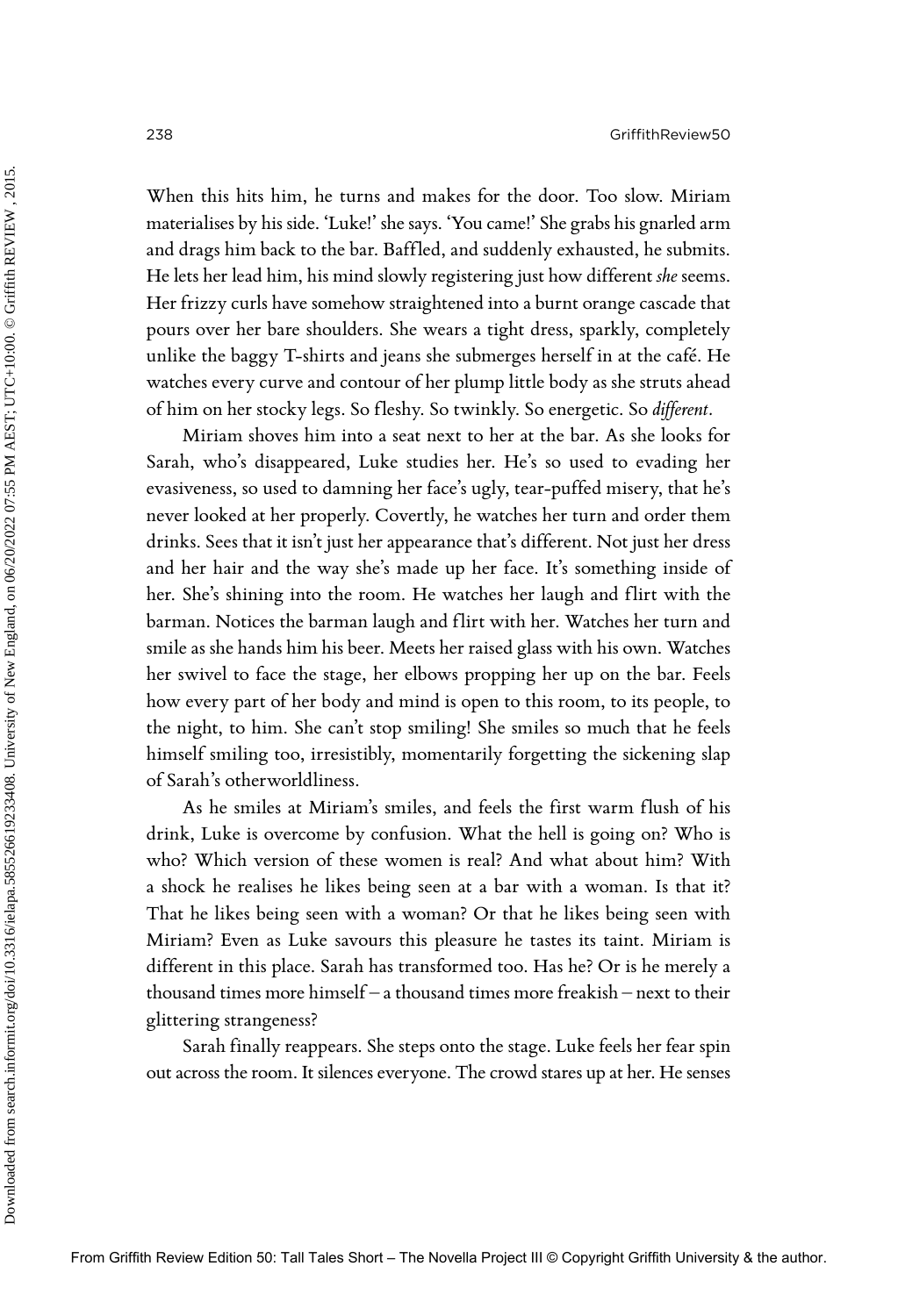them judge her unusual and extreme beauty. Feels them poised, ready to judge her voice. He is shocked by their hostility. By how her fear seems to feed it. He feels Miriam next to him, doing just as he is. Together, they will Sarah to move. To begin. To flee. To do something, anything. As Sarah's mute terror fills the room, he is struck again by how much he's overestimated her age. She really does look like a teenager. A kid. And maybe, he thinks, that's all she is. Worse, he realises, it's not that he's overestimated her age, but that he's underestimated his own. There is Sarah, as vulnerable as a child. And here he is, realising for the first time that he is well and truly middle-aged. Old enough to be her father. He recoils, but nothing can stop Dave's pained cries resounding across the silent, judging bar. *I* don't want to fuck kids, Charlie! *Luke* doesn't want to fuck kids, do you, Luke? Luke cowers into his beer. Dave had begged him for affirmation. Dave had needed truth as affirmation, but the most honest answer Luke could give him was silence. And, as Luke stares up at Sarah, that alien and beautiful girl-woman on the stage, he still cannot answer. Or will not. So he tries to forget Dave and Charlie. Tries to focus on willing Sarah's fear away for her. them judge her unusual and extreme beam;y. Feals them poised, ready in judge<br>her voice . He is included by that hostellifty, by how the fract second to fit affect the Social Minimum axt to hum, doing just as let is Togeth

When it gets too hard to look at her, Luke turns to Miriam instead. But there is no relief there. Free from the fear and worry she bears around the café, he sees that she too is a good deal younger than he is. With a stab of something sharp and bitter – pity? anger? and if it's anger, anger at whom? – he realises she must have had Jamie when she was just a kid herself. Why hasn't he realised this before? Where has he been this past year at the café? Where has he been these past two decades? *Two decades*.

Suddenly, Sarah stops staring. She adjusts the microphone. She sits down and strums a couple of chords. Luke feels another wave of expectation surge towards her, palpable, terrifying. She doesn't look up. Doesn't introduce herself. She just crosses one leg over the other, positions her guitar across her knee and begins to play. She taps a slow rhythm with her foot and begins to sing in her low husky voice. Slowly, the tension dissolves. People's quiet talk resumes, faltering to silence each time Sarah's voice rises, higher and clearer than Luke has ever heard it at the café. It's horrible to listen to. Excruciating. These are songs he's never heard before. As he listens he realises these songs are her own. No. Worse. These tragic songs *are* her.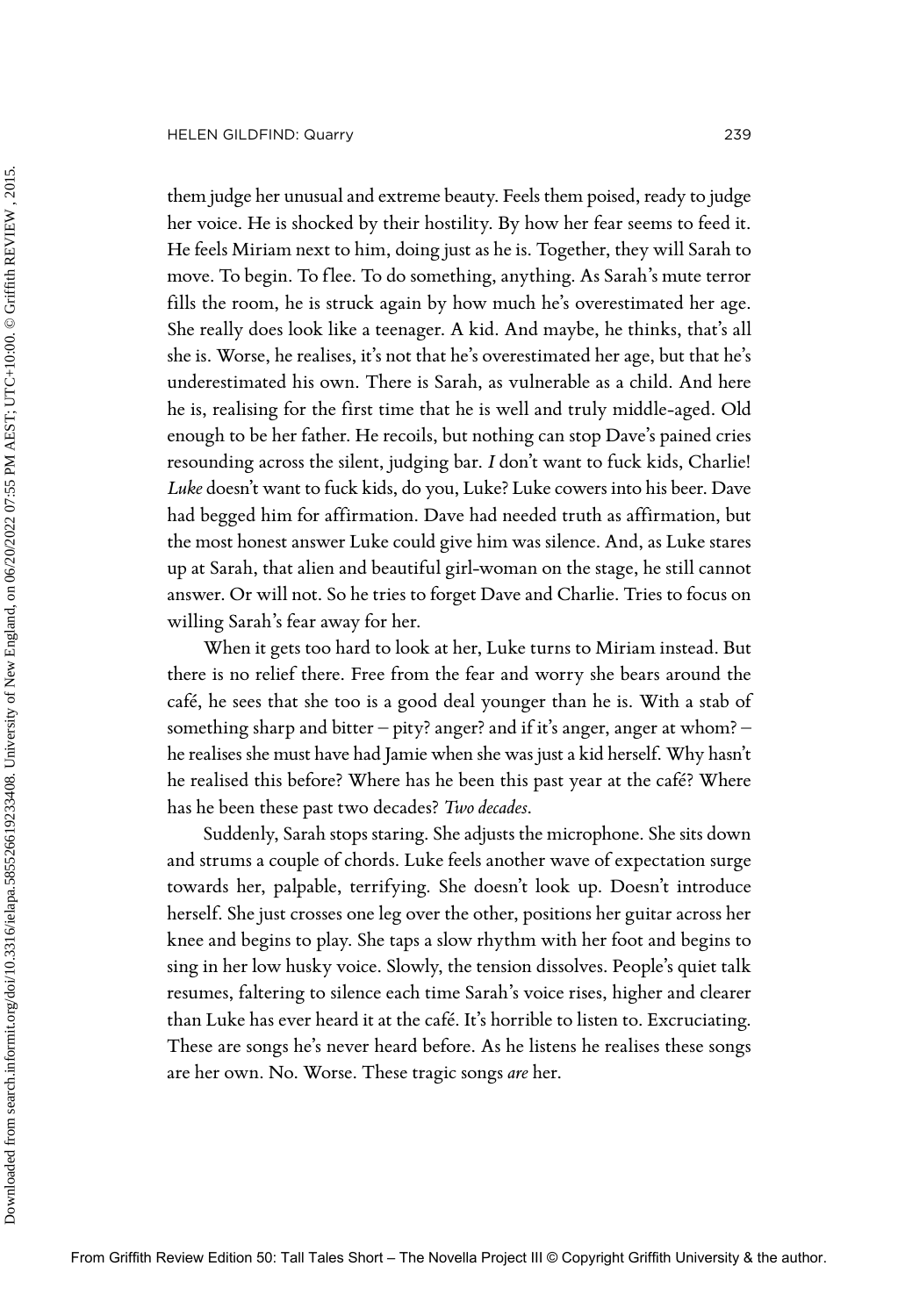On he drinks. Tries to blind and deafen himself to her nakedness. Why is she doing this to herself? To everyone else? Why is she doing this to *him?* He remembers the first time the black dog let him pat her. How she'd collapsed to the ground, belly up, limbs loose, offering herself to him in total trusting submission. Stupid dog. Stupid Sarah. Luke drinks and looks everywhere except at the stage. He half watches Miriam beside him. Glimpses the faces around them. Sees his embarrassment and pain multiplied across the room. Recognises the crowd's flinch-frozen posture. Sees how everyone is again transfixed upon Sarah as she tells them everything that has ever happened to her. Everything they had never known. Nothing, nothing anyone could *ever* have imagined.

Sarah keeps singing. Luke keeps drinking. Soon, the people around him begin to pitch and sway. He tries to focus on the floor, but people's shoes and legs blur around him, coming close, moving back. There, a pair of men's legs, ugly in tight patterned jeans. Luke wants to punch him. There, a pair of women's feet in strappy shoes, toenails as shiny and black as beetles. Disgusting. Teeth gleam in red mouths, eyes roll in sweaty faces, hands shape up the air.

And then, two bandaged, sandalled feet. It's Quang. Shy and smiling, he's turned up with three beers. He gives one to Luke and then shuffles over to sit on the other side of Miriam. They sit there together, three in a row, listening to Sarah strip herself bare. As they watch her, she looks up for the first time. Luke sees her notice Quang. Sees – no, feels – their eyes lock. She gives Quang the slightest nod and smile. That smile. How it springs to her lips. She can't help it. She can't stop it as it reshapes her voice so that her words stop ripping out of her and instead begin to arc up, up and away from her. The whole room ripples as her smile-shaped voice begins to tell a different story from its own words. Drunkenly, stupidly, Luke makes the connection. Quang's Sarah's guy. Sarah's Quang's girl. How did *that* happen? When did that happen? On be drivide, Tries to blind and deafers himself in be relatedness. Why its observation this to here that this the black dog let him particle. However, the black dollapsed recannisers the first time the black dog let him

Luke remembers Sarah's mute rage when Miriam refused to call Quang an ambulance. Who was Sarah angry at then? He remembers her taking the envelope from Miriam the next day. Was that the beginning of it? Or had Sarah and Quang led their secret life for longer? Sarah and Quang. It doesn't sound right. He repeats it to himself. Sarah and Quang. Quang and Sarah.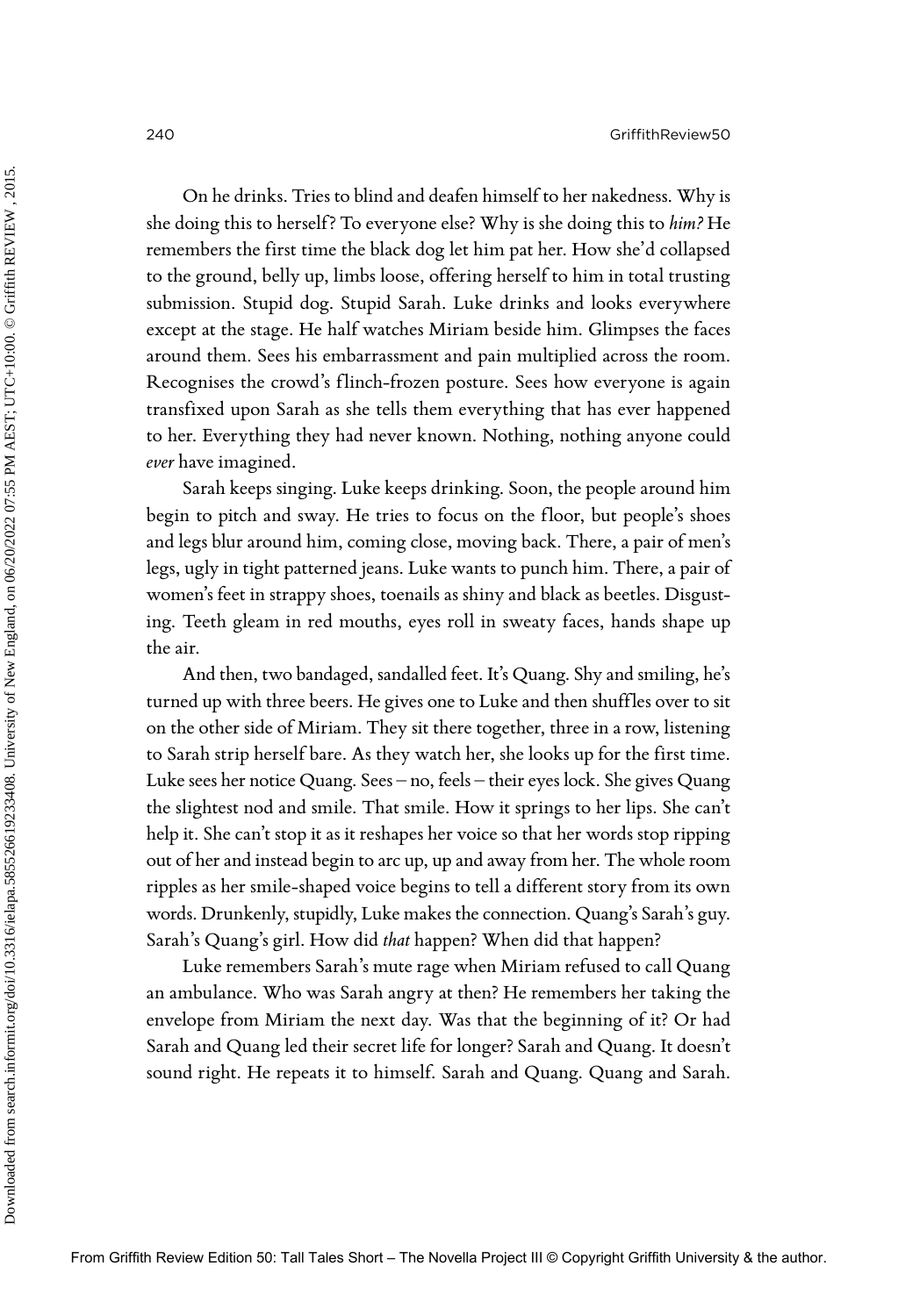It will never sound right to him, but as he watches their eyes meet across the dim-lit bar, he knows that, to each other, they are the rightest, truest thing in the world. Just like the photo of Dave's girlfriend, Sarah and Quang's locked eyes force Luke to glimpse that world – that home – so many people manage to build for each other, out of each other. A world as whole and separate and impenetrable as the one he's built for himself. All that stuff in his head – his stupid adolescent hopes, his fucked-up fantasies, his moronic belief that Sarah would ever want *him –* that's the wrong thing. Luke and Sarah? Luke and anyone? *He* is the wrong thing, again, still, always.

After Quang's arrival everything speeds up, disconnects. There's a stopgapped image of Miriam and Quang laughing, trying to dance around his mummified feet. A flash of Miriam's waterfall of red hair, rippling with her movement under the orange lights. A close-up of Sarah next to him at the bar. Big-eyed. Flushed-faced. Asking him without asking him what he thinks of her songs. What does he say? He mumbles something. She doesn't understand. He raises his bottle to her. Salutes her but can barely meet her blazing eyes after all that she's exposed and, especially, after seeing her as Quang's, Quang as hers. There's Quang and Sarah dancing together on a half-empty dance floor. They move slowly, pressed close except where they tiptoe around his wounded feet.

And there's his own slow panic, slugging through him. He's drunk too much. He can't stop drinking. He tries to stand. Sits straight back down. It isn't just his liquid legs that have him reeling. It's how unreal everyone looks. Intensified. Their faces and their bodies. Their lines and their limbs. Their lights and their darks. Everything exaggerated. Grotesque. Beautiful. He spins and sits. Sits and keeps spinning. Watches them all and tries to work out, again, what is real and what is not. He feels as if he is seeing everyone for the first time. Feels this and wonders again if they see him anew. And if they do, does he seem more like them outside of the café's white-lit kitchen? Or even more monstrous? His body answers him, needling his scars with the sixth-sense knowledge that, while he is watching them, for once no one is watching him. Relief at that. Relief, and an ache of grief. It will never sound right to binn, but as he wandrhes their eyes meet arrows the<br>
dimakhook holds. Due that, to each other, they are the fightest, record that<br>
the world. Just like the plotons of Dowe's griftlends. Samla

Later, when Sarah and Miriam dance together on the empty floor, Luke tries to stand again. Looks at his feet. Watches his shoes move everywhere,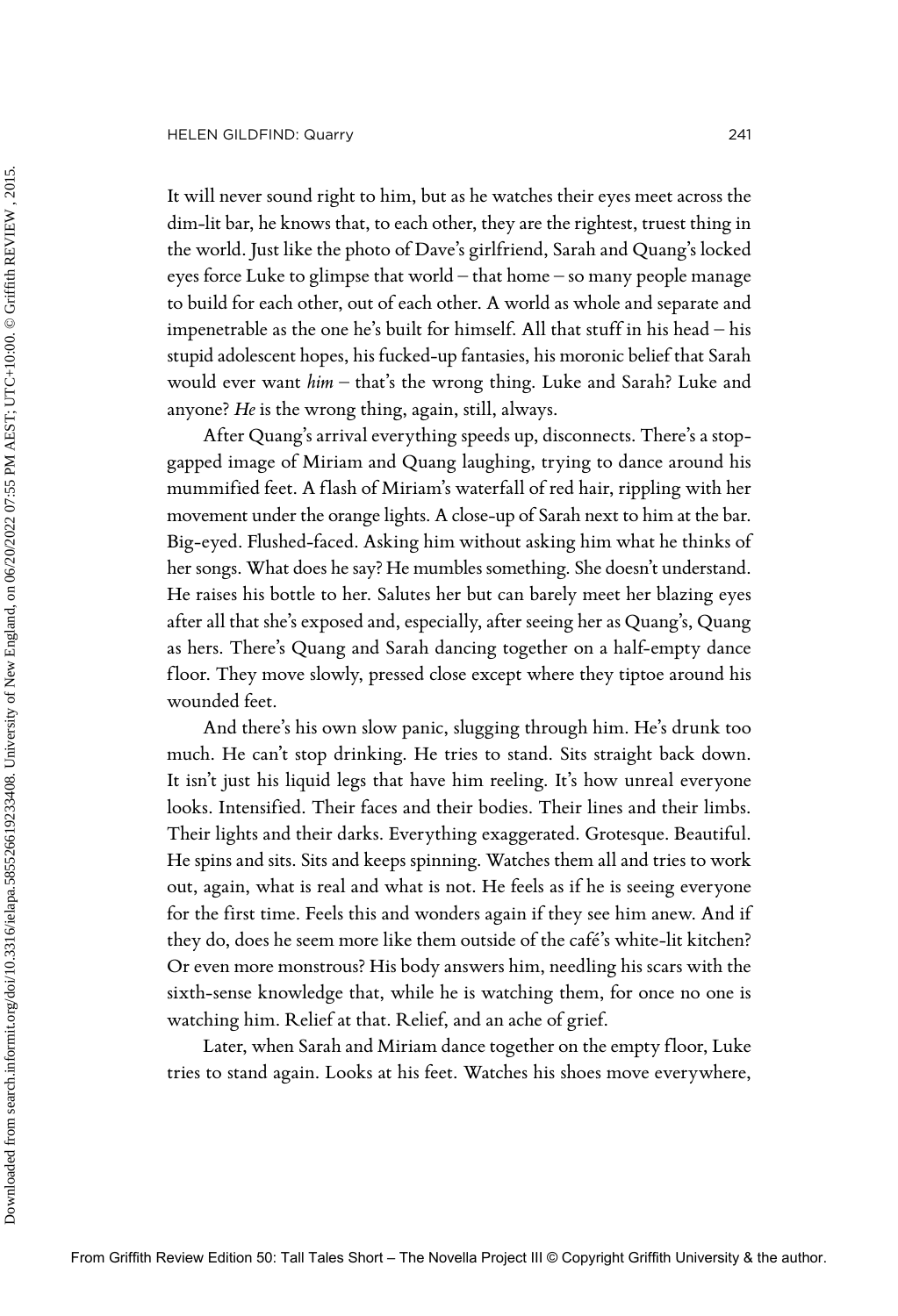go nowhere. Is he dancing too? He feels the urge to laugh. No, no, it's not laughter. It's the drink heaving in him. Chokes it back. Feels the ground rush at him. Something smacks into his head. Then, he's out in the lane. The stink of rotting rubbish. Heat in his face. Cold in his body. A crowd of laughing girls. Sudden silence. They scatter around him like colourful birds. He walks on. Bare legs everywhere, luminous against the bitumen. Legs and heels. Legs and heels. A group of guys hanging around a doorway. One yells at him. The others laugh. He keeps going. The neon glow of shop signs. The hard white rhythm of streetlights. The red and white and amber flicker of cars coming and going along the city streets. Then, the icy dark silence of the suburbs. Wide empty streets. No footpaths. Cold. Walking. Cold. Walking. Cold. Blackness.

Then one crisp, clear moment in the middle of the night. Luke opens his eyes. Sees the Milky Way. Doesn't know where he is. For a second, he thinks he's at the farm. Can't be. Doesn't know the time. Just looks up and thinks, beautiful. Looks up and thinks, Sarah has no friends. We were the only people she knew at her first-ever show. The dark shivers. The Milky Way dips and slips above him. Wrapped in this one warm thought – I am Sarah's friend; I can love her too – Luke sinks back into his poisoned sleep.

LUKE WAKES UP on his bench. He lies there, staring up at the glaring grey. It might be dawn. It might be dusk. He has no idea what day it is. When he tries to sit up, dizziness thrusts him down again. His brain crashes into his skull with his every movement. He's numb with cold. Frozen, except for his hot and clammy face. Though sick and confused, he knows enough to damn himself for being so stupid. If his dad taught him anything, it was that drinking and sleeping out are as good a way as any to kill yourself. Is that why he's here? Was he meant to wake up? He rolls onto his side. Bile pours out of him onto the dirt. Hot and bitter. His whole body rails against whatever it is that he's done to it. Slowly, he tries to sit up again. He puts his head between his knees. Waits for the shocks of nausea to take on a regular beat. Makes himself stand. The lake and its granite belt staggers and swings. He waits. Breathes. Studies the biggest rock in the middle of the wall until his vertigo passes. Then he heads off on his usual loop. go nuwbers. Is be dancing too? He fields the urge as langly. No, no, tês mus<br>longber. It's the drink hewiven ju him. Choich is bead. Then, he's out in the land<br>rank at him. Someting smales into his head. Then, he's out in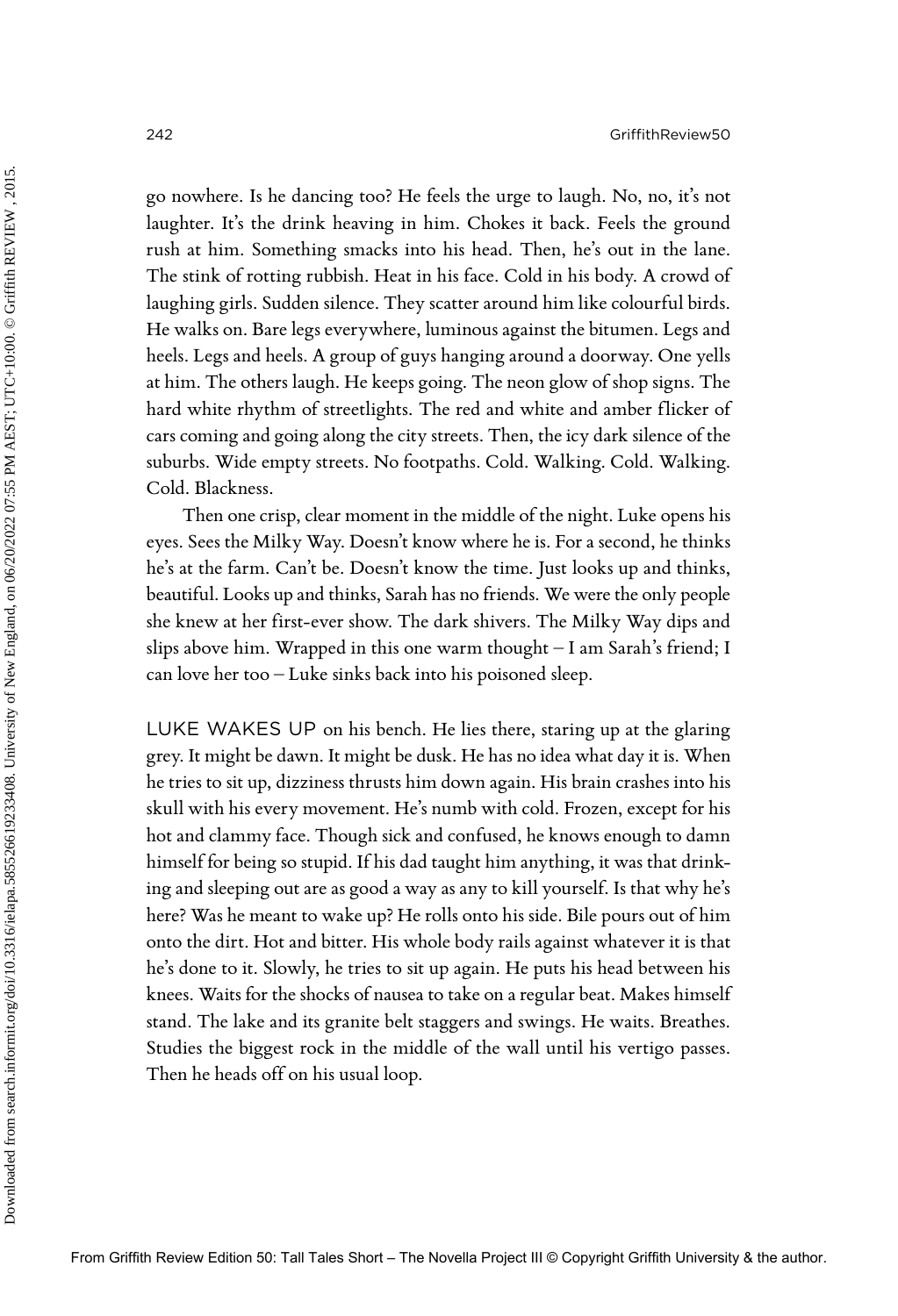Did he *walk* here? He can't remember catching the train home. But he also can't remember the hours it would have taken him to walk from the city. Can't remember entering the quarry. Does remember, finally and only, waking to that singular moment in the depths of the night. I am Sarah's friend. As he circles the lake, the sky begins to merge from silver to white. He's relieved it's early and not late. Relieved that the daytime hasn't witnessed whatever mess got him here in the first place. He keeps walking. Lets the air cool his burning face. Lets his arms and legs swing warmth back into his frozen core. As his nausea begins to ease, images of last night begin to replay in his mind. That's it. He was out with people. He was drinking at a bar. He was doing what normal people do on a Friday night. And if yesterday was Friday, today is Saturday. With a weary, sickening pang he remembers Charlie has her sister's wedding today. That he has to be at the café in an hour or so, getting the place ready for breakfast. That he'll have to manage Dave on their busiest morning of the week. Luke ups his stride, hoping his pace will thin the muck in his blood before he arrives at the café. Did he uselfs here? He can't remember catching the train home. But he<br>sloo con't remember the hotom to selly. Con't remember the bottom is vealed from the<br>slog single contribute the location is vealed to  $\pi$ . The Single

By the time he comes to the clearing where the road meets the lake, his nausea is shifting. He stops. Surveys the crushed cans and plastic bags scattered everywhere. He tries to remember how many weeks since he last saw the kids here. Two? Three? There are fresh tyre marks grooved into the mud, crisscrossing older marks that have been fossilised by the frost. He walks over to the dead campfire. Squats next to it. Pokes one of its charred logs. Even though the fire is cold, his hands hover above it, palms down. He closes his eyes and lets the dawn blast of the birds and the crisp and creak of the gums soothe his drumming head. It's crouched like this that Luke suddenly feels her. He opens his eyes. Looks around. Nothing. He clicks his dry and sour tongue, making that sharp sound she's come to respond to, the sound that stops her in her tracks so that she turns and gazes at him, her eyes bright and questioning. He listens for her. Again, clicks his tongue. Nothing. Slowly, he stands. Silently, he waits. He can feel her. He can feel her like she's his own skin.

Then he hears it. Barely distinguishable from the breeze that carries it, the faintest of cries.

Adrenaline ices his blood. His nausea and dizziness shoot away. He stands still, his skin stinging. Again, he hears her. He begins to trace the edge of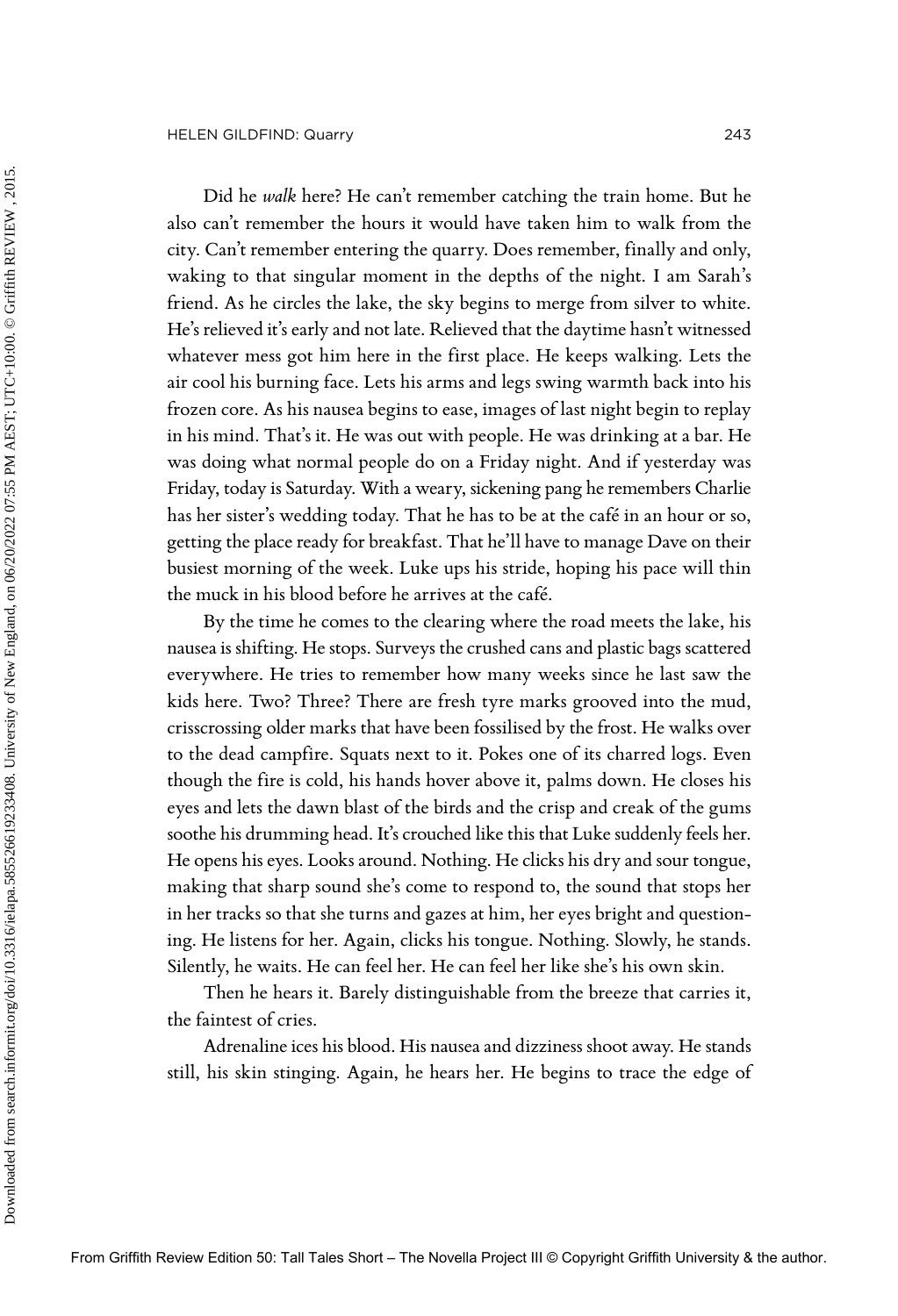the clearing. Stops every few paces to listen. To lean down. To peer into the scrubby undergrowth. He finds himself jogging, suddenly desperate to find her. Forces himself to slow down. Walk. Search properly. Listen harder. He's poised on the edge of panic. Another soft, whining cry. The breeze seems to carry her to him from every direction. On he goes, crouched over, searching. Moving and stopping. Clicking his tongue, begging for and dreading her reply.

He reaches the water's edge. As his feet sink into the tarry silt, he suddenly hears her heavy gurgled breaths close to him.

She is there, lying on her side. She is half hidden under a waterlogged shrub. Her back legs are submerged in the cold water. The front half of her body is on the bank, dry. Her head rests in the mud. The gurgling comes from within her. The eye that should look up at him – that clear, amber  $eye - is$ closed. The eye that should look up at him, that should see him as it has always seen him, is swollen and shut and crusted with blood. He cannot tell if there is an eye there at all. Dizziness spins through him. Slowly, quietly, he steps closer to her. He doesn't want to see this. He can't bear to see this. Can't stand to hear her breath gasp like that, and the only thing worse than her gurgled cry is recognising it. With every step he tries to remember how he ended up at the quarry last night. With every stomach-clenched reply to the bloody storm of her breathing, the words throb in his head. How did I get here last night? Why did I come here? Did I do this? Did I do this? the clearing Surgs every few pares in biane. To lear draw, To peer into the<br>structure of the first himself (reging), saidany desperts to this different in the steps of paris. Another edd, the step of paris are two correla

He stands over her. Torpor numbs him, just as it did when he was faced with Quang's boiling feet. He gazes down at the dog. She is dying. She has been lying here dying and crying for hours. She tries to tilt her lovely, ruined face up at him. She cannot lift her head. He feels the slick of mud pull at his feet. The mud is eating her, he thinks. There is mud on her other eye, stuck in her lids. He looks again at her waterlogged legs. At her submerged tail uncurled on the bed of the lake.

He stares at that silent tail. Then his body begins to act. He kneels in the water next to her. Hears his voice making soft, low noises. Sees his disgusting hand offer itself to her nose, his skin telling her, it's me, it's just me. His skin begging her to answer the terrible questions unreeling inside of him. The dog sniffs the air between her nose and his skin. She shudders. Another gurgled gasp. He cannot read her. Her body no longer talks. She does not move as he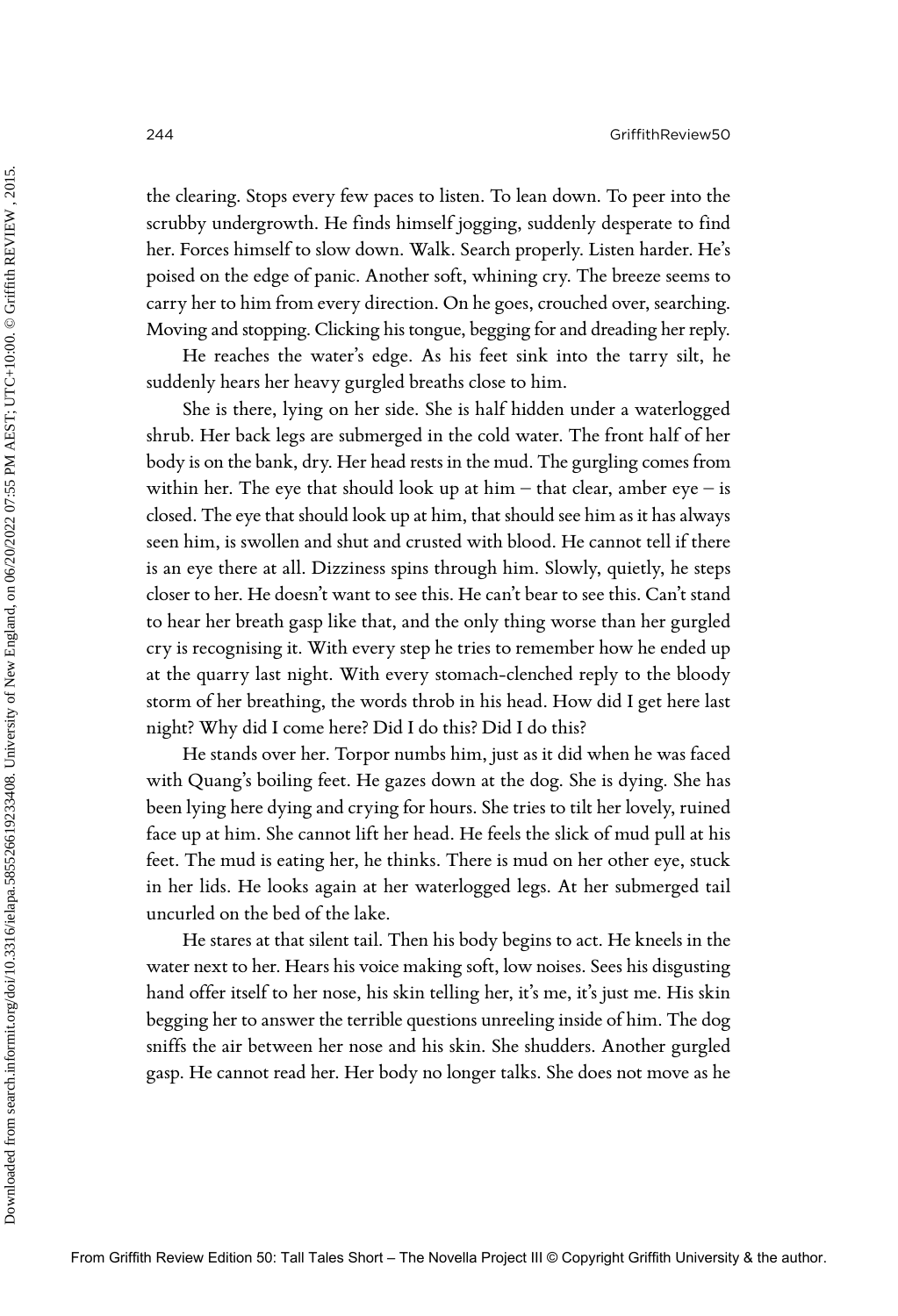strokes his hand across her lean, satin lengths, looking for where she hurts. The low sounds keep rolling from his mouth, as foreign to him as Sarah's voice last night. His hands search gently for the hurt. The black dog continues to cry in the same choked rhythm. She hurts everywhere, everywhere. Even though his mind recoils from her agony and from itself – not knowing what to do, not knowing what he's done – his body is calm. His hands move into the freezing water. His fingers slide into the slime beneath her. She does not struggle. With one swift and strong movement he heaves her up from the suck of mud. He braces against the thought of her pain. She gasps and gurgles, gasps and gurgles. Slowly, holding her firm and close to his broad chest, Luke begins to walk.

He feels one of the black dog's lean and muscled legs – one of the legs that made her fly – swing like a pendulum as he walks. A dead leg. Did I do this? Hears the hot bubble of her breath. Her lungs filling with blood. Did I do this? Looks at her velvet face pressed into his chest. Except for where it crusts with blood, it is the softest, blackest little face he has ever known. He looks over her ridiculous ears at the eye that lay in the silt. It is muddied but open and whole. Her lid flutters. Her eye wanders lazily. Looks everywhere. Looks nowhere. Did I do this? He walks on along the dirt path. Looks out across the lake. Listens as her breaths come fewer and further between, hurting her, drowning her. Hugs her. Pulls her closer to his chest as if his lungs can breathe for her. Grips her with his good and bad arms. Grips her tighter and tighter. Embraces her, like this, till she is quiet. Still. Stopped. Safe. strokes bis bard across her lears, satir lengths, looking for where she hurts. The<br>low sounds keep to big monitum mont that the limit of the bard Satir Sheek list<br>strigglin this lands strictly point in the limit. This bla

Finally, he reaches his bench. He sits. Carefully arranges her on his lap. Makes a warm cave for her with his chest and shoulders and arms and bent head. Presses his face into her icy wet neck. Breathes her. Damp fur and soil and silt and leaf litter. The lake, the quarry, the sky, the dirt, the refinery. Breathes all of her, all of her.

For a long time, Luke sits in the dawn, clutching the soft and sodden weight of the black dog's beautiful, mongrel body. He cannot let her go. He cannot stop crying. And he cannot stop the words roaring through him: Did I do this? Did I do this? Did I do this?

LUKE CAN HARDLY remember burying the black dog at the quarry. Knows only that he laid her somewhere near the lake, near the bench where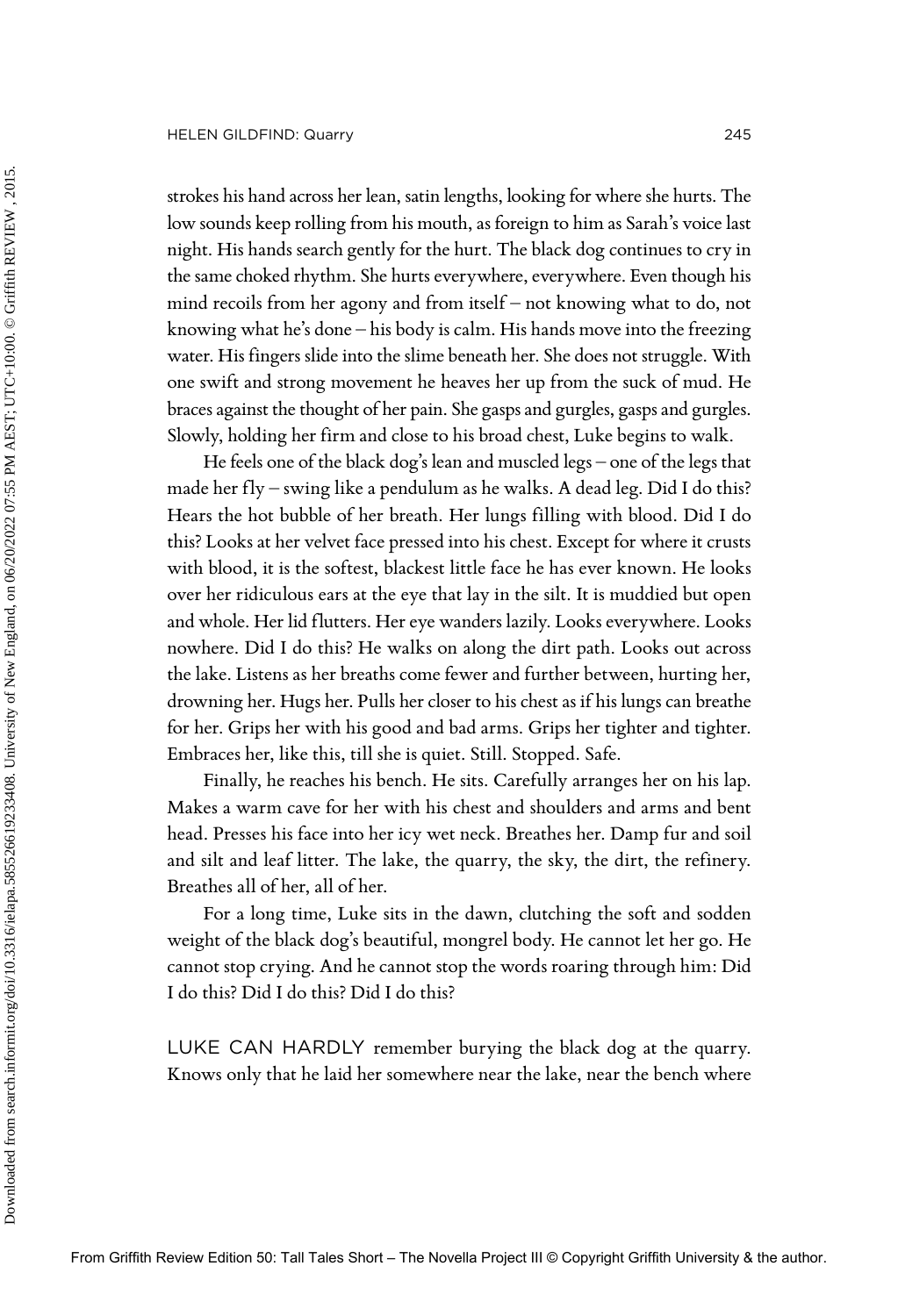he first saw her. He remembers feeling cold as he walked away. Remembers how, when he got home, he went straight to the phone and called the café. It must have been about lunchtime. He knew Dave would be panicking. Knew it wasn't fair to leave him to manage the Saturday rush alone. But he didn't care. He rang and, as soon as the phone picked up, said, 'It's Luke. I'm not coming in.' He hung up before anyone could reply. Then he went and sat in his living room. Wet and muddy and bloody, he sat there feeling nothing other than a mild and distant anger each time the phone rang. It rang all day. He assumed it was Miriam. She didn't give up until late in the afternoon. Then, when the static grey silence of dusk filled the unit, Luke finally stood. He walked outside to his tiny grassed yard. He undressed. Dumped his stain-hardened clothes in the bin. Went back inside, to the bathroom. Showered. Got into bed. Fell asleep immediately. Slept until late the next morning. Woke. Slowly realised it was Sunday. Showered again and found himself walking to the quarry. All day, he wandered its gravelled tracks. He turned sharply any time someone came in his direction. Had no direction himself. Was just walking that long, long day away. Didn't head for home till it was dark. Till he was dizzy with hunger and cold. When he got back to his unit, he showered again. Got into bed. Slept. be first case her, He remembers the ling cald as he walked away. Remembers<br>
how, when he got toon, he went etright to the phonon and called the case<br>
tuned in the state and the state of the state of the state of the state

Now, it's been a week since the black dog died. Still, Luke wanders the cleaved lake morning and night. Still, he begins loops without ending them. Turns one way, then the other. A dozen times he crosses the rock wall. Closes his eyes. Begs the quarry's music to fill him and hold him upright like it used to. It doesn't. It won't. It can't, for those four terrifying words still chain-react inside of him, deafening him to everything else. Did I do it? Did I do it? Did I do it?

Perhaps he shouldn't come here anymore. This is her place. Was her place. Not his, never his. Perhaps coming here, like this, will kill him too. For his body hasn't understood what's happened. It still listens for the paw-press and twig-snap of her playful stalking. Still longs for her to be there, trotting next to him, looking up at him. Trotting ahead of him, gazing back at him, waiting for him. Still searches for her gleam speeding through the shadows. It's just a dog, he tells himself. It's just a dog, just a dog. But every time he forgets and remembers that she's dead, every time he forgets and remembers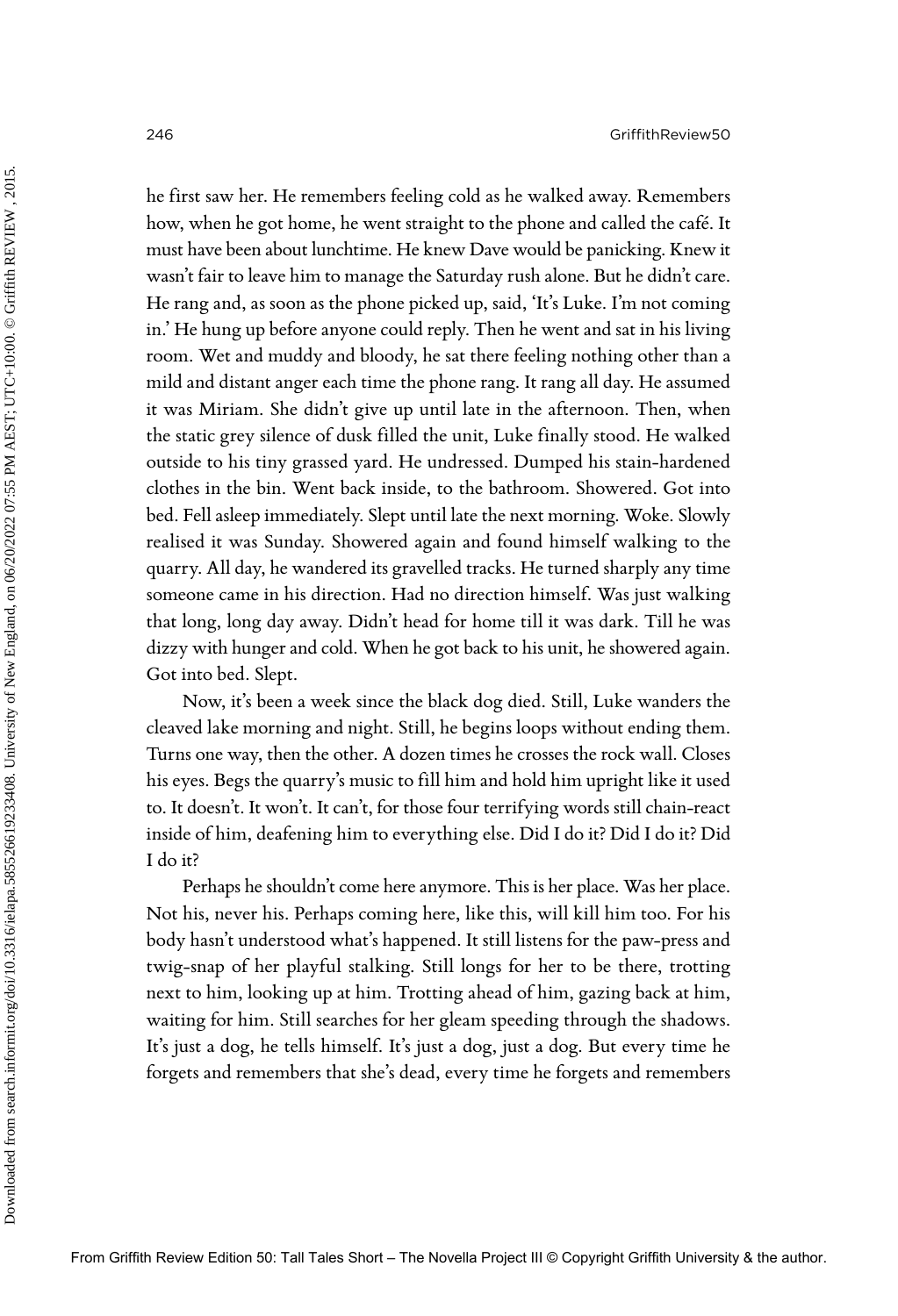how she died, he wants to walk himself into that flooded tip and sink himself forever. And it's not just her absence that draws him to the lake's ashen filth. It's his mind's unrelenting struggle against its own accusations. Did I do it? Of course I didn't. But I've done it before. I've done it before.

On the farm, they could justify killing anything they named a pest. Not that they justified anything back then. And nothing explains all the other stuff they did. Why did they do it? Because they could? No. It was more than that. It was worse than that. The fact was, it felt great. More exciting than busting up the dust around the dam in their cars. More gratifying than any time he'd ever spent with a girl. Was that it? He'd found something he was good at? Something he was the *best* at? Something he knew how to do? The hunt. The torture. The shot and slit and slap of the kill.

Luke continues his aimless rounds of the lake. Stares at the ghostly gums. Sees the masterpieces of his dog trees. They were stunning. Stark. Something like art. He remembers the excitement that stirred inside him as he drove towards them. As he watched the eerie fact of the dogs' dense bodies emerge from the long strips of bark that blew back and forth around them, as light as lace. On he walks. Remembers, suddenly, the one time he'd spotted the black dog before she spotted him. Sees her, poised on the rock wall in the middle of the lake. Watches her pivot and fly along the boulders. The envy that flooded him then! How totally and completely she knew what she was made for. How she revelled in it. On he walks, bracing himself against these punches of memory and the terrible questions they drag with them. What am *I* made for? What have *I* revelled in? Now she dued, be warst in walk binned<br><sup>F</sup>inan that flooded the and sit himself forces. And it is conjugate against at own arc time<br>in the hilder forces and finance in the state of the state state. Since the state in<br>the m

For a week he's walked the lake like this, tormented. For a week, he's damned and forgiven himself a thousand times. Told himself that, no matter what he's done in the past, no matter what he'd once loved to do, he'd stopped doing it. It had stopped exciting him, hadn't it? It had started to sicken him, hadn't it? What was it that changed everything? Was it his dad, surrendering to the dogs and the drink? Was it the fact that the dogs were winning? What *was* it about that brindle beast that threw him off the farm forever? When he jammed his heel into its face, that had been an act of mercy. Hadn't it? That was the least cruel thing he could do. Wasn't it? But whose torture was he ending?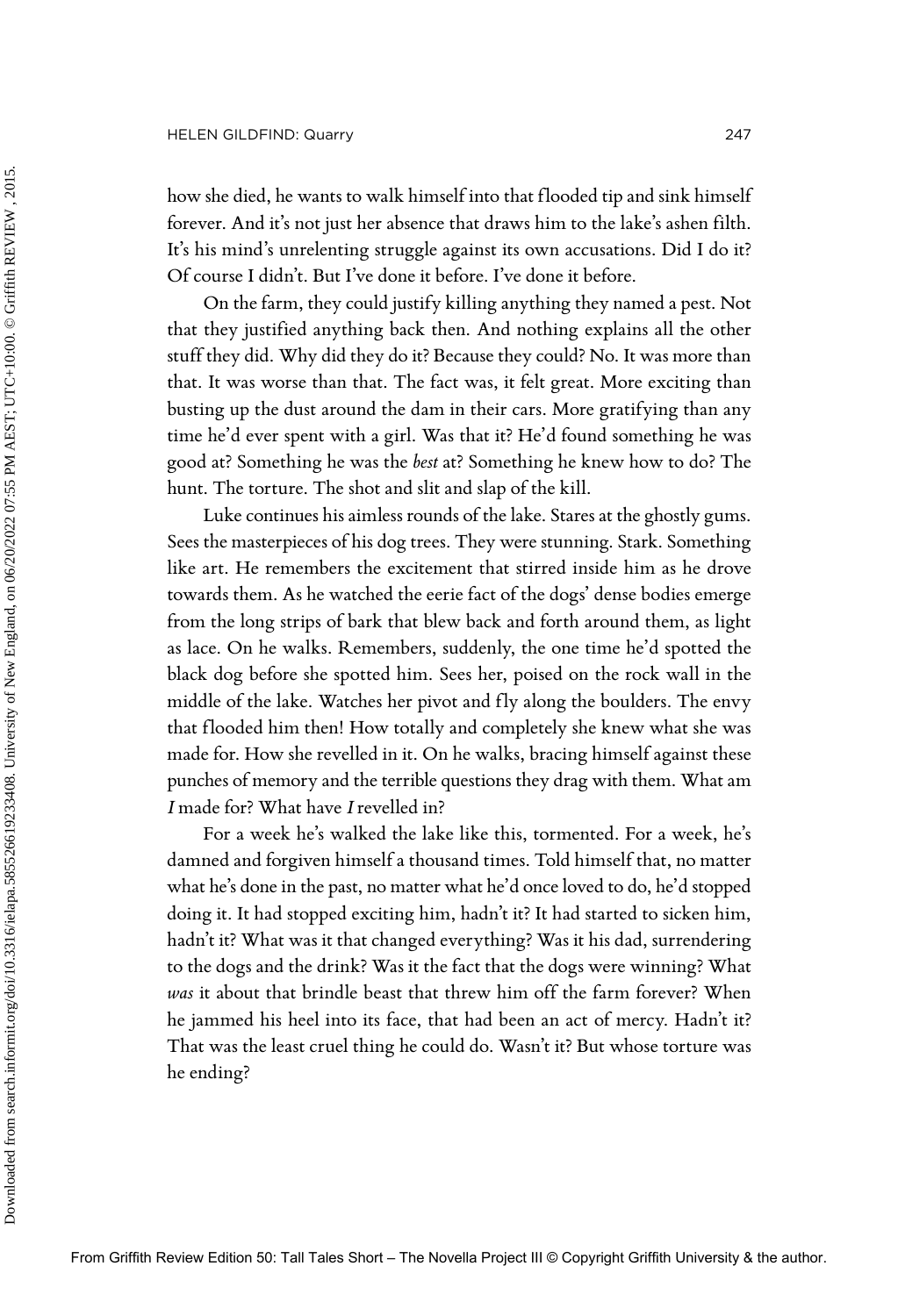For a week, Luke has stared into the black dog's single muddied eye as she tried to look up at him while she died in his arms. For a week, he has stared into the stoic gaze of the wild dog he'd crushed to silence so long ago. Perhaps that was it. That feral was the first animal whose eyes had locked onto his, looked at him, seen him, and demanded to be seen.

ON MONDAY, LUKE wakes with a start. It isn't yet light. His pillow is wet. He's disoriented. Searches his mind for echoes of the usual nightmares. Nothing. Realises it isn't a night-sweat that's woken him. It's tears. Bloody tears. Furious, he throws himself out of bed. Goes to the quarry. Walks until it's time to go home and get ready for work. Drives to the café. Strides into the kitchen as if it's right and reasonable for him to disappear for a week and then reappear without explanation. Head down, he puts his apron on and returns to his usual spot between Charlie and Dave. Tries to act normal. Realises, quickly, that he isn't the only one acting. Everyone is tiptoeing around him. As the day wears on, he gets more and more nervous. What's going on? What do they know? Surely no one could have seen him with the dog? Seen him carrying her. Seen him burying her. And all Miriam could have known is that he bailed on a week's work without notice or explanation. Yet everyone seems to sense that something has happened to him. For a week, Luke bas stared into the black day's single muddied sye as she<br>used to look to partitus while the disd in 10s smal. For 8 week, be host stared<br>into the stoic gase of the wild dog he'd crudated or slines so hos

All week, Miriam and Sarah hover over him. Their mute concern is suffocating. A dozen times Luke endures Dave's self-conscious, back-slapped hellos. Even Charlie sits on her tempers and her tantrums. By the end of the week, Luke is certain that something is going on. Forget the black dog. Perhaps he is about to get sacked for disappearing as he did. Or worse. Maybe something happened that night at the bar. That was the last time he'd seen them before everything changed. What the hell did he do that night?

Now it is Saturday. The café is packed. Luke is trying to quell his growing sense of portent by making eight breakfast bagels at once. He's so immersed in this, so desperate to immerse, that he's the last to notice when the cheerful buzz of the customers dips. It's Charlie and Dave who make him stop. They suddenly freeze in their work, listening.

Of course, none of them are ready: Cane's meant to be overseas. But here he is at lunchtime, storming through the café in a rage. Something must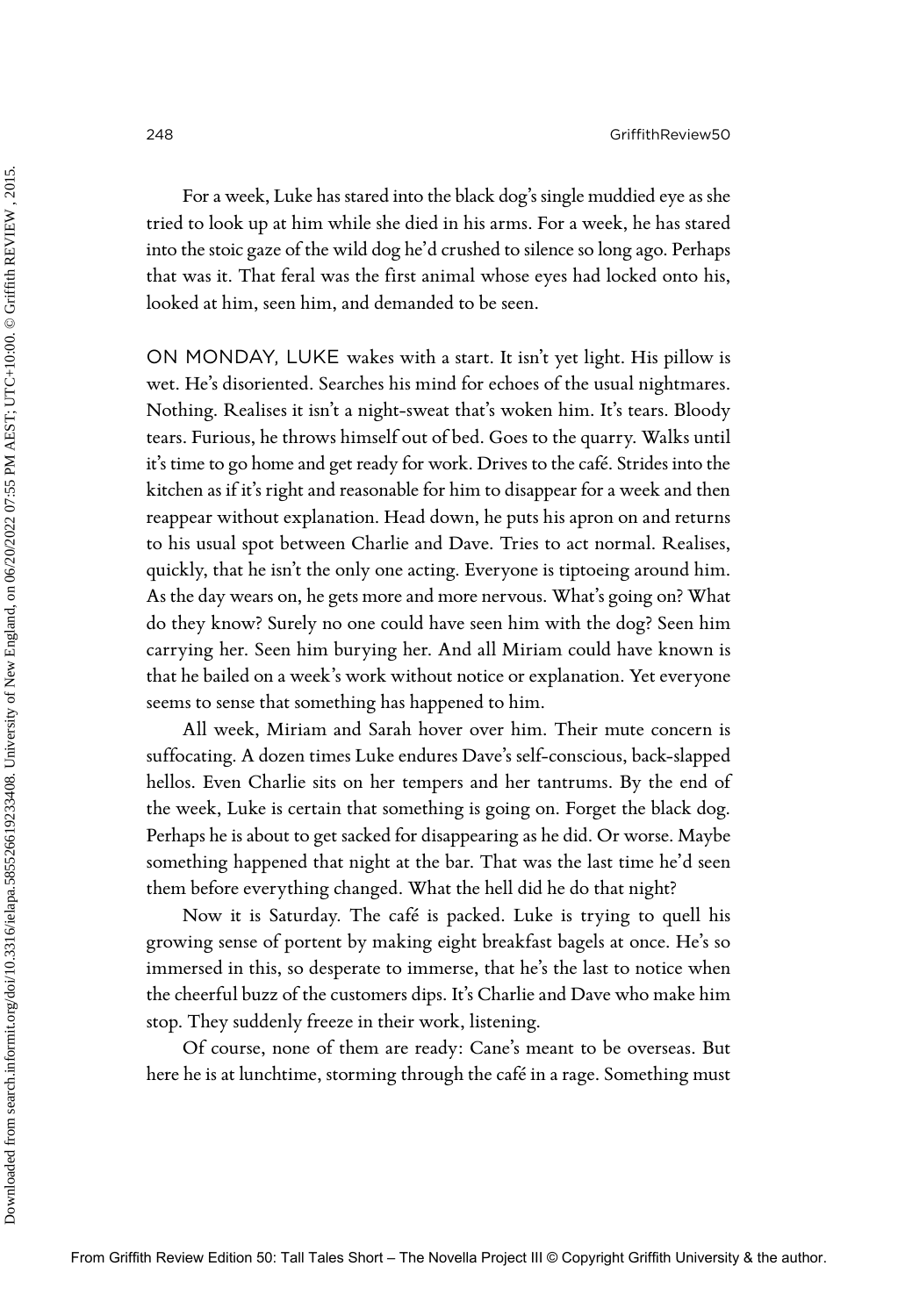have happened to him too. Something bad enough to send him home early, alone, and in a blazing fury. Seconds later Cane and Miriam march past the servery window. Cane's face is red and sweating. Miriam's is ashen, her eyes ugly and small. The office door slams shut. Charlie's and Dave's hands begin to stumble in time with the rise and fall of Cane's assault. Luke puts his head down and keeps working. Tries to ignore their panic. Tries to do the work they suddenly can't. Tries to avoid Sarah's bright-eyed anger as she runs from the kitchen to the café, managing the floor on her own. But the diatribe goes on and on, pouring into the hallway like sewage. Soon, even the customers grow quiet, and it's their silence – that shared, shocked silence – that finally makes Luke act.

He doesn't think or plan any of it. He simply feels the silence stop the movement of his mauled hand. Feels the silence remove the cool and heavy knife from his grip. Feels it walk him out of the kitchen and push his great weight against the boiling wake of Cane's words.

Luke doesn't hesitate at the office door. Doesn't knock. He simply opens it. Sees Miriam cowed into a corner. Feels his old and cruel anger towards her. Pathetic, he thinks. You stupid pathetic bitch. Sees Cane standing over her. Short and hard and pumped. Sees his fists shaking on their own clenched tension. Sees gobs of spit curdling at the corners of his mouth. Cane glares at him. His eyes, all pupil, spark madly. 'What do you fucking want, you fucking *freak*?' Luke just stands where he is, solid and tall and quiet. Wonders, vaguely, why he feels such disgust at Miriam but feels nothing at all for Cane. Watches Cane's face flare and wince, flushing and blanching as if his blood can't keep up with the tides of anger coursing through him. As Luke watches this, he suddenly understands. There is nothing on the planet that can stop Cane doing what he is doing. His frenzy and his foulness aren't coming from him, but happening to him. have happened to him stos. Sumething had enough as a<br>red him havne early, alone, and and bin his binning for second Mittian<br>in match part of several and Mittian methods are considered in the servery window. Care's face is

As Luke realises this, he notices Cane's glazed eyes shift so that he is looking into the hallway. Luke feels Sarah behind him, her anger a wall of fire that awakens his own. Feels her body telling his that he isn't feeling nothing for Cane. He's just feeling something new. A different kind of rage. As pure and simple as any element. Free from the confusion of other emotions. From the contortions of being directed at any particular person. A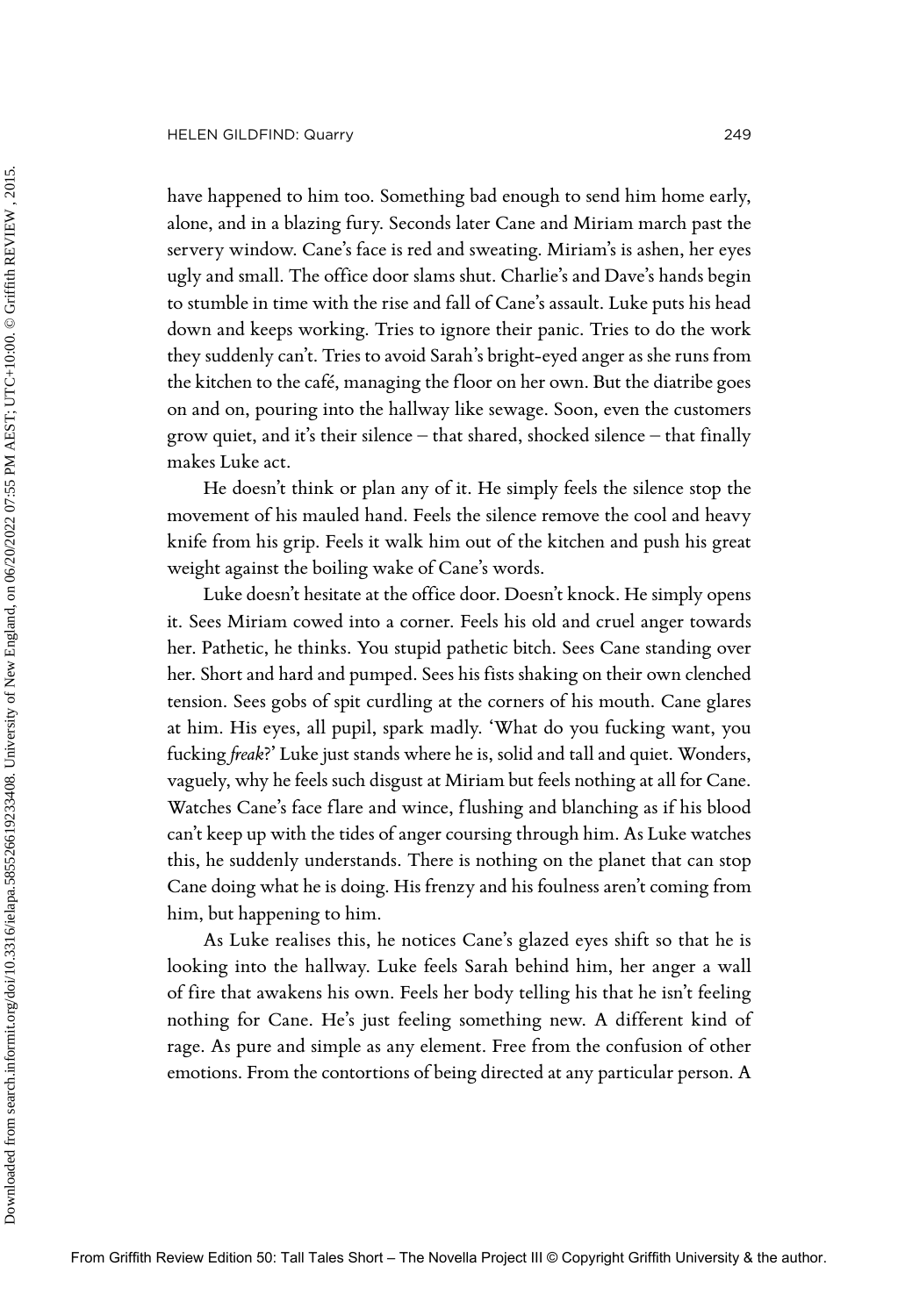brittle crystalline rage aimed at the whole blasted world. At all the thousands of things that happen to people. At all the inextricable threads that knot and warp and matt and tear at an animal's body and makes what is happening in that office – in the kitchen, in the café, in the street, in his unit, on the farm, in the quarry, everywhere, *everywhere* – possible. Luke feels Sarah's identical feeling. And he feels her beg silently for the same thing that he is, that Miriam is, that Charlie and Dave and the rest of the damned café is. The same thing that Cane is begging for. For it to stop, to stop, to *stop*.

Though registering Luke and Sarah's presence – their protest – Cane turns around and keeps screaming at Miriam. Luke steps into the office then. He steps right between them: his back towards Miriam; his chest facing Cane. But Cane keeps on at her. Just keeps on at her as if no one else is there. When he calls her 'a dumb fucking cunt', Luke swiftly shoves him through the open door. Sarah jumps out of the way. Cane falls hard, cracks his head loudly on hall tiles. Luke slams the office door shut. For a second, pure silence. Just him and Miriam, in the office, listening. Just the kitchen and the café and the rest of the world, listening. Then, the muffled torrent of Sarah's voice through the door, low and sharp and fast. A thump. And another. Moaning. Then the stomping fury of Cane as he stumbles down the hallway, kicking the skirting boards and bellowing. Luke listens to all of this with his back turned to Miriam. So what if she's crying? When isn't she crying? He waits until he hears the metallic crash of the back gate opening and bouncing shut again. Then he stares at the closed door for a while. Waits for the café's chat to resume, but when it finally does it is muted. Then he returns to the kitchen. Firsthery granithme range atmosd at the whole bihasted world. At all the shundards<br>of chings that happen to propic As all the interactionle between the location<br>of the propictive state of the state in the state of the sta

Though no one looks up when he enters, the room is buzzing. Charlie can't keep the big fat smirk out of her voice as she bosses Dave about. She turns up the radio and begins her usual hyper happy dance, bouncing around the kitchen. Dave hums along, massacring a cake that he isn't meant to be icing. Even the dishie whistles and nods at Luke as he resumes his place at the bench. Luke ignores them. He collects the backlog of dockets that Charlie and Dave have completely forgotten about. He ploughs through them alone and tries to feel what they feel. The victory of it. The justice of it. But he only feels sick.

What just happened? What has he seen? Luke tries to focus on his work. The buttery crisp of pastry. The vivid rainbow of a salad. The oily black silk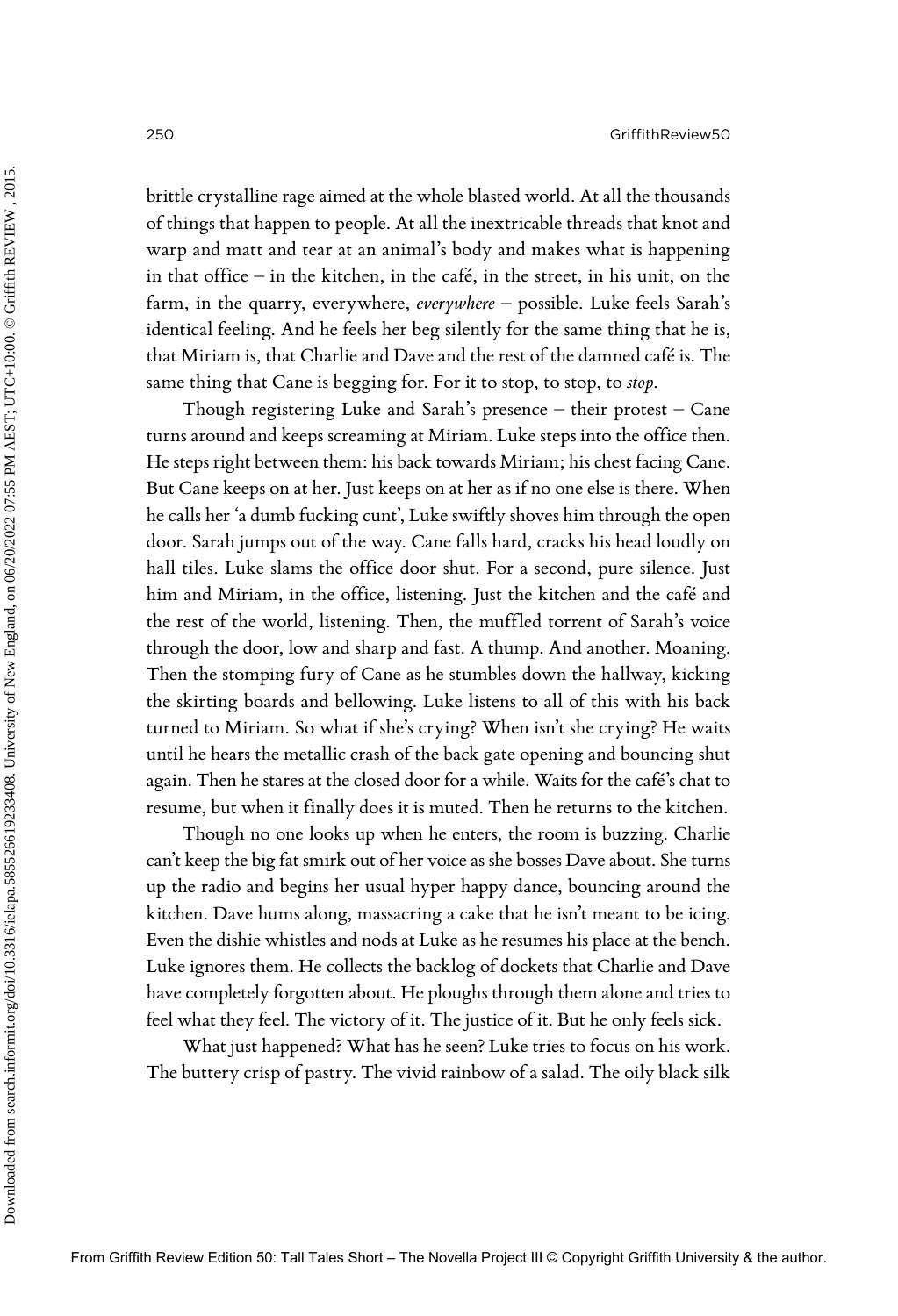of an olive. He tries to ignore the hopelessness tugging at him, but the harder he tries the more he feels the caverns inside of him gape and billow, as huge and dark and empty as ever.

THAT AFTERNOON, ON her way out the door, Charlie stuns everyone by leaping up and smacking a kiss onto Luke's ruined cheek. She then just stands there, staring straight into his eyes, steady and unembarrassed and oblivious to the tragedy of her own face: her grin and childish glee; her cut lip and puffy, bruised eye; her make-up smeared everywhere, hiding nothing, pointing to everything. Luke can barely return her gaze. Dave soon follows her out the door, grabbing Luke's bad hand and shaking it with both of his own, bashful as a kid. Once they're gone, Luke lingers in the kitchen. He's killing time. He isn't just waiting for Miriam to count the till and leave. He's putting off the new torment of his nights. Both his unit and the lake are intolerable to him now, and so he keeps pottering around the kitchen until long after the café is silent. Eventually, he wanders to the office to get his things.

And there she is. Miriam hasn't gone home at all. Instead, she's sitting there, tucked into her jacket with her bag on her lap. Her tears and her smiles fight their usual war across her face as she looks up at him. He stumbles back. She stands, no doubt remembering the last time he fled from her. She stops him with his name. 'Luke?' she says. 'Luke?' He nods at her, frozen. Stares at her mouth as she repeats his name. 'Luke?' She is caught on his name, his name as a question. Panic flares inside of him. What is this? What does she want? Again, the desire to hit her. What does he care what her damn problems are? What does he care about her, or Cane, or any of them? He only wanted to make Cane shut up. Only wanted to stop Cane ruining the one thing that he, Luke, was good at. Making food. Making good food. Finally Miriam stops repeating his name. She pulls herself up to her full height. He refuses to meet her eyes. Stares over her shoulder. 'The thing is Luke…' Her voice trails off. She takes a deep breath. Irritation ripples through him. of an olive. He trien in tigrare the long-leaseness tugging at him, but the bander<br>he rise the choose for felch corrects inside of him gaps and billow, as huge<br>and dark and compty as ever.<br>THAT AFTERNOON, ON her way cut t

When she finally speaks again, her voice drifts up from a cooler, drier place than her tears. Luke hears this shift. Feels it. Suddenly knows that whatever it is she is about to say *he doesn't want to hear it*. She locks him again with his name and her eyes. She says, 'The thing is, Luke, he's his dad.'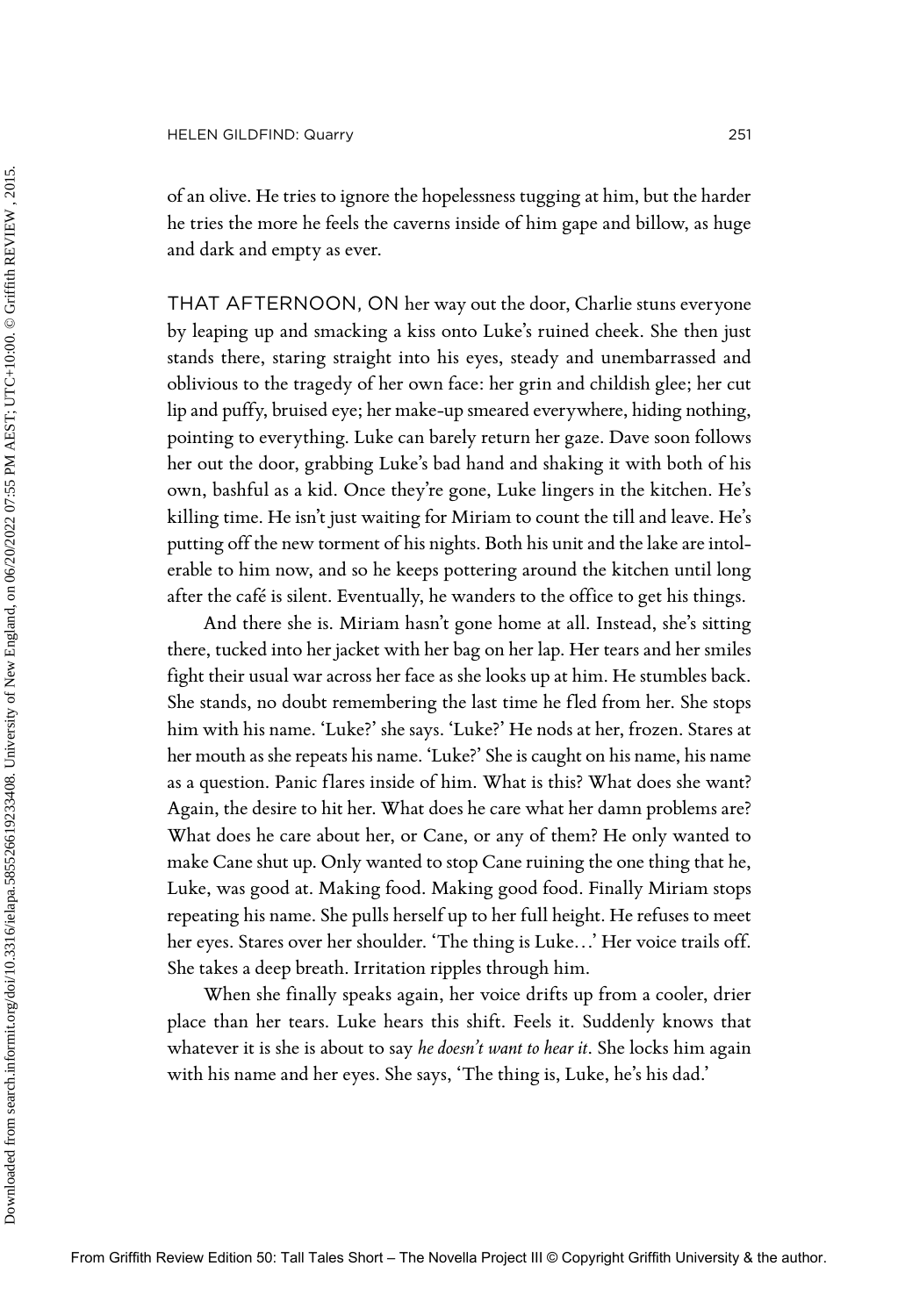Luke realises he is shaking his head. That he looks like he is gesturing incomprehension. That he doesn't understand. Can't understand. Won't.

She keeps her eyes fixed on his. Keeps her tear-ruddy face set. 'Luke,' she says. 'Cane's Jamie's dad.'

ONLY NOW, HOURS later, as he sits on the rock wall with the clear night sky sparkling above him, does Luke see it. It was pride that hammered her soft, round features into stone. It was pride that stared him down. That dared him to ignore or deny what she had to say. Three tiny words. *Cane's Jamie's dad*. Words that Luke didn't want to hear. Words that she recoiled from even as she spoke them. But though she flinched, she refused to turn away. Her eyes shone. Grasped at him. Forced him to look back at her and see all the mess and struggle that was her life. He did as she wanted. He looked. He saw. And when she quietly asked him not to tell anyone because nobody knew, except Cane, he nodded. And, when her defiant, desperate eyes held him as she explained that she just wanted him to know how things were, he nodded again. Take mathes he is to shaking his head. Thus he looks like he is genuring<br>incomprehendon. That he doesn't understand. Can't understand. Now, it is the Keepi let review like the stock on the Keepi let review in the stock wi

Luke stares across the water and wonders if any of it really happened. So strange. And incredible, that he did not hesitate. For even as a part of him froze both for and at her, cruelly repelled, he walked straight into the office. It had felt like déjà vu, as if a long-forgotten memory had re-awoken inside of him. Something deeper than his scars. Something both of and older than himself. Something built into his very DNA. Whatever it was, it heard her, and it knew to move him straight to her. It knew to make him grab her and pull her roughly into his arms. It knew to press her close to him. To wrap her in his body, as if his blood and bone could shield her from the brutal fact of those three words. As if, after all that had happened he could protect her, just as he'd held the black dog and tried to protect her from the irrevocable fact of her torture.

Luke hugs his knees. Guards himself from the cold black air. And he damns himself. For his stupidity. For his years of fear. Avoidance. Anger. Because it was unlike anything he could ever have imagined. There was nothing humiliating in it. Nothing fucked up, nothing sordid about it. It was its own thing. It wasn't just his scars, but hers. Not just his fears, his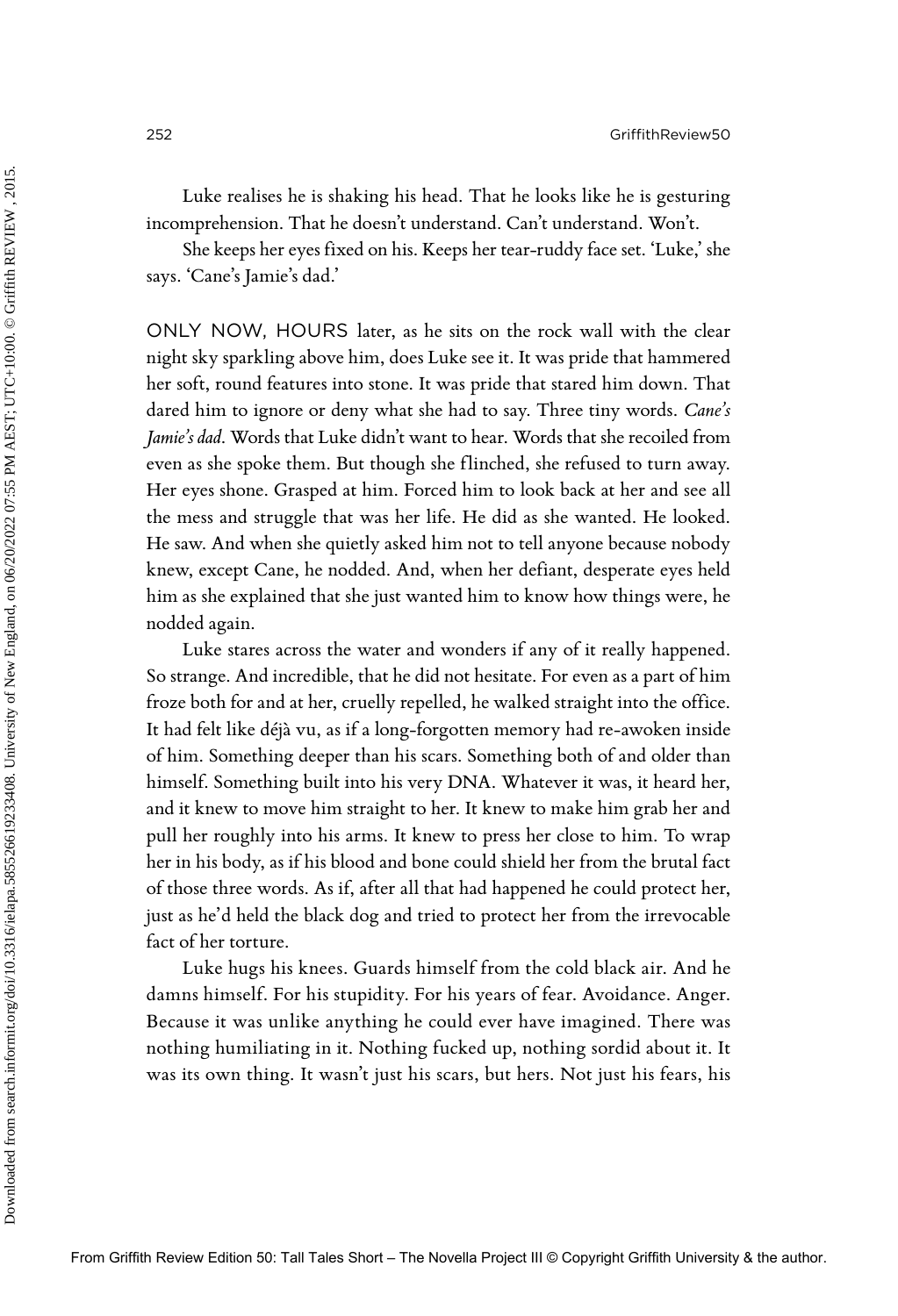loneliness, his hopes and needs and screwed-up past, but hers too, *hers too.*  Not just the terrible things he's done and had done to him, but her whole life's worth of struggle laid bare.

As Miriam had burrowed into him he felt his lifetime of thinking and feeling heave up inside of him. Felt something huge and brittle buckle and break. Felt something new form. Something that sliced and shimmered – like water, like light – making his core roar out in sorrow and joy: You idiot! You fool! It's not what you think that matters, it's what you *do.* Hold her. Hold her. Hold her.

IT'S ONLY WHEN he hears their cars across the lake that he realises he's been pacing. A wolf in a cage, waiting. Waiting, and trying to work things out.

There's the shock and joy of discovering Miriam. The terror of knowing things can be different. The torment of the gap-stopped memory of that drunken night when he woke and found the dying dog: How did he get from the city to the quarry? There's the image of the kids fighting and fucking around the fire, weeks before then. The memory of the black dog next to him, watching them. He's tried to imagine her entering the clearing after he ran away. Wondered if she already knew them. And why not? They had food too. And warmth. Again, the memory of her jutting ribs. Her thin satin fur. Her bald belly. She was only trying to survive like anyone else. And maybe he'd gotten her used to people. Gotten her to trust people. But why would they hurt her? Luke sees the brindle-coated dog, gasping and staring and asking him the same question. No answer then. No answer now. That's why he'd left the farm. There were too many questions and not enough answers out there. Invalues, his hopes and weak and screwed-up past, but here toon, here took book book that the term is how that the state of the state in the state in the state in the state in the state in the state in the state in the st

Luke hears their cars screech to a stop. He begins to jog towards the clearing. Though he has no idea what he's doing or how he's going to do it, he's already pumped with adrenaline. He must find out for certain that he didn't hurt her. (I couldn't have. But I've done it before. How can I be so sure? *And what do I do if it was me?*) He can make out some of their words as he draws closer. Fuck. Cunt. Fuck. Cunt. Laughter. Hears music playing from their cars. Slows down when he sees the glow of their fire. Keeps to the edge of the track till he's standing where he and the black dog once stood together.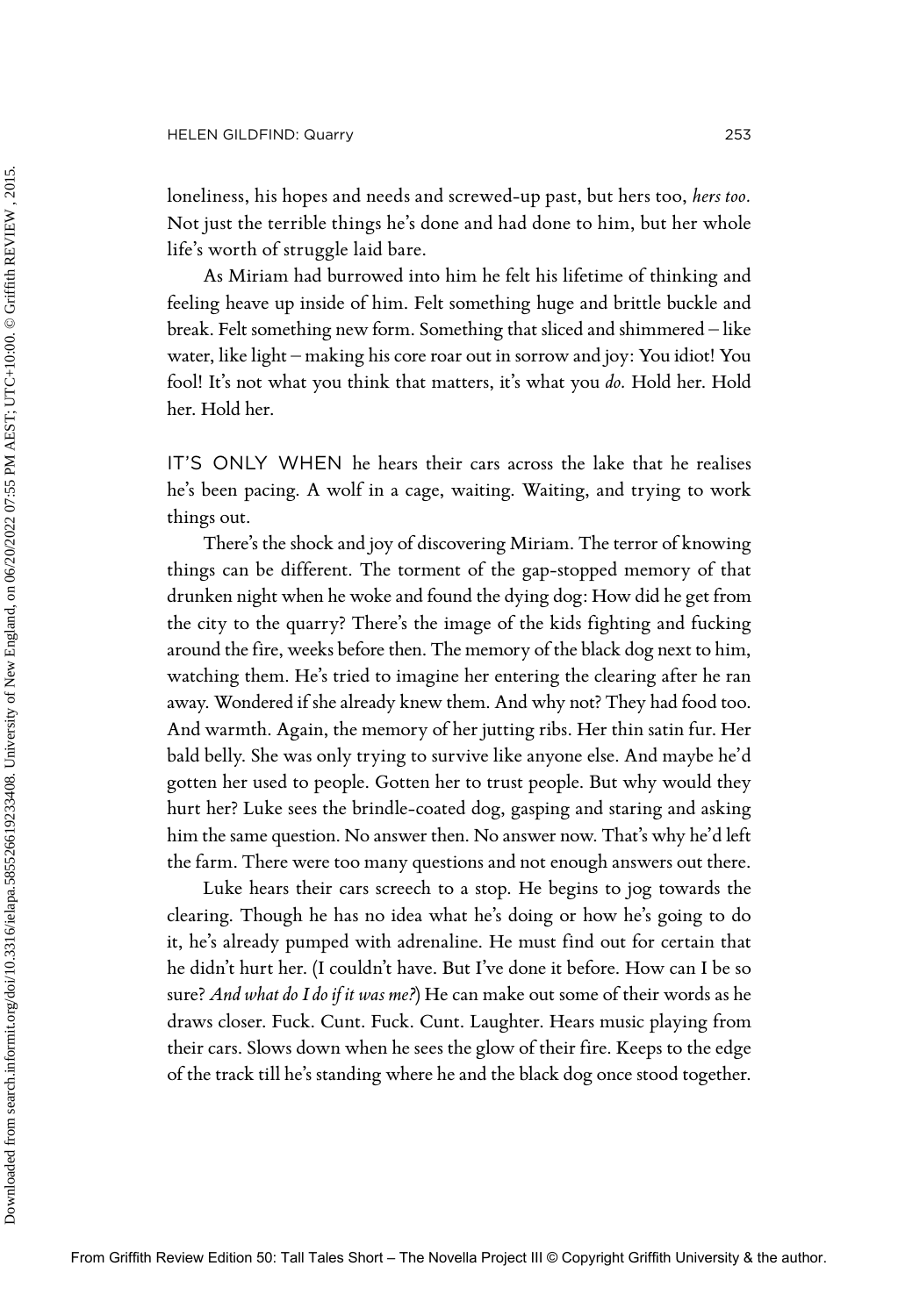It could be the same scene. Despite the late-winter freeze, the kite-surfing girl is swinging her long bare legs off the end of the ute. Again, she is tucked into the arm of her guy. There's three kids around the fire. Two of them are huddled together, talking. The third sits by himself, poking the fire with a stick, his face hidden under his hood. The others mill around, talking and joking, swearing and laughing. Luke suddenly isn't sure – as he wasn't with Sarah – just how old they are. Just how old *he* is. He stands in the shadows and watches the fire warp their pale, laughing faces. Remembers the rocks he rolled over the black dog's grave, as if it weren't too late to stop the world from getting at her.

Luke watches from the dark. He can hardly believe it when the girl and guy begin to muck around exactly as they did the last time. Again, she grabs at him. Again, he hits her back, returns to her. Again, Luke can't look away from their ritual for he sees, now, that it is a ritual. So violent. So public. Why? Who are they doing this for? As the couple begin to kiss and grope, the others wolf whistle and scatter, just as before. Luke sees what he didn't see then. Their embarrassment. Their anger submerged into jokes and bluster. How could he have missed the mix of rage and envy in their arse-humping carry-on? He watches them as they begin to tease the kids by the fire. Realises they're not bullying. They're just desperate for distraction. Tonight, nobody is hauled into a wrestle. After a few head cuffs and kicks, the boys and men just sit and squat and stand around the fire, staring at its lashing flames. Waiting for it to be over. Why do they stay? If they hate it, why do they stay? Again, he looks at the couple in the ute. How, he wonders, can two people rule over so many so easily? It could be the same scene. Despite the Lite-winter freeze, the kits-samiling<br>girl is winding that be a particular that the conditions of the track of the track of the track of the same simulate longer, as livery. The sch

Luke steps towards the group. At first, no one notices him. The fire only intensifies the darkness of the shadows. Now, he is the black dog. A patch of black in the blackness. A shadow stalking light. For a second, he wavers. He still has time to turn and leave without anyone noticing. I need to know. He steps forwards. I need to know. He steps into the circle of light. Steps into the circle of men. The fire is behind him. He pulls himself up. Pushes his shoulders back, his arms relaxed by his side. He will *not* look down and away tonight. He will *not* press his ruined arm in, close to his body, out of sight. Not tonight, not tonight. Let them be scared, disgusted, horrified. Let them see a freak, a monster. Let them be terrified.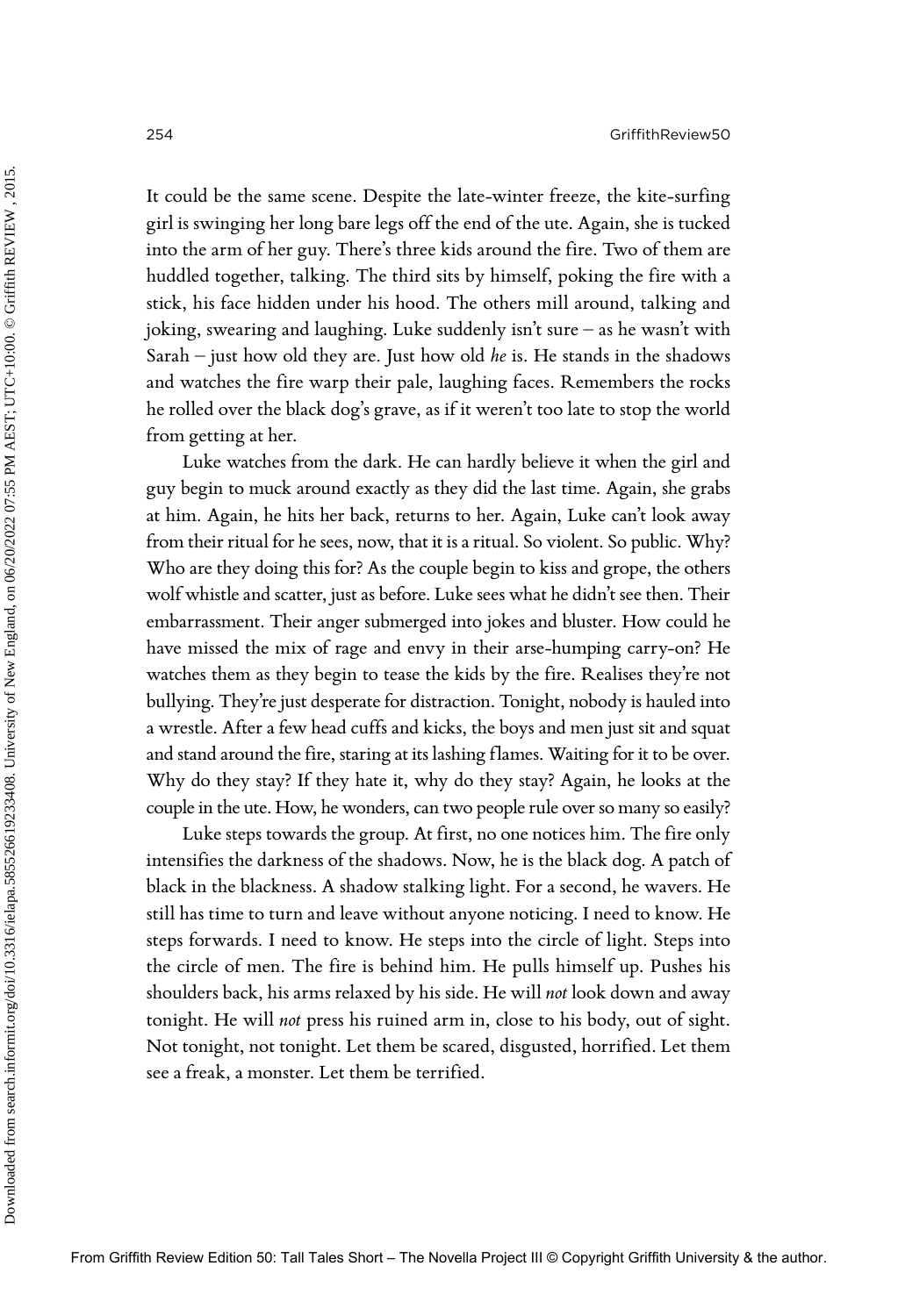He walks straight past the silent group. Walks to the ute.

Locked into each other, the guy and the girl are the last to realise that something has shifted around them. As the others' silence seeps into the clearing, they suddenly stop. 'What the *fuck*?' the man says, glancing at Luke and then over Luke's shoulder at the others. The girl pulls away, tugs down her skirt, scuttles to the back of the tray. She crouches there, her arms crossed in front of her, as if she's about to get hit. And maybe you are, Luke thinks. Maybe you are.

The man in the ute scowls. Struggles to do up his pants. Keeps glancing at the others. Again, Luke senses the paralysis behind him. Feels their fear swell through him like a transfusion. Again, Luke looks at the kite surfer. Sees her lips tremble. Knows she remembers him. What was it he'd said to her back then? 'It's not safe. It's not safe.' Luke sees she is shaking. Stupefied with fear. Because of me, because of *me*. Excitement floods through him, delicious. He takes that electric surge and directs it at the thug in front of him. Stares down and waits for something to happen.

Suddenly, the man jumps off the tray so he's standing chest to chest with Luke. He's more than a head shorter, and probably half his weight. Though he stands tall and squared and ready, his eyes keep darting over Luke's shoulder. But still, no one moves by the fire. Fear quivers across his face. When Luke recognises this – the child in the man – he wants to destroy him. Instead, in a calm and low voice, he asks: 'Have you seen a dog?' The words ripple around the clearing. Something changes in the thug's eyes. It might be recognition. It might be confusion. He says, 'I don't know what you're talking about.' He tries to snarl the words, but his voice is unsteady. Luke can't read his face or the air around him. Relief and fury alternate within him as he tries to find the answer. Recognition or confusion? Was it me or was it them? He knows he can't have done it. He can't have. And yet, if these kids didn't do it, who did? For exalks a<br>transpir pass the storae prony. Walks to the use of the cocket into cock of this conclude that the star<br>of the gap and the star to collision that the star is the star to collision that the star of the star of

As Luke's body moves into the other man's, he sees the black dog's knotted muscles move under her satin fur. Hard and soft. Hard and soft. As Luke throws the man back onto the tray – again, that dull thud of a skull hitting metal – he sees the white glint of the black dog's canines. White against black. White against black. As Luke clasps the man's struggling wrists in one of his massive hands, he remembers the dog snapping and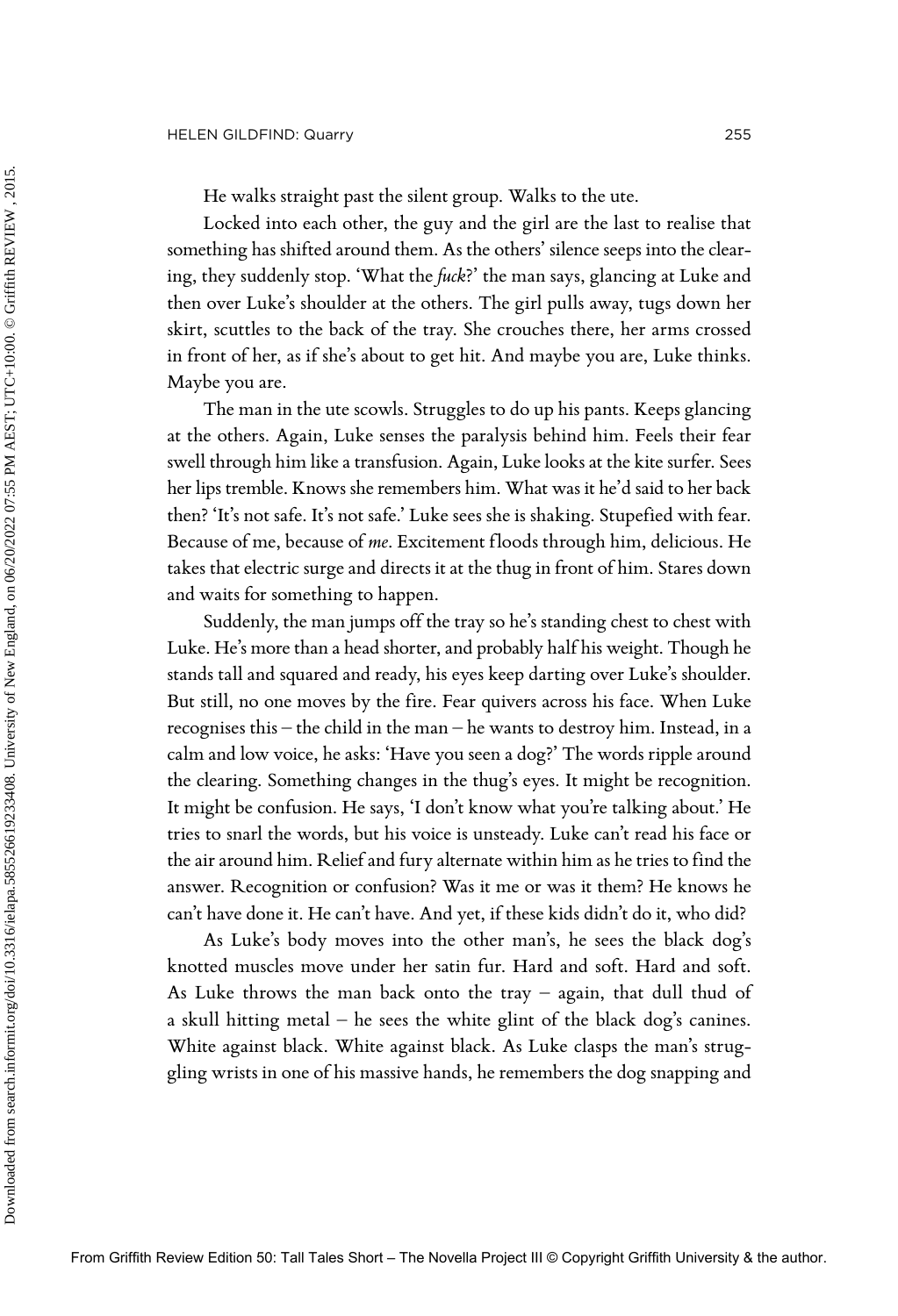growling when he'd first tried to scare her off. She was never aggressive, Luke realises, gazing at the man pinned under him. She was just scared, scared for her life.

Carefully, Luke clamps his free hand across the man's throat. Feels rough stubble. The buoyant hardness of his Adam's apple. Presses his palm down onto the warm damp skin. The man spits and gurgles. Luke lets him. Lets him taste suffocation. Lets him fall towards unconsciousness. Luke lifts his hand. Waits for him to get his breath back, to return fully to his ordeal. Luke watches his ruined thumb hover over a pale, darting eye. Sees the shut and crusted eye of the black dog. Presses downwards. The man begins to chant, 'No, no, no.' The girl begins to whisper, 'God, oh God, oh God.' Again, Luke feels excitement power through him. She's right, he thinks, she's right. I can blind this man. I can press his eye into the thicks of his skull. I can kill him. I can thump her and fuck her and then fuck her again. The man begins to whisper, 'I'm sorry, I'm sorry.' Luke watches. Listens. Still, he cannot tell if the man beneath him is making a confession or begging for his life. Quietly, Luke asks, 'Sorry for what?' He keeps the pressure of his thumb even and balanced. The man's eye is his new centre of gravity. 'For everything,' the man gasps. 'Everything. *Everything.*' Suddenly, the man stops begging and bracing. Stops struggling. Nothing moves except for his tears. growling when he'd first tried to scare her off. She was never aggressive, Lake<br>
realistic, garing at the man pinned under kim. She was just reared, scared for<br>
lear life.<br>
Lear life,<br>
Lear life, Lake dechrique his free h

Luke thinks of Miriam, crying eternally over her till in the office. Thinks of little Charlie, with all her bruises and bravado, crying over her cooking. Thinks of Quang, crying over his ruined feet. Thinks, with a blister of pain, of the black dog crying into the mud, crying into his chest, crying herself to death. Luke stares down at the thug's face and presses harder. He looks down and sees Miriam's Jamie – her son, her nephew – paralysed with shyness. Sees Dave choking on his loves and his hates. Sees Cane destroying everything around him, unstoppable. Luke presses harder. Sees himself hunting with his dad and his mates around the farm. Sees how they cared for the animals they bred to kill, and killed the animals that preyed to live. Feels, again, the scalps of the foxes and feral dogs, wet and warm in his hand. Presses harder. Sees his dad's downcast eyes as Luke saluted him that final, scorching morning when he left for the city. Left him to kill himself, by himself. Goddamn you, Luke thinks. Goddamn you, Dad, you coward. You coward.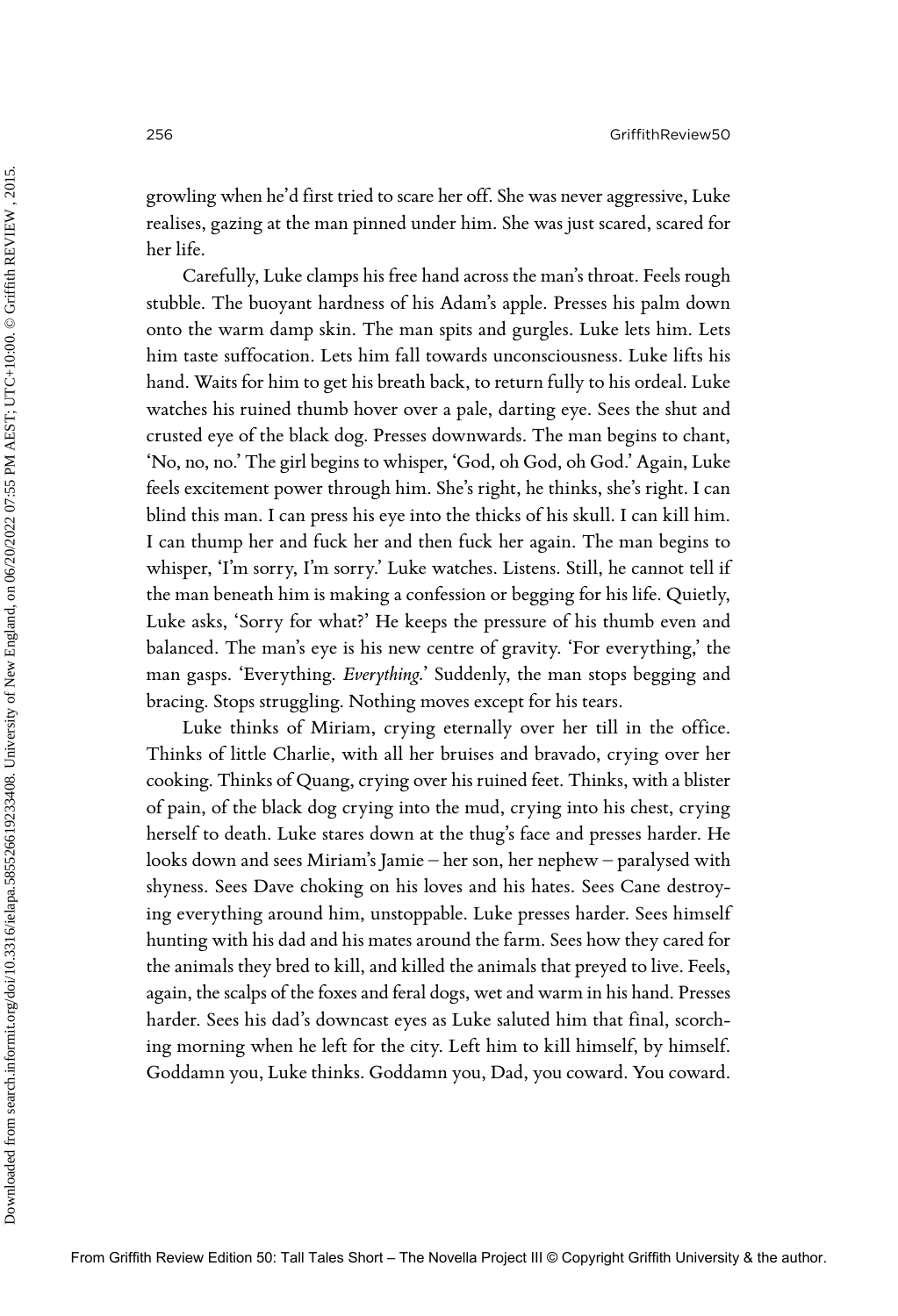Luke presses the hot, hard eye. Harder, harder. Sees, again, the terrified face of the chef who'd watched as – in a split second, with merely the flick of his wrist – the oil in his pan fried off Luke's skin. For the first time Luke understands what the expression on that face was. Not spite. Not anger. Not pleasure. But horror. Disbelief. It was a face swamped by an instant and complete grief. Luke presses down, harder. Sees all of the people who couldn't face him afterwards. Sees Sarah, the one person who dared look at him. Sees her seeing him, just as the brindle and black dogs looked at him and saw him and demanded he look back. Luke presses harder. Sees himself alone in his unit, walking circles between the TV and the computer, doing nothing except all of the pointless toxic things he can't stop himself doing. Presses harder. Looks down. In the thug's one exposed eye he recognises the glassy stare of the brindle-coated dog. Senses the same silent question travelling the air between them. What did I do? What did I do wrong? Take preses the best, bard eye. Harder, barder, Sees, again, the seri-<br>field field of fit of the windbed worked of a - in a split second, with merely the<br>fit of the different of the different of the different of the conte

Luke stares. Sees that his thumb is about to blind another man's eye. Lifts his hand away. Stands and turns and walks through the petrified forest of the others. Looks at the kids in the dirt by the fire. Sees that they are crying like babies. Sees that they *are* babies. Walks on. Disappears into the quarry's shadows. Leaves all of them, all of it, behind. Walks up the path. Again, he expects the dog to appear by his side. Again, he falls into that agonising gap between habit and remembrance. And again, the heart-stab of those unanswered questions. Who did it? Was it me? Of course not. (But I've done it before. I've done it before.) Was it them? Does it matter? *Does it matter?*

Luke walks along the edge of the lake. Looks out at the rocky wall dividing the glittering dark. Remembers the soft warmth and breathing silence of the dog sitting next to him out there. Keeps walking. Tries to stop his stupid body calling out for her. Begging her to come back. Begging her to forgive him if it was him. On he walks. Sees Cane and Miriam, gripped and driven by things they could not – cannot – control. Luke tries to shake off the feeling he had in the office with them. He can't bear it. The idea that there's no pattern to any of it. No meaning. No sense. That none of them are anything more than specks of sand in a dust storm. What does it matter! (Does it matter? Does it matter?) This chaos burned off my skin, created Cane and all the other bastards like him. But it also created the lake, brought me the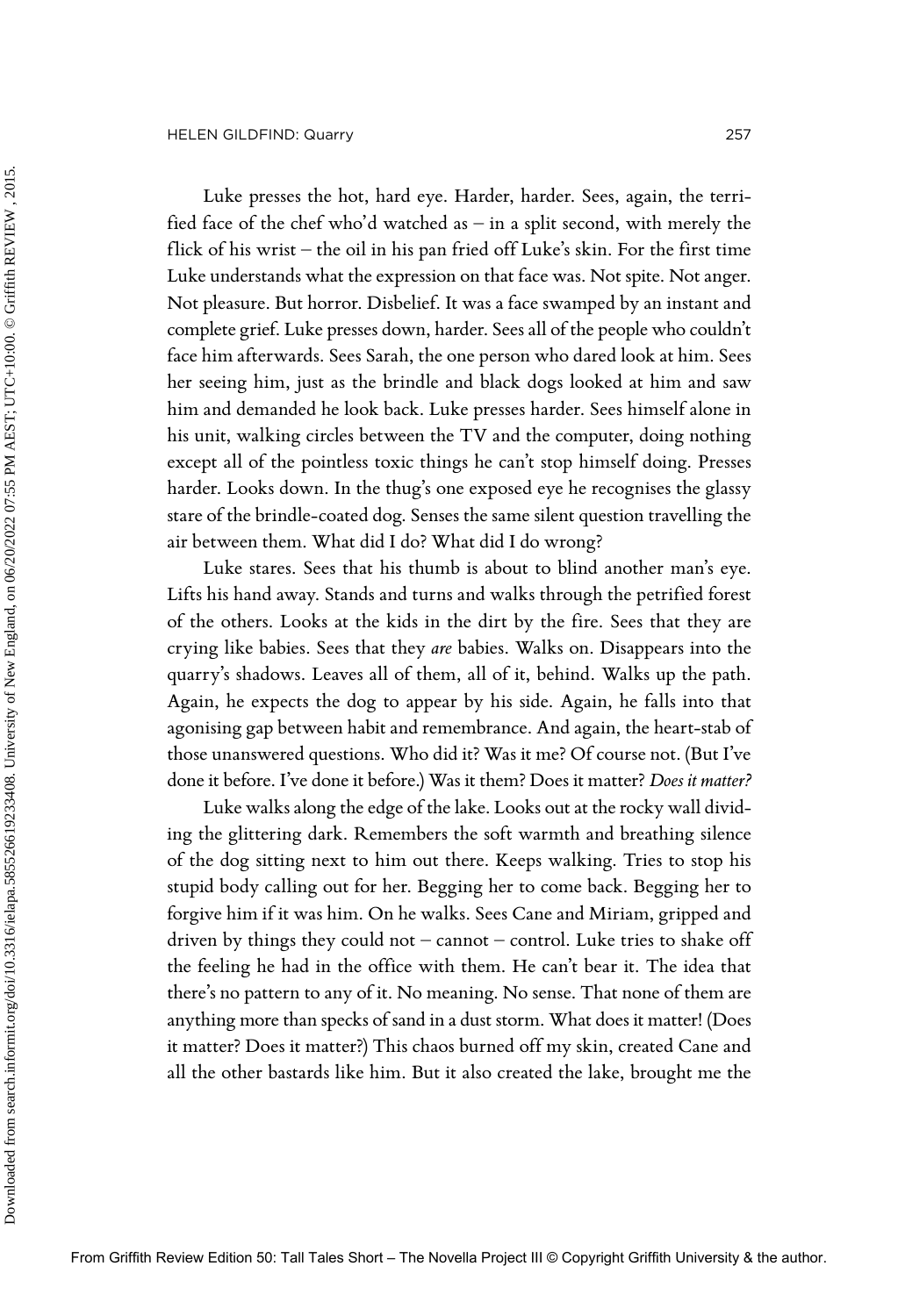black dog and gave me Miriam. Luke remembers those first seconds when she was in his arms. Still, the idea of it seems as unlikely and ugly as any of his imaginings with Sarah. But I didn't imagine it. And it wasn't ugly. It was its own thing. It is our own thing. It is her body and mine, meeting in their own way. It is her body telling mine: It's not what you think that matters, it's what you do. *Hold me.*

He walks past his old bench. Wanders up the overgrown, looping track to the gate. Anger and fear shiver through him. Of course it matters who tortured the black dog. But I'll never know. And no matter what I did to her – no matter what I've done in the past – tonight, I didn't do it.

I didn't do what I could have done.

Didn't do what every cell in my body wanted me to do.

Didn't do what I once would have relished as my right.

I didn't do it. I didn't do it.

And I'll never do it again. Because that's not me. Not anymore.

LUKE SITS ON the bench, collar up, arms crossed against the bluster and looks out across the grey. He's watching her struggle with her board and her huge red kite. He sees her yanked under the chopped surface. Sees her thrashing and sinking. Sees her wetsuit becoming heavier, slicker, blacker, bloated. Sees her motionless and then rising up again, halting, floating like a human balloon in the toxic grey silence, the ropes and pullies of her harness tangled forever in the forests of trash below. Right where she belongs.

Later, when he walks up to the gate along the overgrown gravel path, he sees her again. Sees her muscles move under the smooth skin of her long legs. Counts the knobbles of her spine through her thin top. Doesn't cough to warn her of his approach. Not this time. Instead, he comes up suddenly, right next to her on the path. She jerks to a stop. Gasps. Again, her face flushes with recognition and fear. He stares into her pale, sandy-lashed eyes. Stares into her until she – not he, this time, *not he* – looks away. 'It's not safe,' he'd said, months ago, trying to warn her of the lake's dangers. Today, he says nothing. Heach dog and gave me Mirtiam. Lake remembers those first oscillation that simulation and the simulation with the big of the set of the sets as unlikely and uply a sany of the simulation with simulation of the removerable

As he watches the girl shrink, he does not feel that old and sick twist of pleasure and pain as he did the first time they met. He just wonders if she